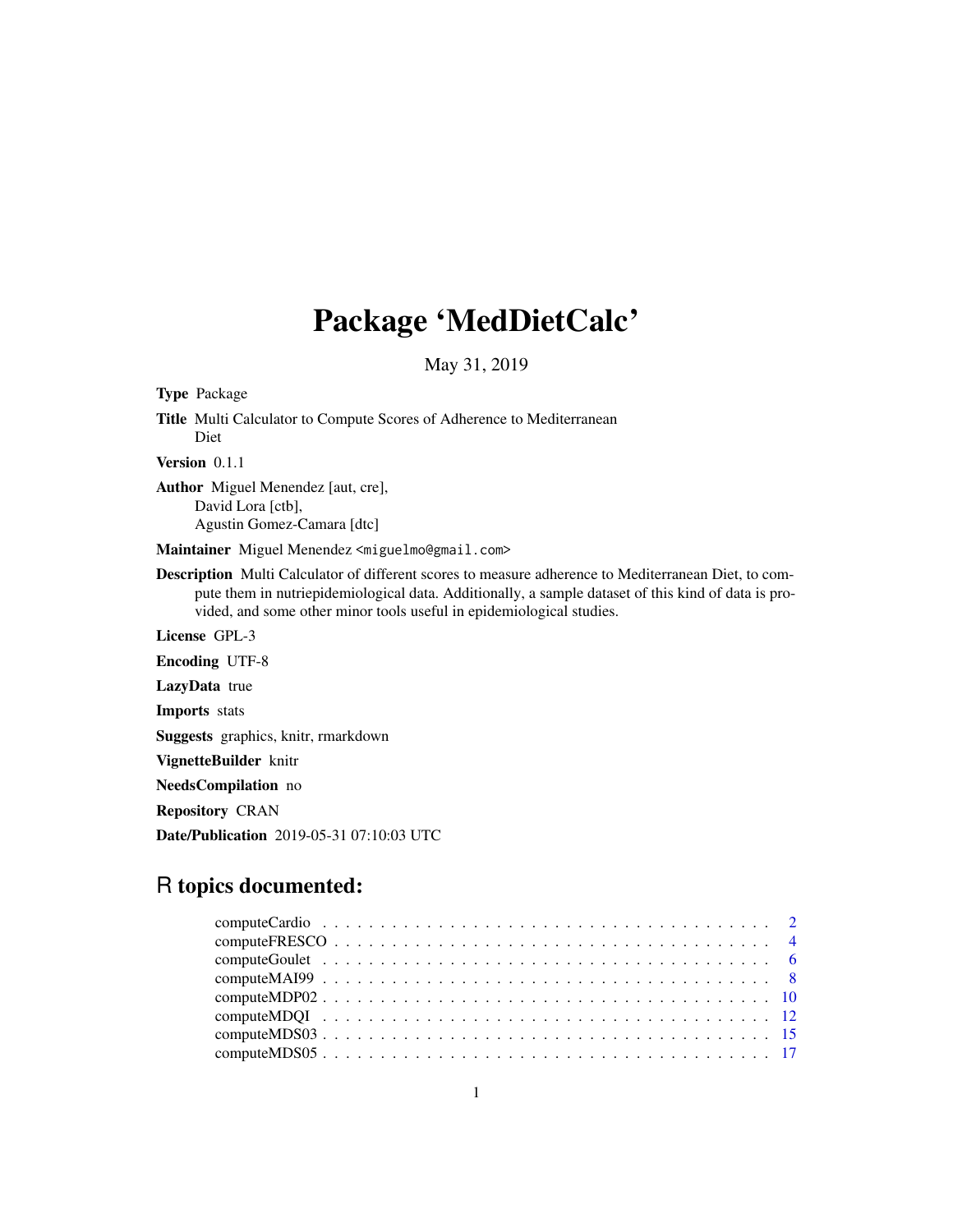## <span id="page-1-0"></span>2 computeCardio

#### **Index a** set of the set of the set of the set of the set of the set of the set of the set of the set of the set of the set of the set of the set of the set of the set of the set of the set of the set of the set of the s

computeCardio *computeCardio*

## Description

Computes Cardioprotective Mediterranean Diet Index

## Usage

```
computeCardio(data = NULL, Vegetables, Fruit, OliveOil, OOmeasure = "gr",
              Legumes, Fish, Meat, RefinedRice, RefinedBread, WholeBread, Wine,
              frequency = "percent", output = "percent", rm.na = FALSE)
```

| data             | Your data set with nutritional information about food or nutrient consumption.<br>Each row is expected to be a person, and food or nutrient intake are in columns.                                               |
|------------------|------------------------------------------------------------------------------------------------------------------------------------------------------------------------------------------------------------------|
| Vegetables       | Numeric variable with vegetables consumption as servings.                                                                                                                                                        |
| Fruit            | Numeric variable with fruit consumption as servings.                                                                                                                                                             |
| OliveOil         | Numeric variable with olive oil consumption, measure is set with the 'OOmea-<br>sure' argument.                                                                                                                  |
| <b>OOmeasure</b> | Character string which informs about the unit of the argument 'OliveOil'. Al-<br>lowed values are 'gr', 'ml' and 'serving', which means respectively grams,<br>mililiters and servings of 1 table spoon (15 ml). |
| Legumes          | Numeric variable with legumes consumption as servings.                                                                                                                                                           |
| Fish             | Numeric variable with fish consumption as servings.                                                                                                                                                              |
| Meat             | Numeric variable with meat and meat products consumption as servings.                                                                                                                                            |
| RefinedRice      | Numeric variable with consumption of refined rice as servings.                                                                                                                                                   |
| RefinedBread     | Numeric variable with consumption of refined bread as servings.                                                                                                                                                  |
| WholeBread       | Numeric variable with consumption of whole bread as servings.                                                                                                                                                    |
| Wine             | Numeric variable with wine consumption as glasses.                                                                                                                                                               |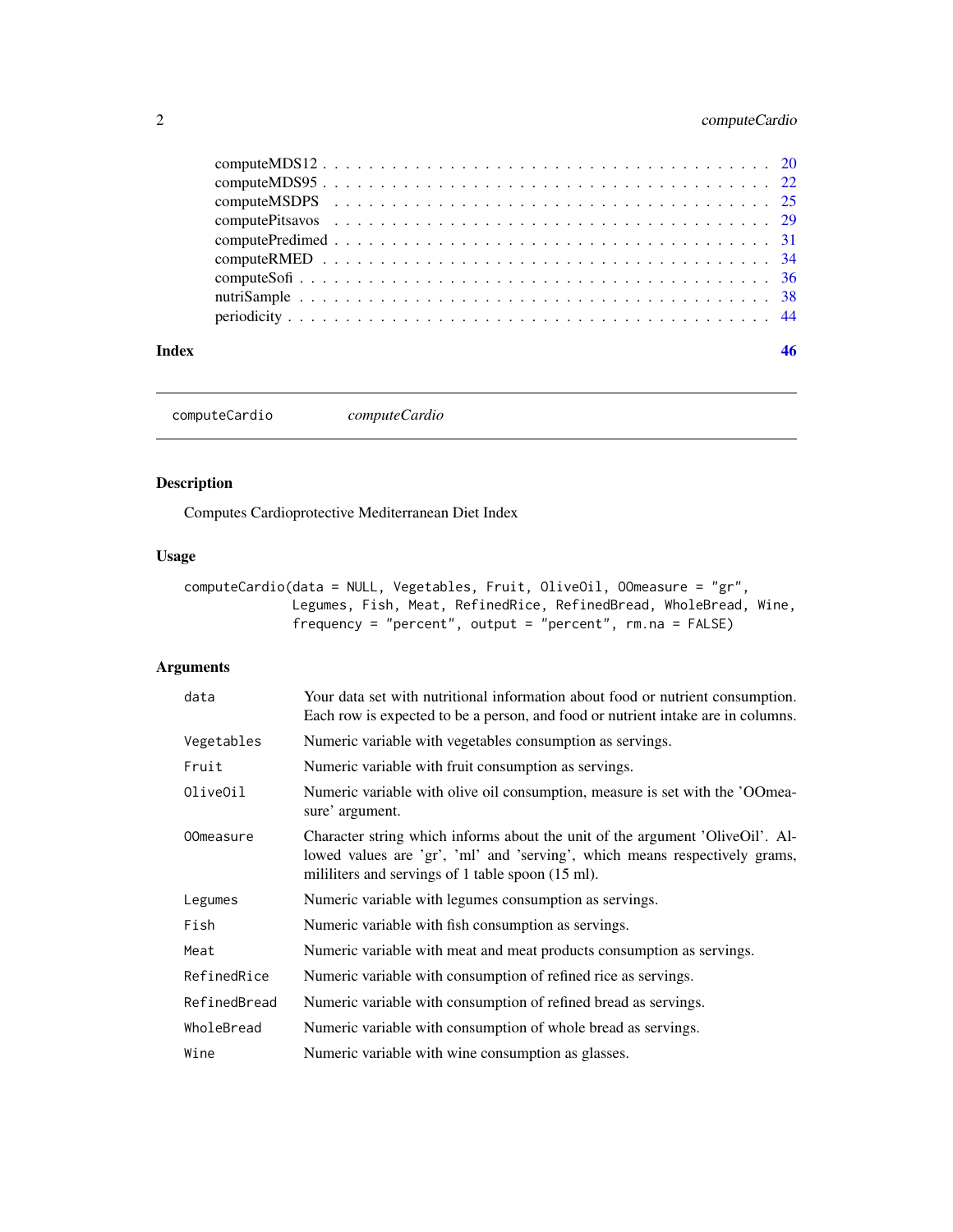| frequency | A character string. Allowed values are 'daily', 'weekly' and 'monthly'. It in-<br>forms about the frequency which food or nutrient consumption refers to (i.e.<br>wether the rest of arguments are 'grams per day' or 'grams per week' or 'grams<br>per month')                                                                                            |
|-----------|------------------------------------------------------------------------------------------------------------------------------------------------------------------------------------------------------------------------------------------------------------------------------------------------------------------------------------------------------------|
| output    | A character string to set which output should the formula give, allowed values<br>are 'data.frame', 'score' and 'percent' (default).                                                                                                                                                                                                                       |
| rm. na    | Logical. If set to FALSE (default), a diet score will be computed only if a person<br>has all score components informed. If set to TRUE, NA values in score com-<br>ponents will be drop off and a value of available components will be returned,<br>but percent of score adherence will be computed with basis of the whole score<br>range (see Details) |

## Details

In the score, the item about refined and whole cereals is scored positively if consumption of both white bread and rice is low or when consumption of whole-grain bread is high. Rice and wholegrain bread are considered weekly, and white bread daily: [White bread (< 1 serving/day) AND rice (< 1 serving/week)] OR whole-grain bread (> 5 servings/week). The function takes as arguments the three foods, with whatever periodicity they have been recorded in the data, as long as it is provided with the 'frequency' argument. Internally function sets them in the suitable fashion to test this score item.

There is an aditional item in the score, computed internally, that provides one point if both vegetables and fruit consumption have received 1 point each one.

#### Value

Computed Cardio score. Depending on 'output' argument, value can be a data.frame, or a vector:

if output = 'data.frame'

A data frame with a row corresponding to each person in data. Columns are the score of each component, as well as the global score as natural sum ('absolute' column) and as percentage ('percent' column)

if output = 'score'

Instead of the full data.frame, just the integer vector corresponding to the absolute points of adherence to Mediterranean Diet for each person, from 0 (min.) to 9 (max.)

if output = 'percent'

Instead of the full data.frame, just the numeric vector corresponding to the percent of adherence to Mediterranean Diet for each person, from 0 (min. adherence) to 100 percent (max. adhrence)

#### Author(s)

Miguel Menendez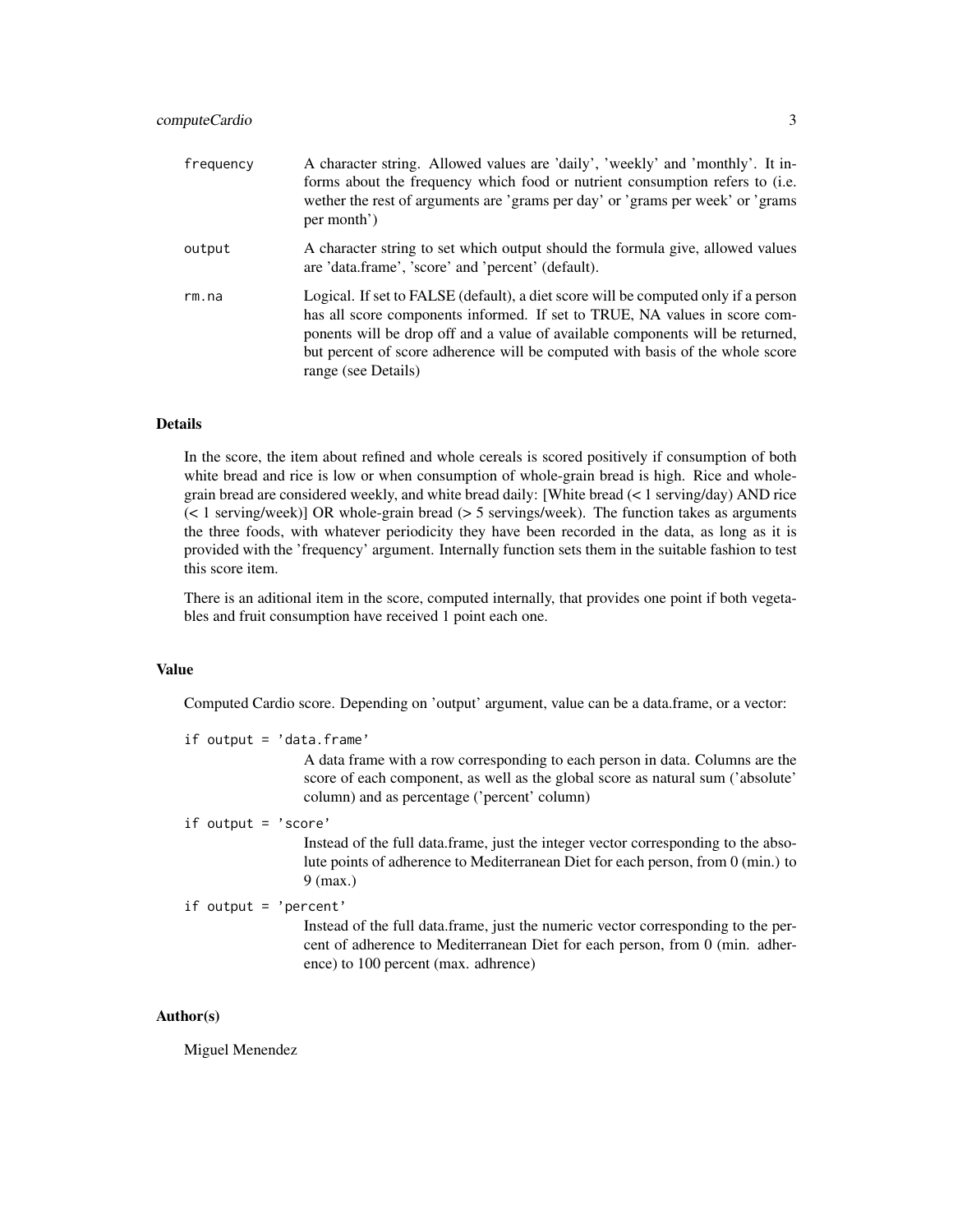#### <span id="page-3-0"></span>References

Martinez-Gonzalez, M. A., E. Fernandez-Jarne, M. Serrano-Martinez, M. Wright, and E. Gomez-Gracia. 2004. 'Development of a Short Dietary Intake Questionnaire for the Quantitative Estimation of Adherence to a Cardioprotective Mediterranean Diet'. European Journal of Clinical Nutrition 58 (11): 1550-52. doi:10.1038/sj.ejcn.1602004.

#### Examples

data(nutriSample)

```
MedDiet <- computeCardio(data = nutriSample,
                          OliveOil = Aceitegr,
                          OOmeasure = "gr",Fruit = P50rac + P52racVegetables = P41rac + P42rac,
                          Legumes = P46rac,
                          Fish = P35rac + P36rac + P37rac + P38rac,
                          Wine = P96rac,
                          Meat = P29rac + P30rac + P31rac + P32rac,
                          RefinedBread = P55rac,
                          RefinedRice = P61rac,
                          WholeBread = P56rac,
                          frequency = "daily", output = "percent", rm.na = FALSE)
hist(MedDiet)
```
computeFRESCO *computeFRESCO*

#### Description

Computes 10-year risk of fatal or non-fatal stroke and Coronary Heart Disease according to FRESCO score ('Función de Riesgo ESpañola de acontecimientos Coronarios y Otros', 'Spanish risk function of coronary and other cardiovascular events').

#### Usage

```
computeFRESCO(data, outcome = c("Coronary", "Stroke", "All"), simplified = FALSE,
              Sex, Age, Smoker, BMI,
              Diabetes, SBP, TotChol, HDL, HBPpill,
              men = "male", women = "female")
```

| data    | list or data. frame which contains the variables                                                                                                                 |
|---------|------------------------------------------------------------------------------------------------------------------------------------------------------------------|
| outcome | character string indicating for which outcome risk is to be computed. Allowed<br>values are "Coronary", "Stroke" or "All", which means the output is the risk of |
|         | a coronary event, stroke, or both                                                                                                                                |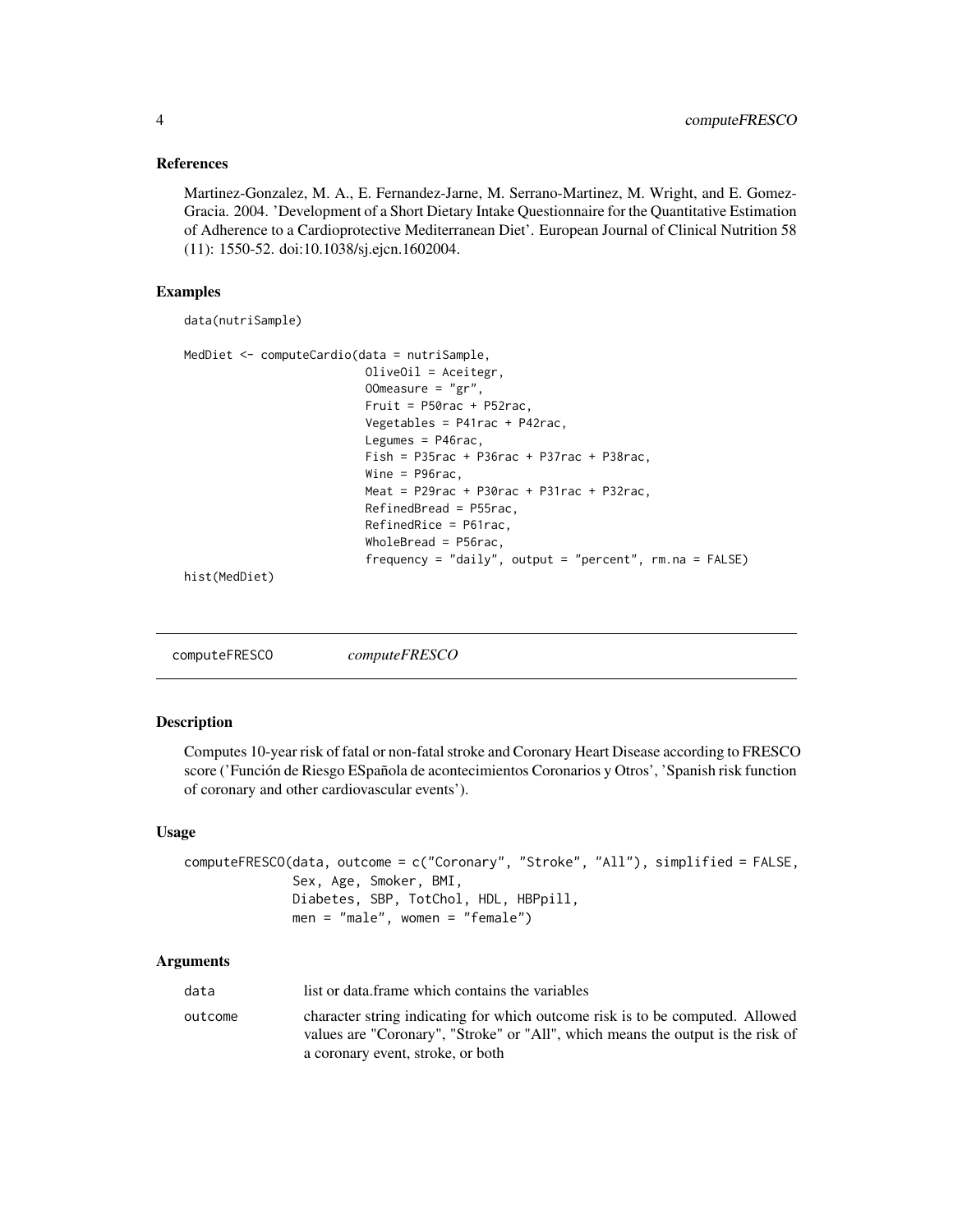| simplified | logical. Original FRESCO score was derived in two versions: the full one,<br>which includes all the following variables; and the other is de simplified one,<br>which uses just sex, age, smoking status and body mass index. If TRUE, the<br>simplified version will be computed. |
|------------|------------------------------------------------------------------------------------------------------------------------------------------------------------------------------------------------------------------------------------------------------------------------------------|
| Sex        | variable containing gender of the people. It can be character, factor or numeric,<br>as far as the 'men' and 'women' arguments specify how the formula should<br>handle this variable (See below)                                                                                  |
| Age        | numeric with people age in years                                                                                                                                                                                                                                                   |
| Smoker     | numeric variable containg smoking status. $0 =$ non smoker, $1 =$ currently smoker                                                                                                                                                                                                 |
| BMI        | numeric variable with Body Mass Index (weight[kilograms] / height <sup>2</sup> [meters])                                                                                                                                                                                           |
| Diabetes   | numeric which informs wether the person is diabetic. $0 = no$ , $1 = yes$ .                                                                                                                                                                                                        |
| <b>SBP</b> | numeric variable with Systolic Blood Pressure in mmHg                                                                                                                                                                                                                              |
| TotChol    | numeric with total serum cholesterol in mg/dl                                                                                                                                                                                                                                      |
| <b>HDL</b> | numeric with serum High Density Lipoprotein cholesterol in mg/dl                                                                                                                                                                                                                   |
| HBPpill    | numeric which means if the person is currently under treatment because of High<br>Blood Pressure. $0 = no$ , $1 = yes$ .                                                                                                                                                           |
| men        | character with informs of how males have been recorded in the 'Sex' argument,<br>default is 'male'. If 'Sex' is numeric, a quoted number should be provided (for<br>instance, men = $'1'$                                                                                          |
| women      | character. Same meaning as 'men' argument, but for females.                                                                                                                                                                                                                        |

#### Details

In Spanish population, Framingham-REGICOR function tends to overestimate cardio and cerebrovascular risk. So, FRESCO score was developed among people from 35 to 79 years, which includes a simplified version with no laboratory results, and another one a bit harder to compute with slightly improved prediction ability.

#### Value

Numeric vector of same length as rows in 'data' with estimated percentage of 10-year risk of fatal or non-fatal event (Coronary Heart Diesease, or stroke or both depending on 'outcome' argument).

#### Author(s)

Miguel Menendez

## References

Marrugat, Jaume, Isaac Subierana, Rafael Ramos, Joan Vila, Alejandro Marin-Ibanez, Maria Jesus Guembe, Fernando Rigo, et al. 2014. "Derivation and Validation of a Set of 10-Year Cardiovascular Risk Predictive Functions in Spain: The FRESCO Study." Preventive Medicine 61 (April): 66-74. doi:10.1016/j.ypmed.2013.12.031.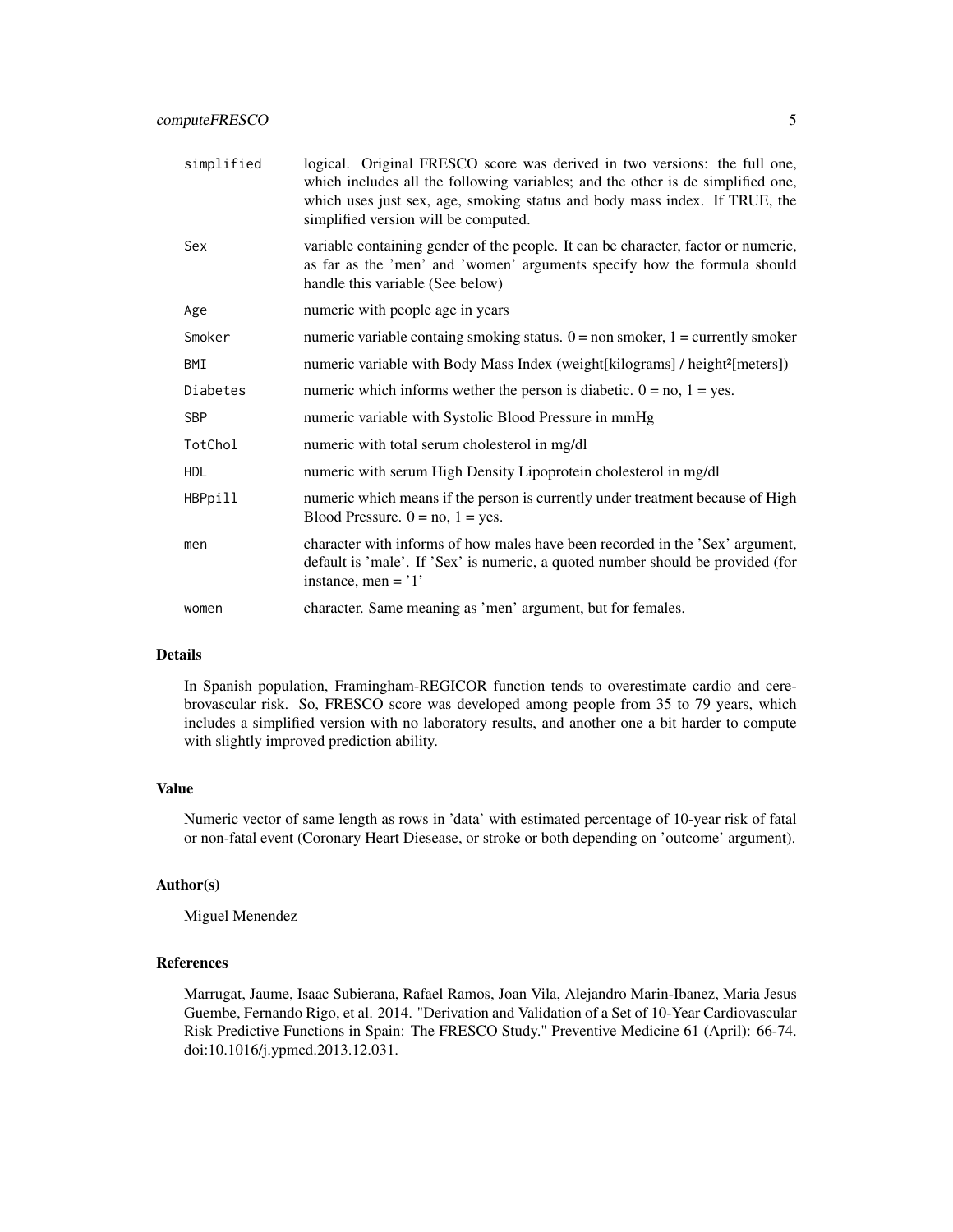## Examples

```
myself \le list(sex = "male", age = 32, tobacco = 0, bmi = 21.5)
computeFRESCO(data = myself, outcome = "All", simplified = TRUE,
              Sex = sex, Age = age, Smoker = tobacco, BMI = bmi)
```
computeGoulet *computeGoulet*

## Description

Computes Mediterranean Diet adherence score according to Goulet et al. in 2003.

## Usage

```
computeGoulet(data, WholeCereals, Vegetables, Fruit, LegumesAndNuts, OliveOil,
            OOmeasure = "gr", Olives, Dairy, Fish, Poultry, Eggs, Sweets, Meat,
              output = "percent", frequency = "daily", rm.na = FALSE)
```

| data             | Your data set with nutritional information about food or nutrient consumption.<br>Each row is expected to be a person, and food or nutrient intake are in columns.                                                                                              |
|------------------|-----------------------------------------------------------------------------------------------------------------------------------------------------------------------------------------------------------------------------------------------------------------|
| WholeCereals     | Numeric variable with consumption of whole grain products as servings.                                                                                                                                                                                          |
| Vegetables       | Numeric variable with vegetables consumption as servings.                                                                                                                                                                                                       |
| Fruit            | Numeric variable with fruit consumption as servings.                                                                                                                                                                                                            |
| LegumesAndNuts   | Numeric variable with legumes, nuts and seed consumption as servings.                                                                                                                                                                                           |
| OliveOil         | Numeric variable with olive oil consumption, measure is set with the 'OOmea-<br>sure' argument.                                                                                                                                                                 |
| <b>OOmeasure</b> | Character string which informs about the unit of the argument 'OliveOil'. Al-<br>lowed values are 'gr', 'ml' and 'serving', which means respectively grams,<br>mililiters and servings of 1 table spoon (15 ml).                                                |
| Olives           | Numeric variable with olives consumption as servings.                                                                                                                                                                                                           |
| Dairy            | Numeric variable with dairy consumption as servings.                                                                                                                                                                                                            |
| Fish             | Numeric variable with fish consumption as servings.                                                                                                                                                                                                             |
| Poultry          | Numeric variable with poultry (other than breaded) consumption as servings.                                                                                                                                                                                     |
| Eggs             | Numeric variable with eggs consumption as servings.                                                                                                                                                                                                             |
| Sweets           | Numeric variable with sweets consumption as servings.                                                                                                                                                                                                           |
| Meat             | Numeric variable with red meat and meat products consumption as servings.                                                                                                                                                                                       |
| frequency        | A character string. Allowed values are 'daily', 'weekly' and 'monthly'. It in-<br>forms about the frequency which food or nutrient consumption refers to (i.e.<br>wether the rest of arguments are 'grams per day' or 'grams per week' or 'grams<br>per month') |

<span id="page-5-0"></span>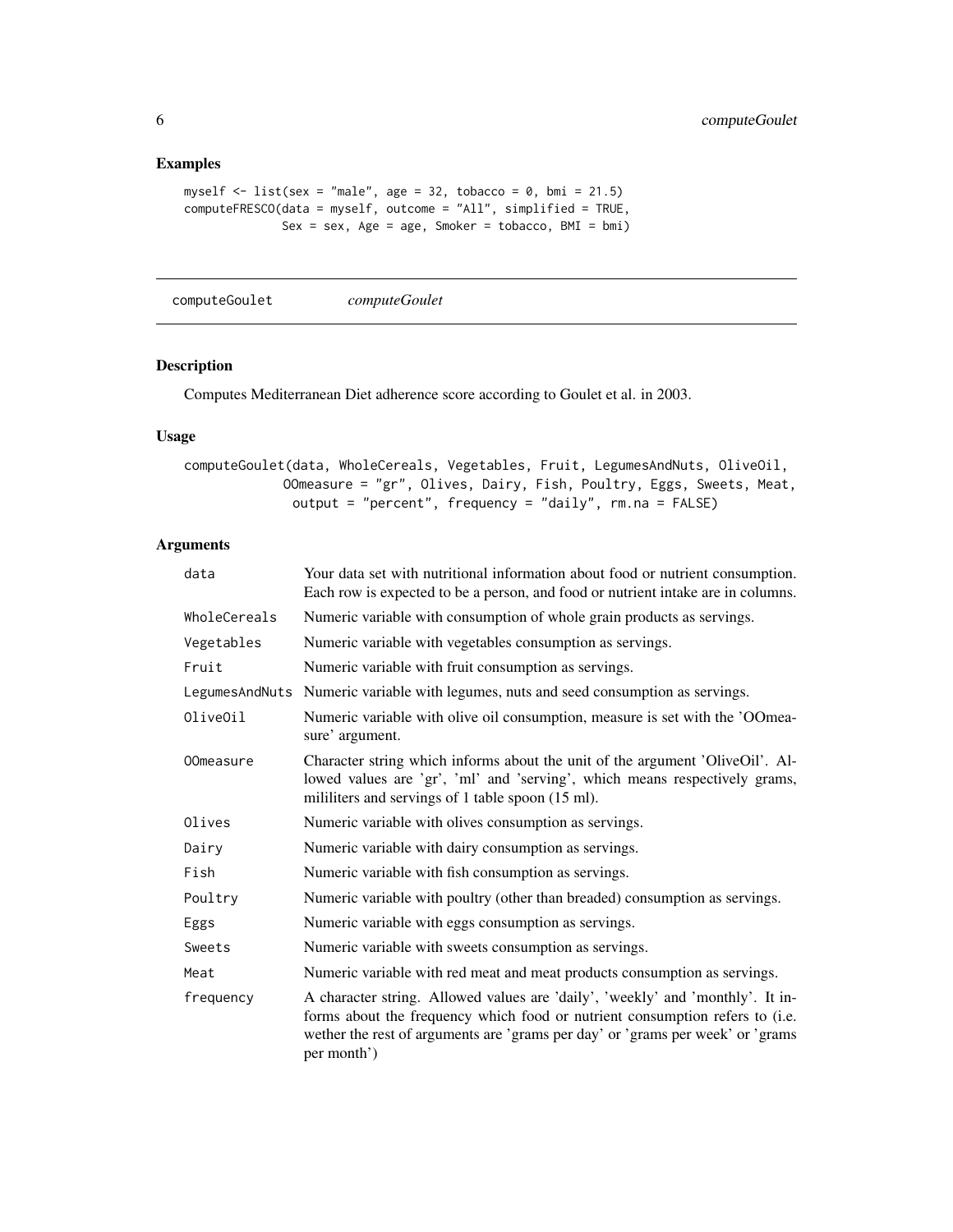| output | A character string to set which output should the formula give, allowed values<br>are 'data.frame', 'score' and 'percent' (default).                                                                                                                                                                                                                       |
|--------|------------------------------------------------------------------------------------------------------------------------------------------------------------------------------------------------------------------------------------------------------------------------------------------------------------------------------------------------------------|
| rm.na  | Logical. If set to FALSE (default), a diet score will be computed only if a person<br>has all score components informed. If set to TRUE, NA values in score com-<br>ponents will be drop off and a value of available components will be returned,<br>but percent of score adherence will be computed with basis of the whole score<br>range (see Details) |

## Details

Computes Mediterranean Diet adherence score according to Goulet et al. in 2003. It can be found as Mediterranean Score (MS) [Mila-Villarroel et al., 2011].

#### Value

Computed Mediterranean Diet Adherence score according to Goulet et al. 2003. Depending on 'output' argument, value can be a data.frame, or a vector:

if output = 'data.frame'

A data frame with a row corresponding to each person in data. Columns are the score of each component, as well as the global score as natural sum ('absolute' column) and as percentage ('percent' column)

if output = 'score'

Instead of the full data.frame, just the integer vector corresponding to the absolute points of adherence to Mediterranean Diet for each person, from 0 (min.) to 44 (max.)

#### if output = 'percent'

Instead of the full data.frame, just the numeric vector corresponding to the percent of adherence to Mediterranean Diet for each person, from 0 (min. adherence) to 100 percent (max. adhrence)

#### Author(s)

Miguel Menendez

#### References

Goulet, Julie, Benoıt Lamarche, Genevieve Nadeau, and Simone Lemieux. 2003. 'Effect of a Nutritional Intervention Promoting the Mediterranean Food Pattern on Plasma Lipids, Lipoproteins and Body Weight in Healthy French-Canadian Women'. Atherosclerosis 170 (1): 115-24. doi:10.1016/S0021-9150(03)00243-0.

Mila-Villarroel, Raimon, Anna Bach-Faig, Josep Puig, Anna Puchal, Andreu Farran, Lluis Serra-Majem, and Josep Lluis Carrasco. 2011. 'Comparison and Evaluation of the Reliability of Indexes of Adherence to the Mediterranean Diet'. Public Health Nutrition 14 (12A): 2338-45. doi:10.1017/S1368980011002606.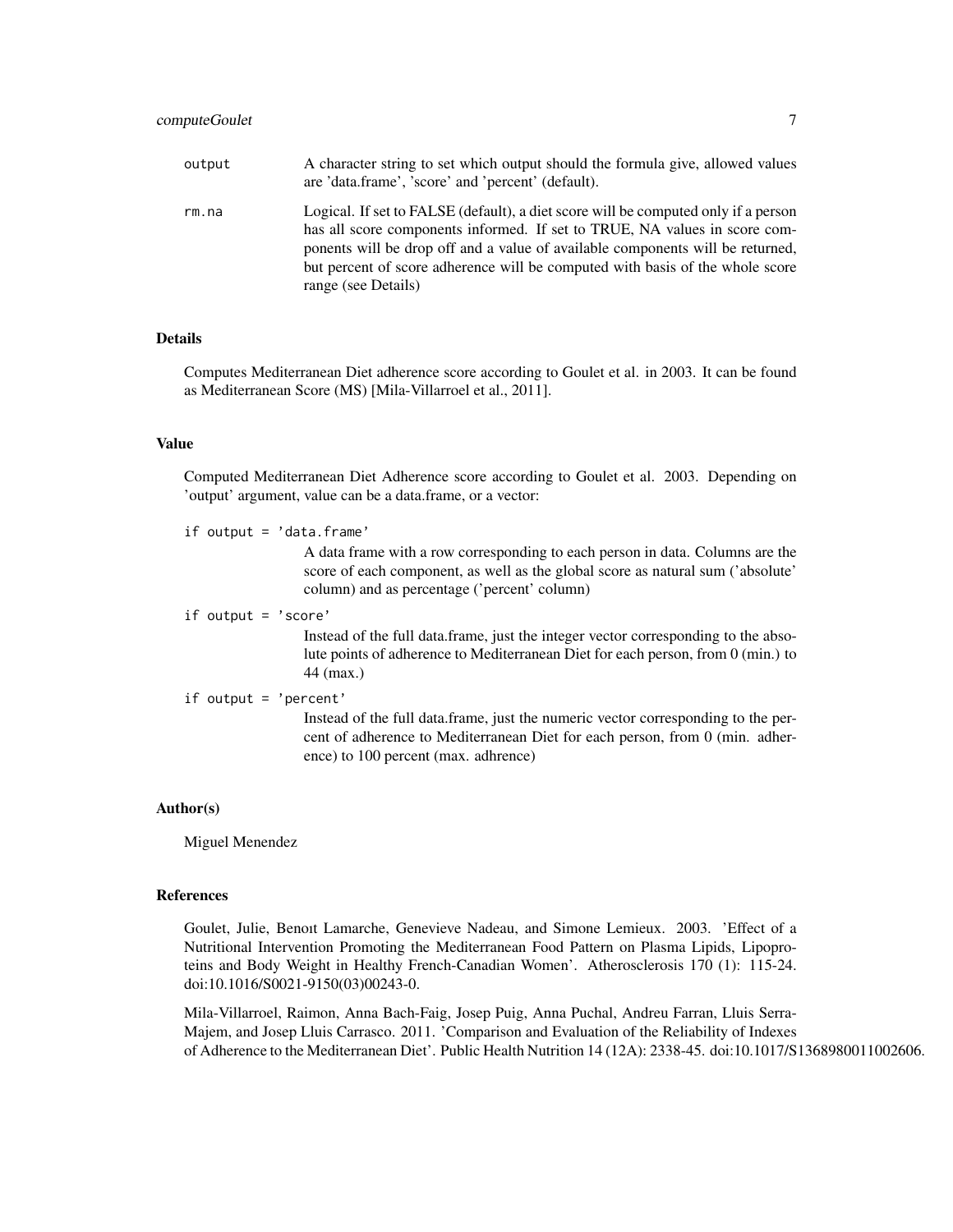#### Examples

```
data(nutriSample)
MedDiet <- computeGoulet(data = nutriSample,
  WholeCereals = P56rac + ifelse(nutriSample$P63_2 == 2, nutriSample$P61rac, 0),
  Vegetables = P41rac + P42rac,
  Fruit = P50rac + P52rac,
  LegumesAndNuts = P46rac + P53rac + P75rac,
  OliveOil = Aceitegr,
  OOmeasure = "gr",
  Olives = P54rac,
  Dairy = P19rac + P20rac + P20rac + P22rac + P23rac + P24rac + P25rac + P26rac + P27rac,
  Fish = P35rac + P36rac + P37rac + P38rac,
  Poultry = P33rac,
  Eggs = P28rac,
  Sweets = P69rac + P70rac + P71rac + P72rac + P73rac,
  Meat = P29rac + P30rac + P31rac + P32rac,
  output = "percent", frequency = "daily", rm. na = FALSE)
hist(MedDiet)
```
computeMAI99 *computeMAI99*

## Description

Computes Mediterranean Adequacy Index according to Alberti-Fidanza et al. 1999.

#### Usage

```
computeMAI99(data, Bread, Cereals, Legumes, Potatoes,
           Vegetables, FruitAndNuts, Fish, Wine, Oil,
          Milk, Cheese, Meat, Eggs, AnimalFats, SoftDrinks, Pastries, Sugar,
          Kcal, output = NULL, rm.na = FALSE)
```

| data         | Your data set with nutritional information about food or nutrient consumption.<br>Each row is expected to be a person, and food or nutrient intake are in columns.                                                     |
|--------------|------------------------------------------------------------------------------------------------------------------------------------------------------------------------------------------------------------------------|
| Bread        | Numeric with energy (as Kilocalories) attributable to bread. The argument is<br>the energy measured as Kcal, although the function will score it as percentage<br>of energy respect total energy intake (see Details). |
| Cereals      | Numeric with energy (as Kilocalories) attributable to cereals.                                                                                                                                                         |
| Legumes      | Numeric with energy (as Kilocalories) attributable to legumes.                                                                                                                                                         |
| Potatoes     | Numeric with energy (as Kilocalories) attributable to potatoes.                                                                                                                                                        |
| Vegetables   | Numeric with energy (as Kilocalories) attributable to vegetables.                                                                                                                                                      |
| FruitAndNuts | Numeric with energy (as Kilocalories) attributable to FruitAndNuts.                                                                                                                                                    |
| Fish         | Numeric with energy (as Kilocalories) attributable to fish.                                                                                                                                                            |

<span id="page-7-0"></span>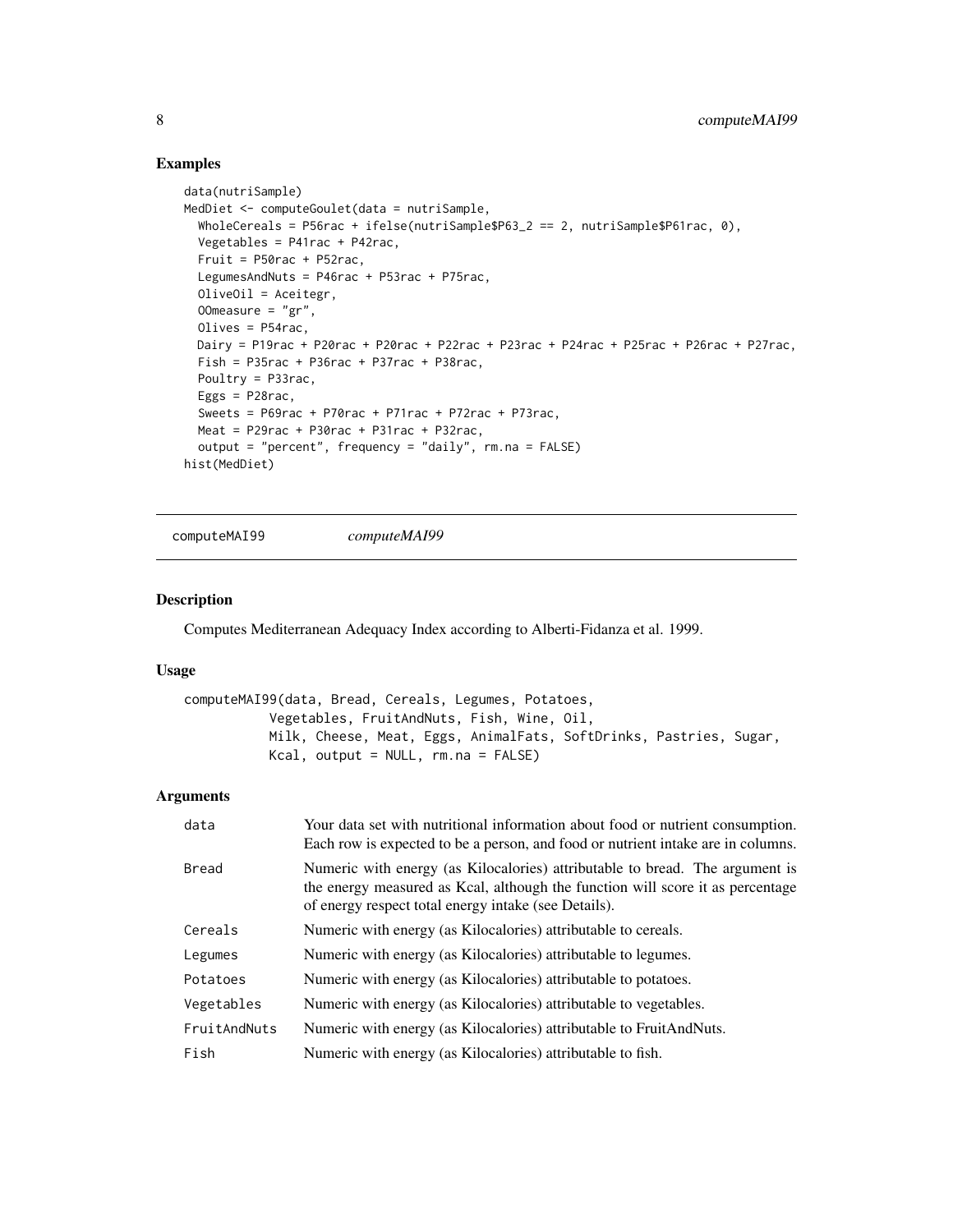#### computeMAI99 9

| Wine       | Numeric with energy (as Kilocalories) attributable to wine.                                                                                                                                                                                                                                                                                                |
|------------|------------------------------------------------------------------------------------------------------------------------------------------------------------------------------------------------------------------------------------------------------------------------------------------------------------------------------------------------------------|
| 0il        | Numeric with energy (as Kilocalories) attributable to vegetal oils.                                                                                                                                                                                                                                                                                        |
| Milk       | Numeric with energy (as Kilocalories) attributable to milk.                                                                                                                                                                                                                                                                                                |
| Cheese     | Numeric with energy (as Kilocalories) attributable to cheese.                                                                                                                                                                                                                                                                                              |
| Meat       | Numeric with energy (as Kilocalories) attributable to meat.                                                                                                                                                                                                                                                                                                |
| Eggs       | Numeric with energy (as Kilocalories) attributable to eggs.                                                                                                                                                                                                                                                                                                |
| AnimalFats | Numeric with energy (as Kilocalories) attributable to fats of animal origin.                                                                                                                                                                                                                                                                               |
| SoftDrinks | Numeric with energy (as Kilocalories) attributable to soft drinks.                                                                                                                                                                                                                                                                                         |
| Pastries   | Numeric with energy (as Kilocalories) attributable to pastries.                                                                                                                                                                                                                                                                                            |
| Sugar      | Numeric with energy (as Kilocalories) attributable to sugar.                                                                                                                                                                                                                                                                                               |
| Kcal       | Numeric with total energy intake measured as Kcal.                                                                                                                                                                                                                                                                                                         |
| output     | A character string to set which output should the formula give, allowed values<br>are 'data.frame' and 'index'.                                                                                                                                                                                                                                            |
| rm. na     | Logical. If set to FALSE (default), a diet score will be computed only if a person<br>has all score components informed. If set to TRUE, NA values in score com-<br>ponents will be drop off and a value of available components will be returned,<br>but percent of score adherence will be computed with basis of the whole score<br>range (see Details) |

#### Details

The index components are scored as percent of calories. But to make it easier to the user, arguments should provide the energy each food item provides. Also the total energy intake should be provided, so formula can internally relate them.

Mediterranean Adequacy Index is a ratio of Kcal attributable to healthy foods over Kcal attributable to unhealthy foods, so values could range from 0 to more than 100 (Alberti et al. 2009). The reference italian-mediterranean diet is 7.5 (Alberti-Fidanza et al. 1999). So, value is not a percentage, and comparability with other scores is not direct.

Periodicity argument is not provided, as the equation is a ratio and it is not to vary if food is recorded daily, weekly or monthly.

## Value

Computed Mediterranean Adequacy Index. Depending on 'output' argument, value can be a data.frame, or a vector:

if output = 'data.frame'

A data frame with a row corresponding to each person in data. Columns are the score of each component, as well as the global score as natural sum ('absolute' column) and as percentage ('percent' column)

if output = 'index'

Instead of the full data.frame, just the numeric vector corresponding to the absolute points of adherence to Mediterranean Diet for each person. Range can vary widely (see Details).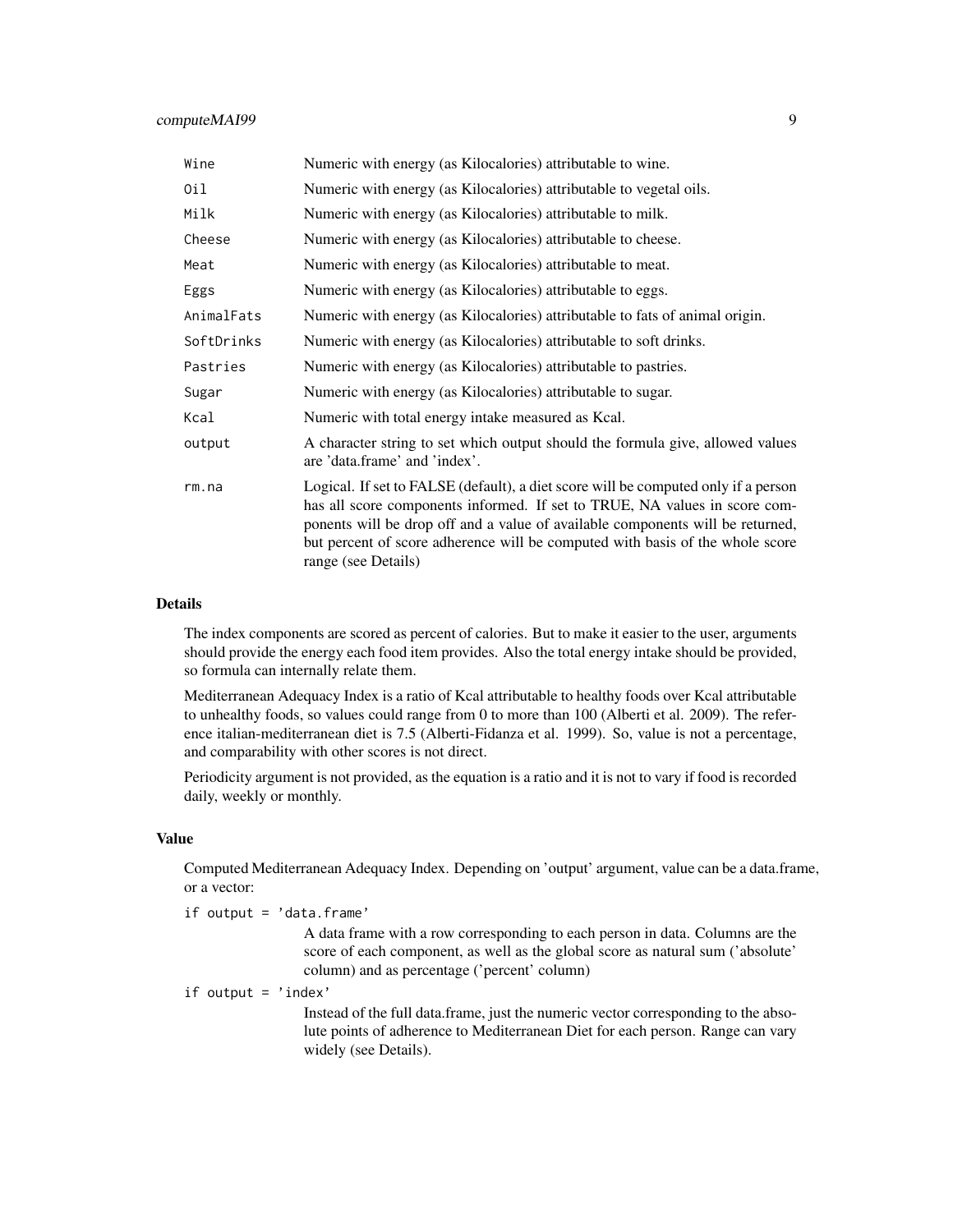#### <span id="page-9-0"></span>Author(s)

Miguel Menendez

#### References

Alberti-Fidanza, A., F. Fidanza, M. P. Chiuchiù, G. Verducci, and D. Fruttini. 1999. "Dietary Studies on Two Rural Italian Population Groups of the Seven Countries Study. 3. Trend Of Food and Nutrient Intake from 1960 to 1991." European Journal of Clinical Nutrition 53 (11): 854–60.

Alberti, Adalberta, Daniela Fruttini, and Flaminio Fidanza. 2009. "The Mediterranean Adequacy Index: Further Confirming Results of Validity." Nutrition, Metabolism and Cardiovascular Diseases 19 (1): 61–66. doi:10.1016/j.numecd.2007.11.008.

#### Examples

```
data(nutriSample)
```

```
MedDiet <- computeMAI99(data = nutriSample,
  Bread = P55Kcal + P56Kcal + P57Kcal,Cereals = P55Kcal + P56Kcal + P57Kcal + P59Kcal + P60Kcal + P61Kcal + P62Kcal,Legumes = P46Kcal,
  Potatoes = P43Kcal + P44Kcal + P45Kcal,
  Vegetables = P41Kcal + P42Kcal,
  FruitAndNuts = P50Kcal + P53Kcal,
  Fish = P35Kcal + P36Kcal + P37Kcal + P38Kcal,
  Wine = P96Kcal,
  Oil = AceiteKcal,
  Milk = P19Kcal + P20Kcal + P21Kcal,
  \text{Check} = P26Kcal + P27Kcal,Meat = P29Kcal + P30Kcal + P31Kcal + P32Kcal,
  Eggs = P28Kcal,
 AnimalFats = P29grGrasa + P30grGrasa + P31grGrasa + P32grGrasa + P33grGrasa + P34grGrasa ,
  SoftDrinks = P89Kcal + P90Kcal,
  Pastries = P69Kcal + P70Kcal + P71Kcal + P72Kcal + P73Kcal,
  Sugar = P84Kcal,
  Kcal = totalKcal,
  output = "index", rm.na = FALSE)
hist(MedDiet)
```
computeMDP02 *computeMDP02*

#### **Description**

Computes Mediterranean Diet adherence score known as Mediterranean Dietary Pattern, by Martinez-Gonzalez et al. 2002.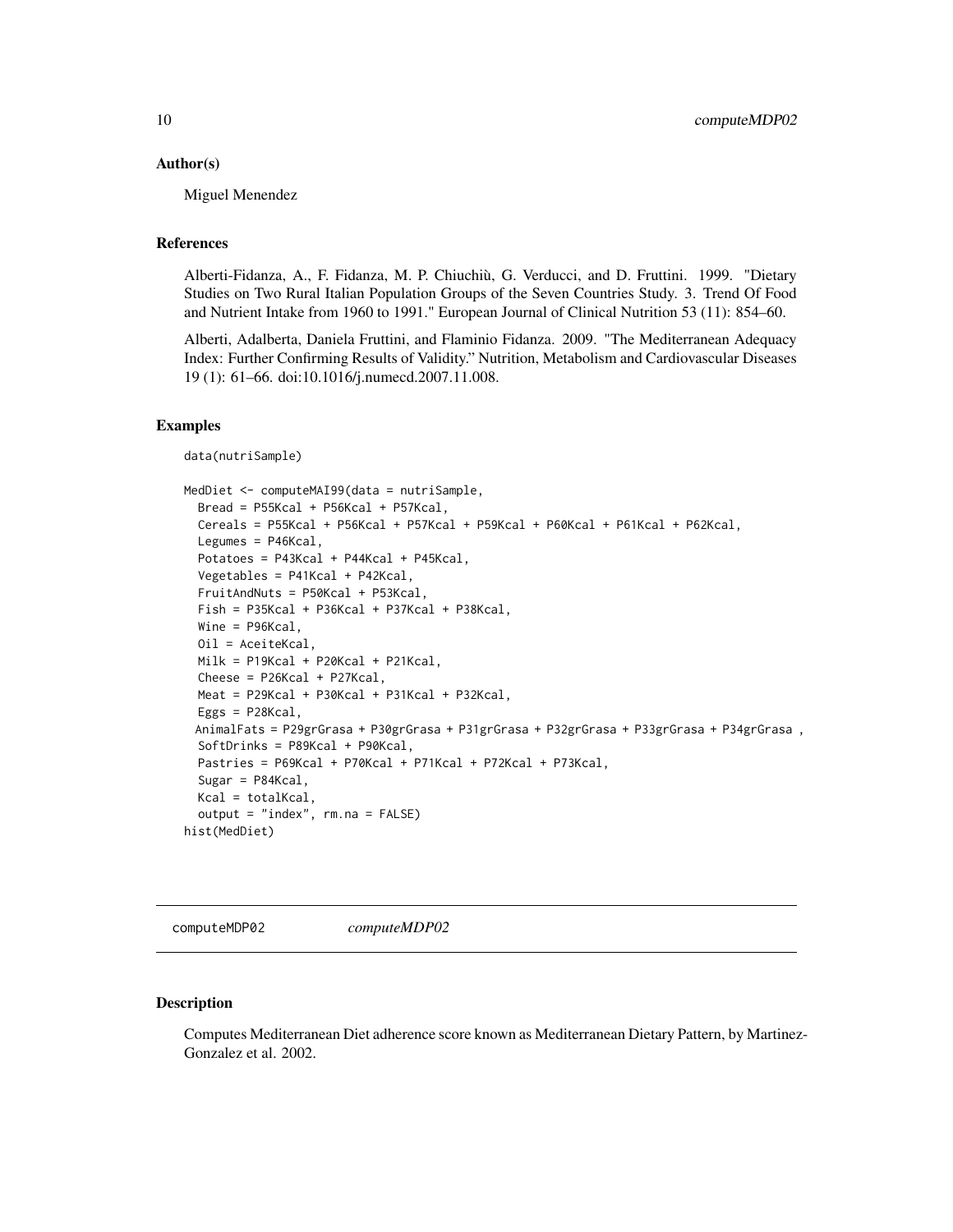## computeMDP02 11

## Usage

```
computeMDP02(data, OliveOil, OOmeasure = "gr", Fiber, Fruit, Vegetables, Fish,
             Alcohol, Meat, RefinedCereals,
             output = "percent", rm.na = FALSE, frequency = "daily")
```
## Arguments

| data             | Your data set with nutritional information about food or nutrient consumption.<br>Each row is expected to be a person, and food or nutrient intake are in columns                                                                                                                                                                                          |
|------------------|------------------------------------------------------------------------------------------------------------------------------------------------------------------------------------------------------------------------------------------------------------------------------------------------------------------------------------------------------------|
| OliveOil         | Numeric variable with olive oil consumption, measure is set with the 'OOmea-<br>sure' argument                                                                                                                                                                                                                                                             |
| <b>OOmeasure</b> | Character string which informs about the unit of the argument 'OliveOil'. Al-<br>lowed values are 'gr', 'ml' and 'serving', which means respectively grams,<br>mililiters and servings of 1 table spoon (15 ml).                                                                                                                                           |
| Fiber            | Numeric variable with consumption of Dietary Fiber as grams.                                                                                                                                                                                                                                                                                               |
| Fruit            | Numeric variable with consumption of Fruits as grams.                                                                                                                                                                                                                                                                                                      |
| Vegetables       | Numeric variable with Vegetables consumption as grams                                                                                                                                                                                                                                                                                                      |
| Fish             | Numeric variable with Fish consumption as grams                                                                                                                                                                                                                                                                                                            |
| Alcohol          | Numeric variable with Alcohol consumption as etanol grams from any beberage<br>origin                                                                                                                                                                                                                                                                      |
| Meat             | Numeric variable with Meat and Meat Products consumption as grams                                                                                                                                                                                                                                                                                          |
|                  | RefinedCereals Numeric variable with Refined Cereals consumption as grams                                                                                                                                                                                                                                                                                  |
| output           | A character string to set which output should the formula give, allowed values<br>are 'data.frame', 'score' and 'percent' (default).                                                                                                                                                                                                                       |
| rm. na           | Logical. If set to FALSE (default), a diet score will be computed only if a person<br>has all score components informed. If set to TRUE, NA values in score com-<br>ponents will be drop off and a value of available components will be returned,<br>but percent of score adherence will be computed with basis of the whole score<br>range (see Details) |
| frequency        | A character string. Allowed values are 'daily', 'weekly' and 'monthly'. It in-<br>forms about the frequency which food or nutrient consumption refers to (i.e.<br>wether the rest of arguments are 'grams per day' or 'grams per week' or 'grams<br>per month')                                                                                            |

#### Value

Computed MDP02 score. Depending on 'output' argument, value can be a data.frame, or a vector:

|  | if output = $'$ data.frame'                                                                                                                                                                                      |
|--|------------------------------------------------------------------------------------------------------------------------------------------------------------------------------------------------------------------|
|  | A data frame with a row corresponding to each person in data. Columns are the<br>score of each component, as well as the global score as natural sum ('absolute'<br>column) and as percentage ('percent' column) |
|  | if output = $\text{'score'}$                                                                                                                                                                                     |
|  | Instead of the full data frame, just the integer vector corresponding to the abso-<br>lute points of adherence to Mediterranean Diet for each person, from 5 (min.) to<br>$40$ (max.)                            |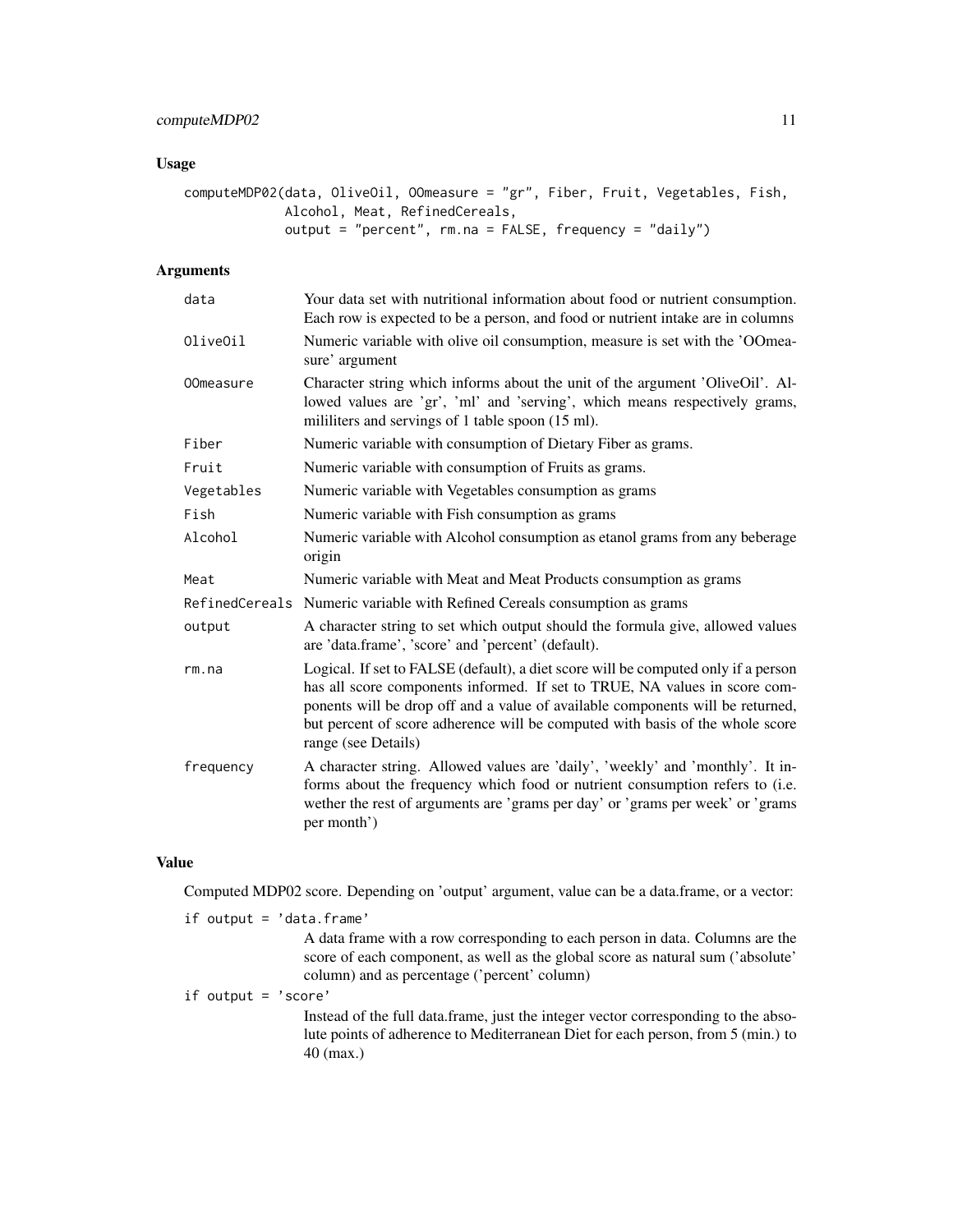<span id="page-11-0"></span>if output = 'percent'

Instead of the full data.frame, just the numeric vector corresponding to the percent of adherence to Mediterranean Diet for each person, from 0 (min. adherence) to 100 percent (max. adhrence)

#### Author(s)

Miguel Menendez

#### References

Martinez-Gonzalez, Miguel A., Elena Fernandez-Jarne, Manuel Serrano-Martinez, Amelia Marti, J. Alfredo Martinez, and Jose M. Martin-Moreno. 2002. 'Mediterranean Diet and Reduction in the Risk of a First Acute Myocardial Infarction: An Operational Healthy Dietary Score'. European Journal of Nutrition 41 (4): 153-60. doi:10.1007/s00394-002-0370-6.

#### Examples

data(nutriSample)

```
MedDiet <- computeMDP02(data = nutriSample,
                        OliveOil = Aceitegr,
                        OOmeasure = "gr",
                        Fiber = totalFibra,
                        Fruit = P50grCom,
                        Vegetables = P41grCom + P42grCom,
                        Fish = P35grCom + P36grCom + P37grCom + P38grCom,
                        Alcohol = 12 * (P94rac + P96rac + P97rac + P98rac + P98rac + P99rac)Meat = P29grCom + P30grCom + P31grCom + P32grCom,
                        RefinedCereals = P55grCom + P61grCom,
                        output = "percent", rm.na = FALSE, frequency = "daily")
hist(MedDiet)
```
computeMDQI *computeMDQI*

#### Description

Computes Mediterranean Diet Quality Index.

#### Usage

```
computeMDQI(data, FruitAndVegetables, OliveOil, OOmeasure = "gr", Fish, Cereals,
            Meat, SatFats, Cholesterol,
            Kcal = NULL, invert = TRUE,
            frequency = NULL, output = "percent", rm.na = FALSE)
```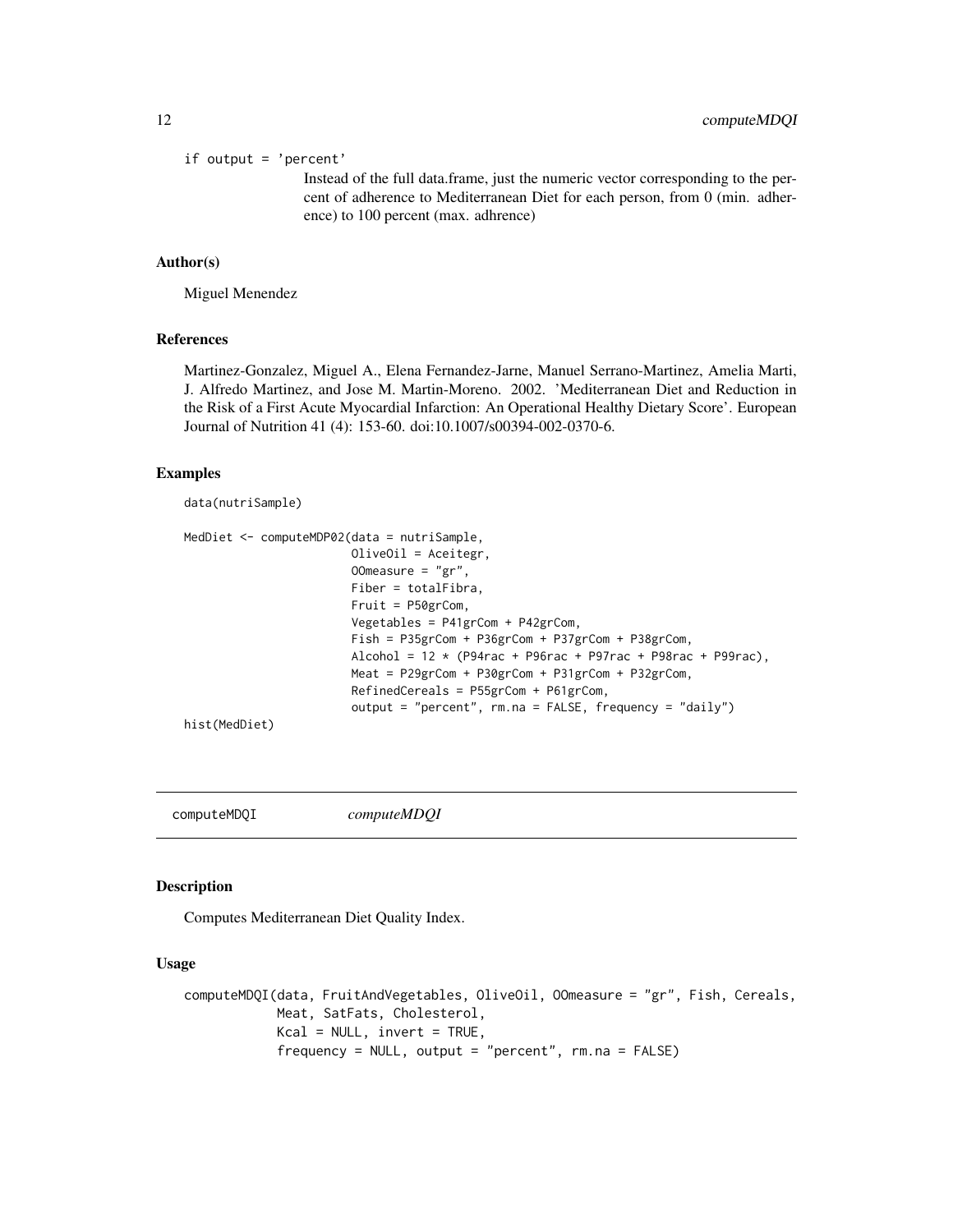## computeMDQI 13

## Arguments

| Your data set with nutritional information about food or nutrient consumption.<br>Each row is expected to be a person, and food or nutrient intake are in columns                                                                                                                                                                                          |
|------------------------------------------------------------------------------------------------------------------------------------------------------------------------------------------------------------------------------------------------------------------------------------------------------------------------------------------------------------|
| FruitAndVegetables                                                                                                                                                                                                                                                                                                                                         |
| Numeric variable with consumption of fruit and vegetables as grams                                                                                                                                                                                                                                                                                         |
| Numeric variable with olive oil consumption, measure is set with the 'OOmea-<br>sure' argument                                                                                                                                                                                                                                                             |
| Character string which informs about the unit of the argument 'OliveOil'. Al-<br>lowed values are 'gr', 'ml' and 'serving', which means respectively grams,<br>mililiters and servings of 1 table spoon (15 ml).                                                                                                                                           |
| Numeric variable with fish consumption as grams                                                                                                                                                                                                                                                                                                            |
| Numeric variable with cereals consumption as grams                                                                                                                                                                                                                                                                                                         |
| Numeric variable with Meat consumption as grams                                                                                                                                                                                                                                                                                                            |
| Numeric variable with energy contribution of saturated fats to diet. The formula<br>will score it as percent of total energy intake, but it can be provided in one of<br>two ways (see Details)                                                                                                                                                            |
| Numeric variable with cholesterol consumption as miligrams                                                                                                                                                                                                                                                                                                 |
| Optional numeric variable with total energy intake as kilocalories. If provided,<br>it makes a modification in 'SatFats' argument (see Details)                                                                                                                                                                                                            |
| Logical. If set to TRUE (default), the score is inverted, if set to FALSE, the<br>score is kept as in the original (see Details)                                                                                                                                                                                                                           |
| A character string. Allowed values are 'daily', 'weekly' and 'monthly'. It in-<br>forms about the frequency which food or nutrient consumption refers to (i.e.<br>wether the rest of arguments are 'grams per day' or 'grams per week' or 'grams<br>per month')                                                                                            |
| A character string to set which output should the formula give, allowed values<br>are 'data.frame', 'score' and 'percent' (default).                                                                                                                                                                                                                       |
| Logical. If set to FALSE (default), a diet score will be computed only if a person<br>has all score components informed. If set to TRUE, NA values in score com-<br>ponents will be drop off and a value of available components will be returned,<br>but percent of score adherence will be computed with basis of the whole score<br>range (see Details) |
|                                                                                                                                                                                                                                                                                                                                                            |

## Details

This score is a mediterranean adaptation [Scali et al., 2000; Gerber 2006] from a previous Diet Quality Index (DQI) by Patterson et al. [Patterson et al., 1994], thus it was named MDQI (Mediterraean DQI).

In this score, originally, higher puntuations mean LOWER adherence. As this is not the usual in mediterranean diet scores, the argument 'invert' can make it reverse. If invert = TRUE (default), higher puntuations mean higher adherence.

Saturated fats (SFA) are scored as percent of total energy that is provided by SFA. This information can be provided in one of two ways: 1) 'SatFats' argument can be directly the percent of total energy intake provided by SFA, if so, the 'Kcal' argument must be missing or NULL. 2) 'SatFats'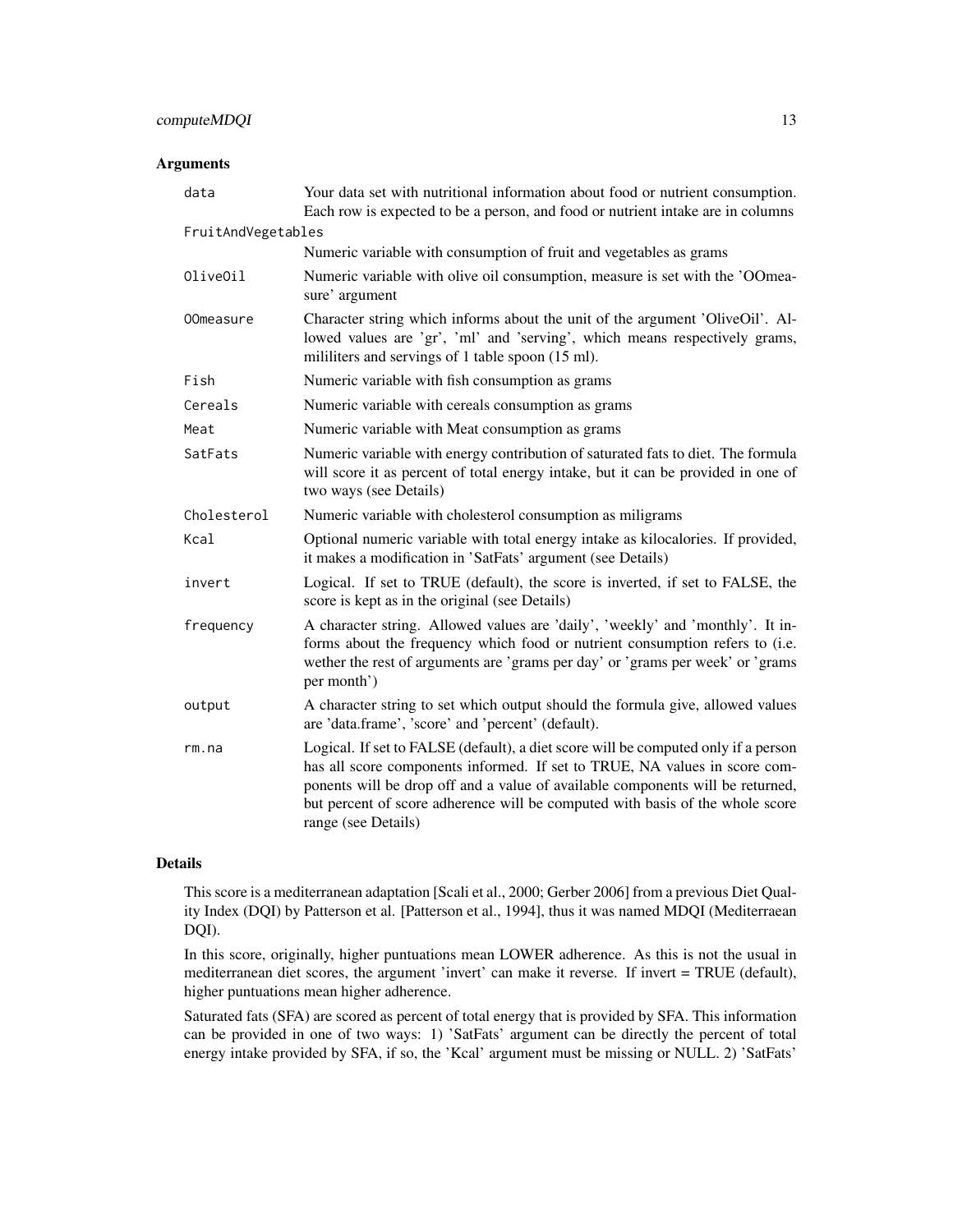argument can be the amount of kilocalories provided by SFA, if so, the 'Kcal' argument must be provided, for formula to know the required percentage.

Cholesterol should be provided as miligrams. If mean consumption of cholesterol is lower than 1, a warning will be produce to ask user to check units.

#### Value

Computed MDQI score. Depending on 'output' argument, value can be a data.frame, or a vector:

if output = 'data.frame'

A data frame with a row corresponding to each person in data. Columns are the score of each component, as well as the global score as natural sum ('absolute' column) and as percentage ('percent' column)

if output = 'score'

Instead of the full data.frame, just the integer vector corresponding to the absolute points of adherence to Mediterranean Diet for each person, ranging from 0 to 14. Depending on 'invert' argument higher puntuations can mean higher or lower adherence (see Details)

if output =  $'$ percent

Instead of the full data.frame, just the numeric vector corresponding to the percent of adherence to Mediterranean Diet for each person. Depending on 'invert' argument higher puntuations can mean higher or lower adherence (see Details)

#### Author(s)

Miguel Menendez

#### References

Patterson, R. E., P. S. Haines, and B. M. Popkin. 1994. 'Diet Quality Index: Capturing a Multidimensional Behavior'. Journal of the American Dietetic Association 94 (1): 57-64.

Scali, Jacqueline, Aurelia Richard, and Mariette Gerber. 2001. 'Diet Profiles in a Population Sample from Mediterranean Southern France'. Public Health Nutrition 4 (02): 173-182. doi:10.1079/PHN200065.

Gerber, Mariette. 2006. 'Qualitative Methods to Evaluate Mediterranean Diet in Adults'. Public Health Nutrition 9 (1A): 147-51.

#### Examples

data(nutriSample)

```
# If Saturated Fats are provided as the energy they provide,
# and Kcal arguments informs about total energy intake:
MedDiet <- computeMDQI(data = nutriSample,
                     FruitAndVegetables = P50grCom + P52grCom + P41grCom + P42grCom,
                     OliveOil = Aceitegr,
                     OOmeasure = "gr",
                     Fish = P35grCom + P36grCom + P37grCom + P38grCom,
                     Cereals = P55grCom + P56grCom + P57grCom + P59grCom +
                                P60grCom + P61grCom + P62grCom,
```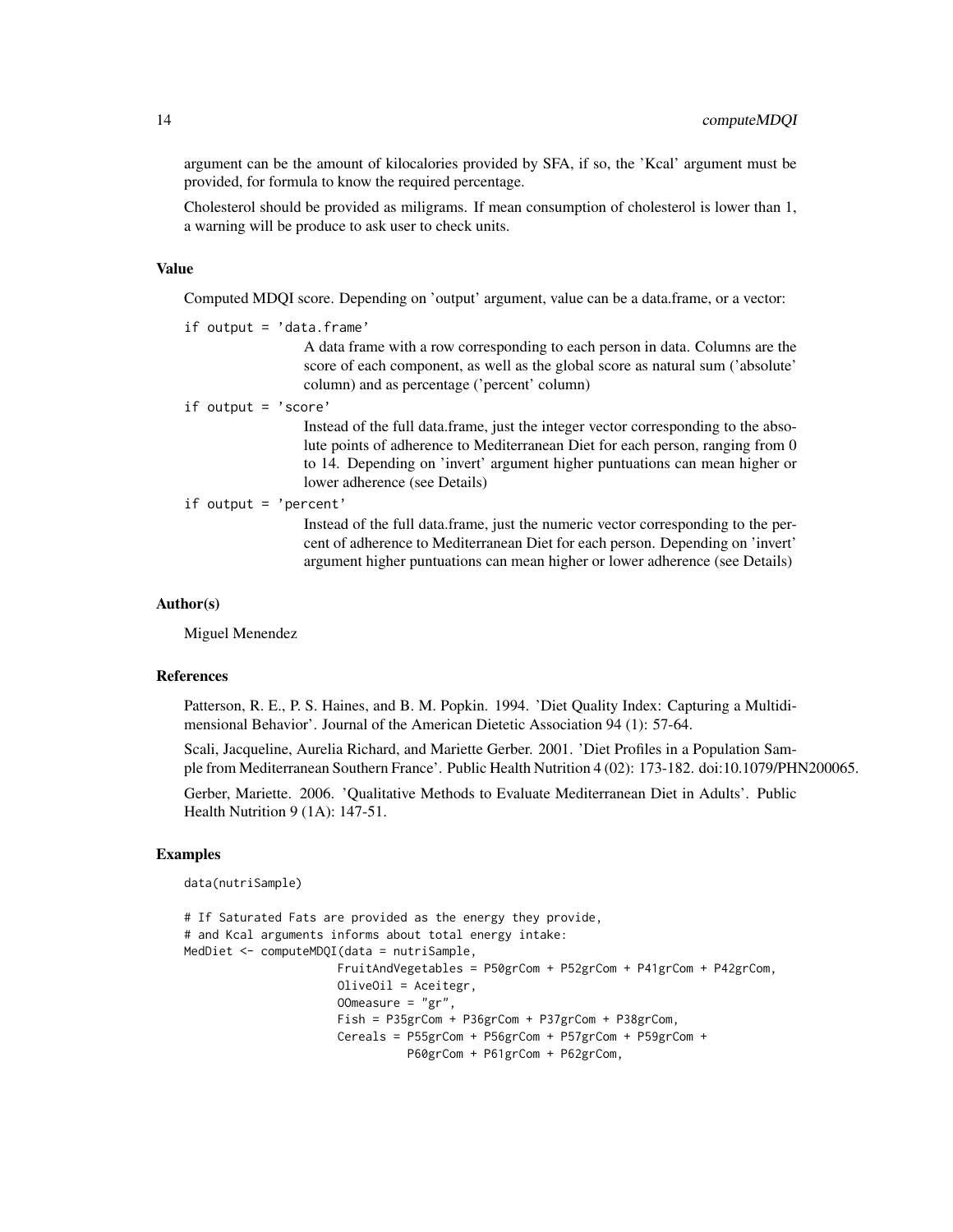```
Meat = P29grCom + P30grCom + P31grCom + P32grCom,
                      SatFats = totalGrasaSat,
                      Cholesterol = totalCol,
                      Kcal = totalKcal,
                      invert = TRUE,
                      frequency = "daily", output = "percent", rm.na = FALSE)
# If Saturated Fats are provided as the percent of energy they provide, so Kcal is not provided:
nutriSample$MySFApercent <- 100 * nutriSample$totalGrasaSat / nutriSample$totalKcal
MedDiet2 <- computeMDQI(data = nutriSample,
                      FruitAndVegetables = P50grCom + P52grCom + P41grCom + P42grCom,
                      OliveOil = Aceitegr,
                      OOmeasure = "gr",
                      Fish = P35grCom + P36grCom + P37grCom + P38grCom,
                      Cereals = P55grCom + P56grCom + P57grCom + P59grCom +
                                P60grCom + P61grCom + P62grCom,
                      Meat = P29grCom + P30grCom + P31grCom + P32grCom,
                      SatFats = MySFApercent,
                      Cholesterol = totalCol,
                      # don't provide Kcal
                      invert = TRUE,frequency = "daily", output = "percent", rm.na = FALSE)
```
hist(MedDiet2)

<span id="page-14-1"></span>

|--|

#### Description

Mediterranean Adherence score index, as modified in 2003, whith the addition of fish item.

#### Usage

```
computeMDS03(data, Vegetables, Legumes, FruitAndNuts, Cereals, Potatoes = NULL, Fish,
            Meat, Dairy, Alcohol, Fats = NULL, MUFA = NULL, SFA = NULL,
            Sex, men = "male", women = "female",
            frequency = "daily", output = "percent", rm.na = FALSE)
```

| data         | Your data set with nutritional information about food or nutrient consumption.<br>Each row is expected to be a person, and food or nutrient intake are in columns |
|--------------|-------------------------------------------------------------------------------------------------------------------------------------------------------------------|
| Vegetables   | Numeric variable with Vegetables consumption as grams                                                                                                             |
| Legumes      | Numeric variable with Legumes consumption as grams                                                                                                                |
| FruitAndNuts | Numeric variable with consumption of Fruits and Nuts as grams                                                                                                     |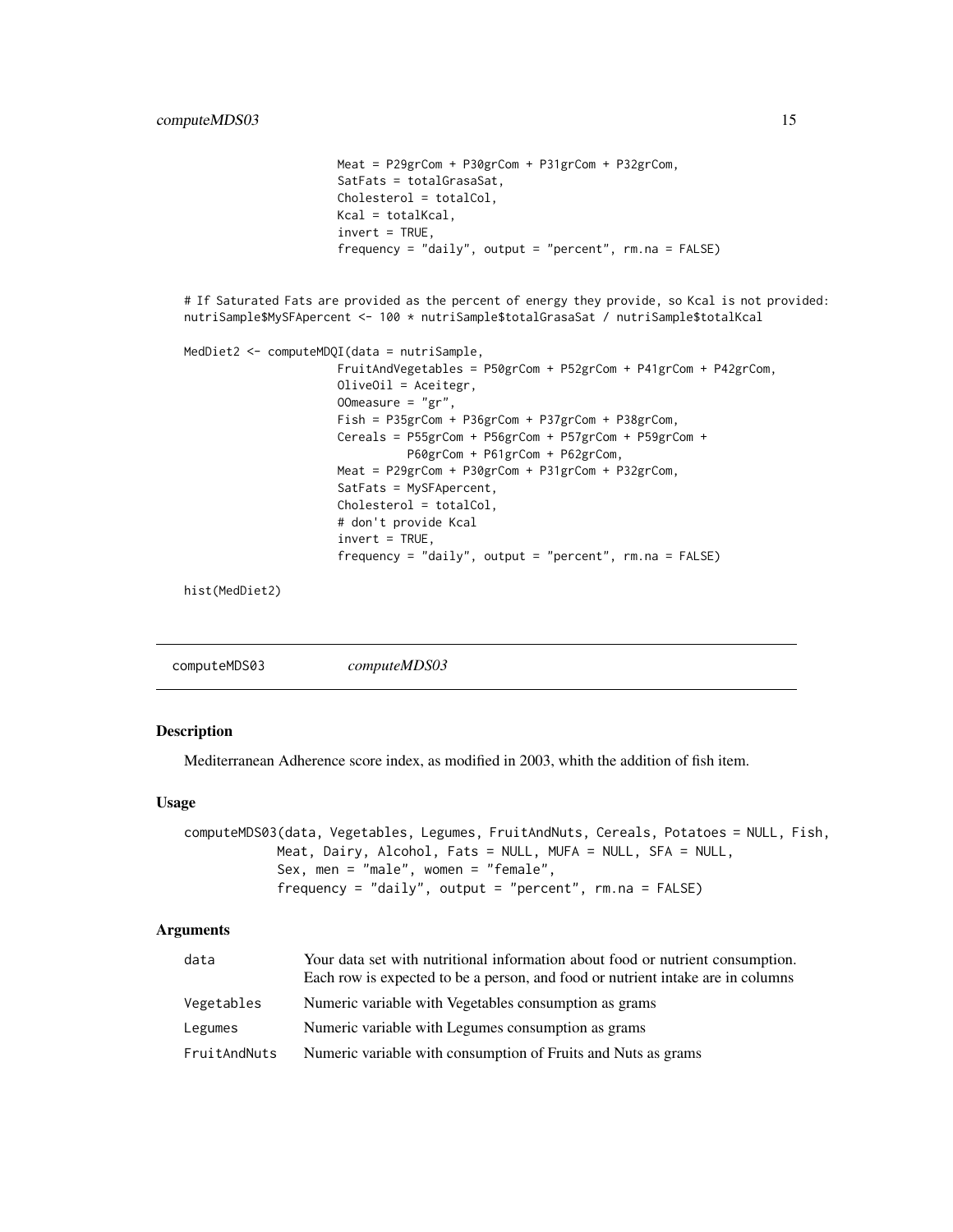| Cereals   | Numeric variable with Cereals consumption as grams                                                                                                                                                                                                                                                                                                                   |
|-----------|----------------------------------------------------------------------------------------------------------------------------------------------------------------------------------------------------------------------------------------------------------------------------------------------------------------------------------------------------------------------|
| Potatoes  | Numeric variable with Potatoes consumption as grams                                                                                                                                                                                                                                                                                                                  |
| Fish      | Numeric variable with Fish consumption as grams                                                                                                                                                                                                                                                                                                                      |
| Meat      | Numeric variable with Meat consumption as grams                                                                                                                                                                                                                                                                                                                      |
| Dairy     | Numeric variable with Dairy consumption as grams                                                                                                                                                                                                                                                                                                                     |
| Alcohol   | Numeric variable with Alcohol consumption as etanol grams from any beberage<br>origin                                                                                                                                                                                                                                                                                |
| Fats      | Optional. Numeric variable with a ratio of consumption of Mono Unsaturated<br>Fatty Acids (MUFA) over Saturated Fatty Acids (SFA). If it is not provided, then<br>individual MUFA and SFA should be provided                                                                                                                                                         |
| MUFA      | Optional if Fats is provided. Numeric variable with consumption of Mono Un-<br>saturated Fatty Acids, units should be the same as used with PUFA and SFA                                                                                                                                                                                                             |
| SFA       | Optional if Fats is provided. Numeric variable with consumption of Saturated<br><b>Fatty Acids</b>                                                                                                                                                                                                                                                                   |
| Sex       | Vector with gender, it can be numeric, factor or character, as long as its values<br>are provided by 'men' and 'women' arguments. If 'Sex' argument is character or<br>factor, and values for male are either 'man', 'male', 'MAN' or 'MALE', and for<br>females are 'woman', 'female', 'WOMAN' or 'FEMALE', then, the arguments<br>'men' and 'women' can be missing |
| men       | A character string with the value of male gender, default is "male"                                                                                                                                                                                                                                                                                                  |
| women     | A character string with the value of female gender, default is "female"                                                                                                                                                                                                                                                                                              |
| frequency | A character string. Allowed values are 'daily', 'weekly' and 'monthly'. It in-<br>forms about the frequency which food or nutrient consumption refers to (i.e.<br>wether the rest of arguments are 'grams per day' or 'grams per week' or 'grams<br>per month')                                                                                                      |
| output    | A character string to set which output should the formula give, allowed values<br>are 'data.frame', 'score' and 'percent' (default).                                                                                                                                                                                                                                 |
| rm.na     | Logical. If set to FALSE (default), a diet score will be computed only if a person<br>has all score components informed. If set to TRUE, NA values in score com-<br>ponents will be drop off and a value of available components will be returned,<br>but percent of score adherence will be computed with basis of the whole score<br>range (see Details)           |

## Details

This score is an update of the landmark first Mediterranean Diet Score (MDS), published in 1995, but including fish consumption.

#### Value

Computed MDS03 score. Depending on 'output' argument, value can be a data.frame, or a vector:

if output = 'data.frame'

A data frame with a row corresponding to each person in data. Columns are the score of each component, as well as the global score as natural sum ('absolute' column) and as percentage ('percent' column)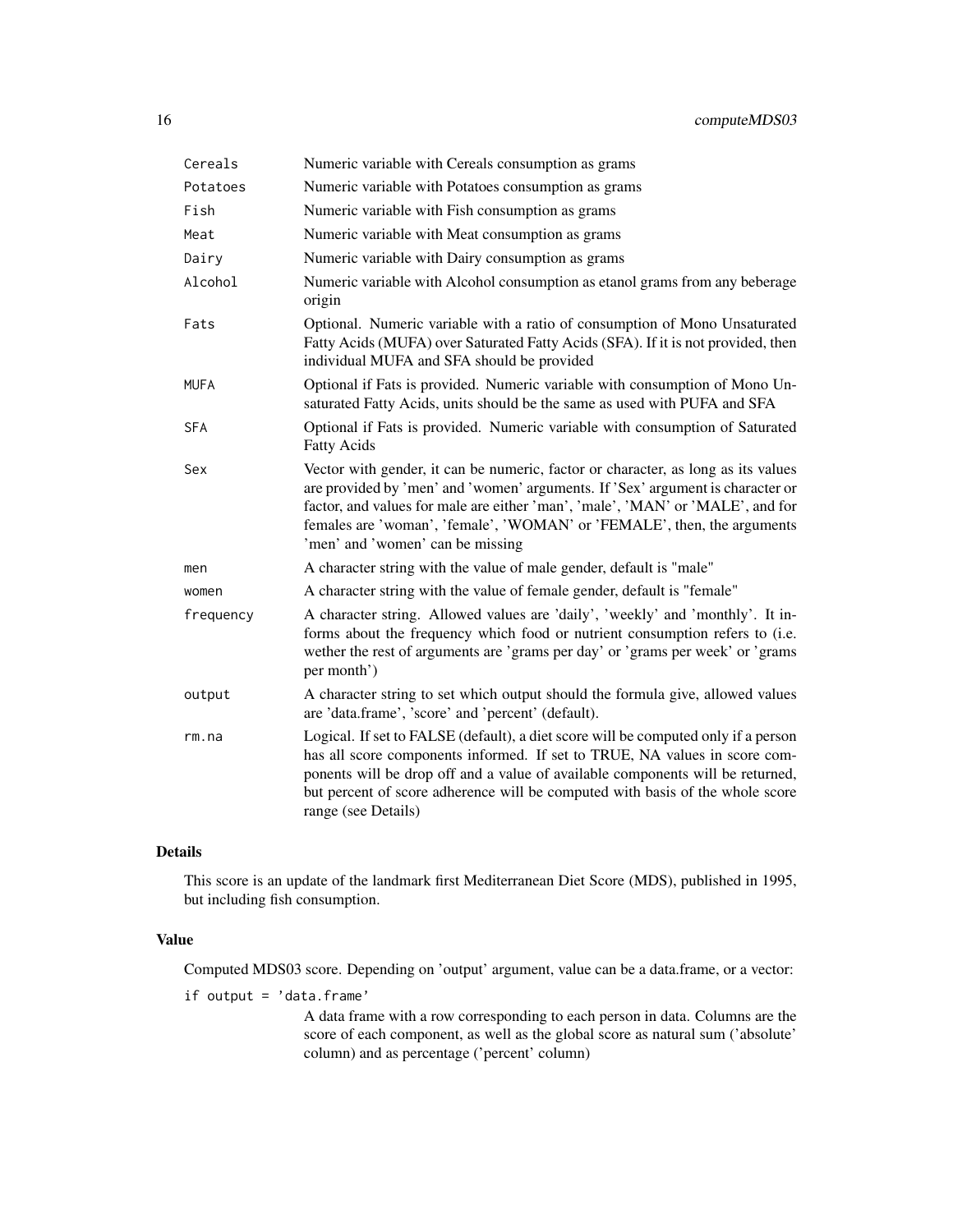#### <span id="page-16-0"></span>computeMDS05 17

if output = 'score'

Instead of the full data.frame, just the integer vector corresponding to the absolute points of adherence to Mediterranean Diet for each person, from 0 (min.) to 9 (max.)

if output = 'percent'

Instead of the full data.frame, just the numeric vector corresponding to the percent of adherence to Mediterranean Diet for each person, from 0 (min. adherence) to 100 percent (max. adhrence)

#### Author(s)

Miguel Menendez

#### References

Trichopoulou, A., A. Kouris-Blazos, M. L. Wahlqvist, C. Gnardellis, P. Lagiou, E. Polychronopoulos, T. Vassilakou, L. Lipworth, and D. Trichopoulos. 1995. "Diet and Overall Survival in Elderly People." BMJ (Clinical Research Ed.) 311 (7018): 1457–60.

Trichopoulou, Antonia, Tina Costacou, Christina Bamia, and Dimitrios Trichopoulos. 2003. "Adherence to a Mediterranean Diet and Survival in a Greek Population." New England Journal of Medicine 348 (26): 2599–2608. doi:10.1056/NEJMoa025039.

#### Examples

```
MedDiet <- computeMDS03(data = nutriSample,
       Vegetables = P41grCom + P42grCom,
       Legumes = P46grCom,
       FruitAndNuts = P50grCom + P52grCom + P53grCom,
       Cereals = P55grCom + P56grCom + P57grCom + P59grCom +
                  P60grCom + P61grCom + P62grCom,
       Fish = P35grCom + P36grCom + P37grCom + P38grCom,
       Meat = P29grCom + P30grCom + P31grCom + P32grCom,
       Dairy = P19grCom + P20grCom + P20grCom + P22grCom +
                P23grCom + P24grCom + P25grCom + P26grCom + P27grCom,
       Alcohol = 12 * (P94rac + P96rac + P97rac + P98rac + P98rac + P99rac),Potatoes = P43grCom + P44grCom + P45grCom,
       MUFA = totalGrasaMonoins,
       SFA = totalGrasaSat,
       Sex = SEXO, men = "Hombre", women = "Mujer", frequency = "daily",
       output = "percent", rm.na = FALSE)
hist(MedDiet)
```
<span id="page-16-1"></span>computeMDS05 *computeMDS05*

#### Description

Computes the Mediterranean Diet adherence score developed by Trichopoulou et al. in 2005 (MDS05), which is an update of their previously developed version.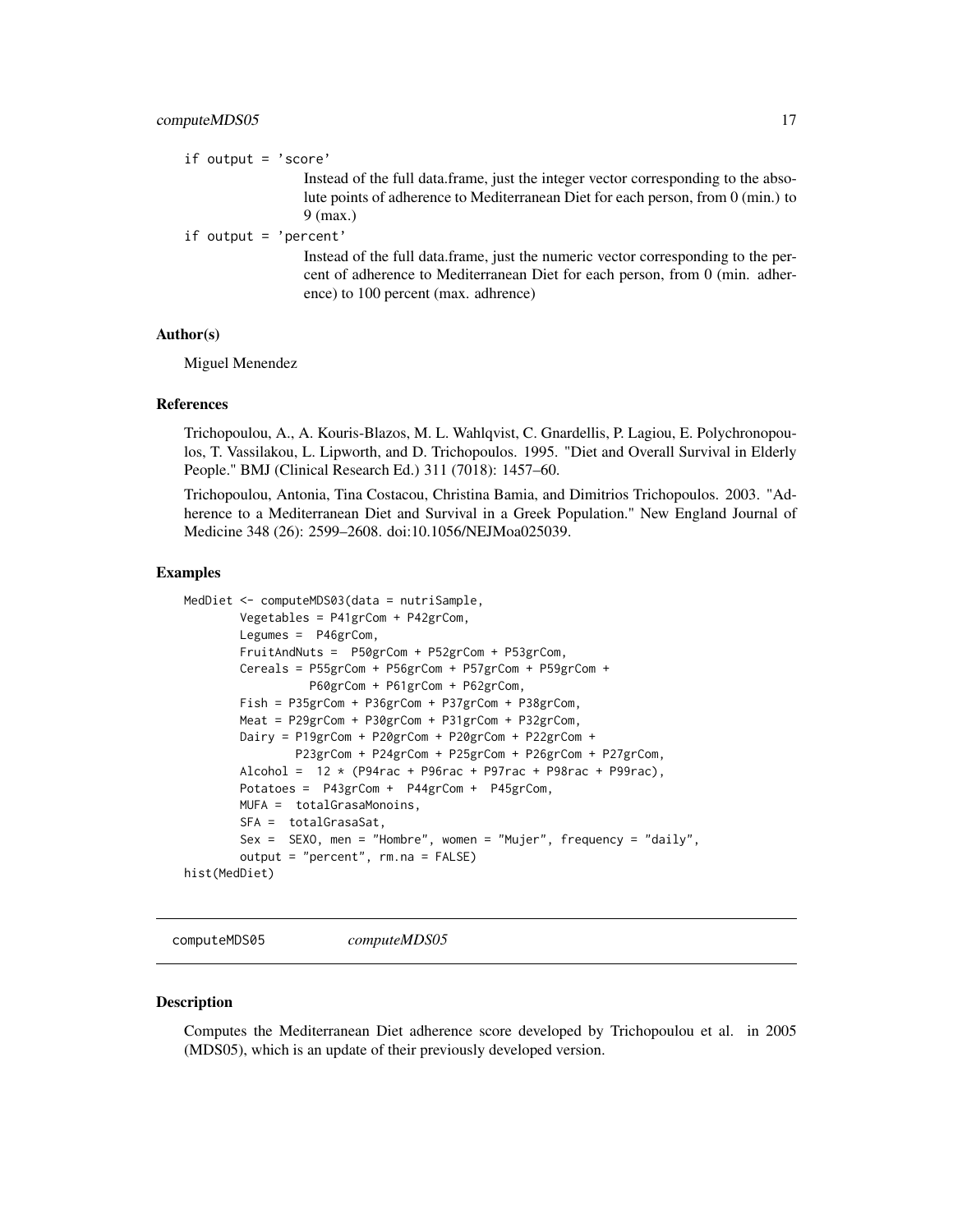## Usage

```
computeMDS05(data, Vegetables, Legumes, FruitAndNuts,
            Cereals, Potatoes = NULL, Fish, Meat, Dairy, Alcohol,
            Fats = NULL, MUFA = NULL, PUFA = NULL, SFA = NULL,
            Sex, men = "male", women= "female",
            frequency = NULL, output = "percent", rm.na = FALSE)
```

| data         | Your data set with nutritional information about food or nutrient consumption.<br>Each row is expected to be a person, and food or nutrient intake are in columns                                                                                                                                                                                          |
|--------------|------------------------------------------------------------------------------------------------------------------------------------------------------------------------------------------------------------------------------------------------------------------------------------------------------------------------------------------------------------|
| Vegetables   | Numeric variable with Vegetables consumption as grams                                                                                                                                                                                                                                                                                                      |
| Legumes      | Numeric variable with Legumes consumption as grams                                                                                                                                                                                                                                                                                                         |
| FruitAndNuts | Numeric variable with consumption of Fruits and Nuts as grams                                                                                                                                                                                                                                                                                              |
| Cereals      | Numeric variable with Cereals consumption as grams                                                                                                                                                                                                                                                                                                         |
| Potatoes     | Numeric variable with Potatoes consumption as grams                                                                                                                                                                                                                                                                                                        |
| Fish         | Numeric variable with Fish consumption as grams                                                                                                                                                                                                                                                                                                            |
| Meat         | Numeric variable with Meat consumption as grams                                                                                                                                                                                                                                                                                                            |
| Dairy        | Numeric variable with Dairy consumption as grams                                                                                                                                                                                                                                                                                                           |
| Alcohol      | Numeric variable with Alcohol consumption as etanol grams from any beberage<br>origin                                                                                                                                                                                                                                                                      |
| Fats         | Optional. Numeric variable with a ratio of consumption of Mono and Poli Un-<br>saturated Fatty Acids (MUFA + PUFA) over Saturated Fatty Acids (SFA). If it<br>is not provided, then individual MUFA, PUFA and SFA should be provided                                                                                                                       |
| <b>MUFA</b>  | Optional if Fats is provided. Numeric variable with consumption of Mono Un-<br>saturated Fatty Acids, units should be the same as used with PUFA and SFA                                                                                                                                                                                                   |
| <b>PUFA</b>  | Optional if Fats is provided. Numeric variable with consumption of Poli Unsat-<br>urated Fatty Acids                                                                                                                                                                                                                                                       |
| <b>SFA</b>   | Optional if Fats is provided. Numeric variable with consumption of Saturated<br><b>Fatty Acids</b>                                                                                                                                                                                                                                                         |
| Sex          | Vector with gender, it can be numeric, factor or character, as long as its values<br>are provided by 'men' and 'women' arguments.                                                                                                                                                                                                                          |
| men          | A character string with the value of male gender, default is "male"                                                                                                                                                                                                                                                                                        |
| women        | A character string with the value of female gender, default is "female"                                                                                                                                                                                                                                                                                    |
| frequency    | A character string. Allowed values are 'daily', 'weekly' and 'monthly'. It in-<br>forms about the frequency which food or nutrient consumption refers to (i.e.<br>wether the rest of arguments are 'grams per day' or 'grams per week' or 'grams<br>per month')                                                                                            |
| output       | A character string to set which output should the formula give, allowed values<br>are 'data.frame', 'score' and 'percent' (default).                                                                                                                                                                                                                       |
| rm.na        | Logical. If set to FALSE (default), a diet score will be computed only if a person<br>has all score components informed. If set to TRUE, NA values in score com-<br>ponents will be drop off and a value of available components will be returned,<br>but percent of score adherence will be computed with basis of the whole score<br>range (see Details) |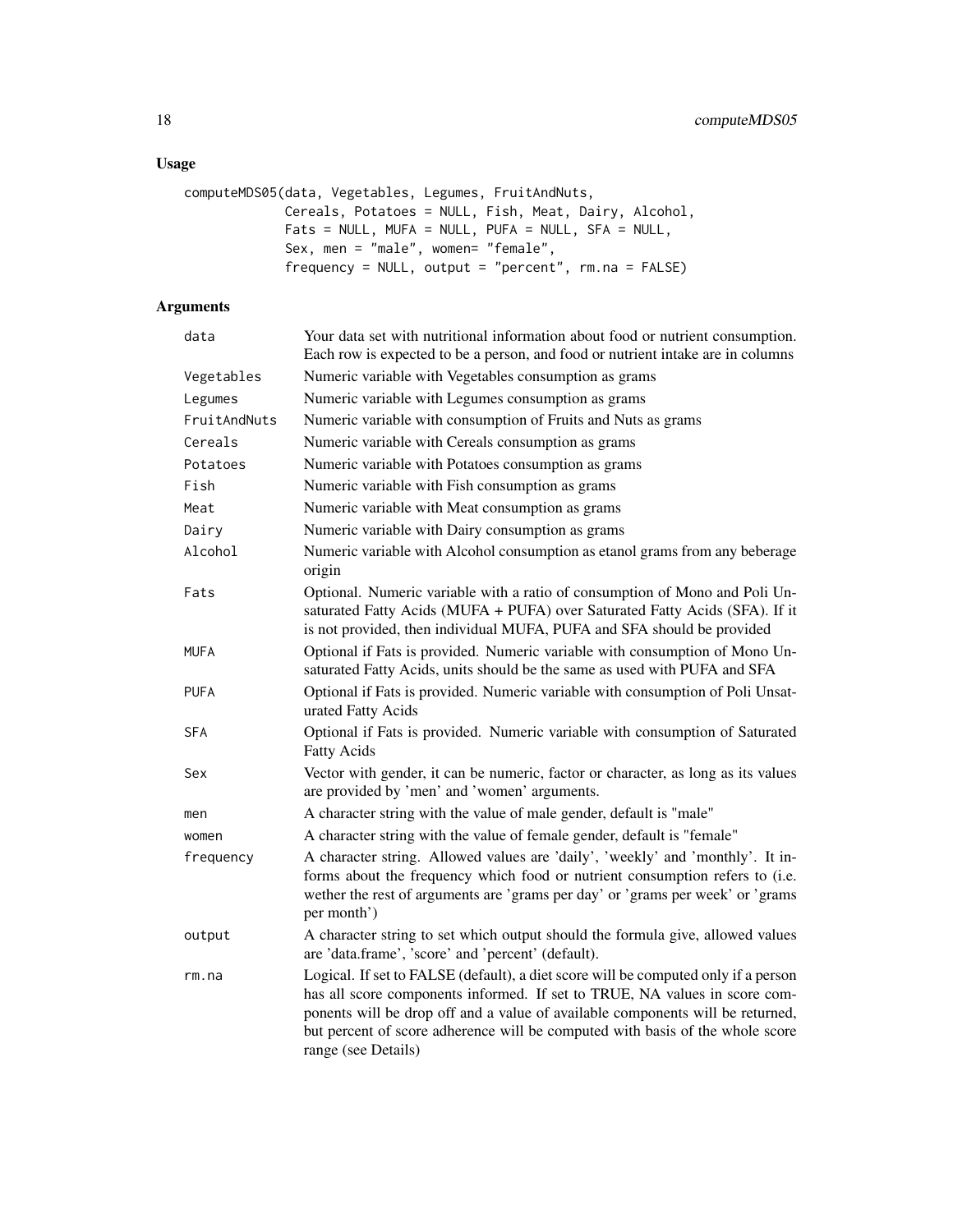#### computeMDS05 19

#### Details

This score is an update of the landmark first Mediterranean Diet Score (MDS), published in 1995, which includes fish consumption (previously introduced) and which sums MUFA + PUFA.

Original 1995 paper of Trichopoulou et al. included potatoes with cereals, but later research has challenged this view. If you want to compute the score as originally developed, provide potato consumption as 'Potatoes' argument, and you will get a NOTE informing you that both have been used together in the score. If you don't want to compute potatoes consumption, don't provide 'Potatoes' argument, and you will receive a NOTE informing you that you are diverting from the very original score.

Some score components are a combination of foods you may have as separated variables, if so, you can just add them toghether (v.gr. miFruitVariable + miNutsVariable).

Score values (MUFA + PUFA) / SFA. Depending in how your data has been developed, you can provide the ratio as 'Fats' argument or the triada 'MUFA', 'PUFA' and 'SFA', but if you provide this information by both of the ways, just 'Fats' argument will be computed, and you will receive a warning asking you to check the arguments.

## Value

Computed MDS05 score. Depending on 'output' argument, value can be a data.frame, or a vector:

if output = 'data.frame'

A data frame with a row corresponding to each person in data. Columns are the score of each component, as well as the global score as natural sum ('absolute' column) and as percentage ('percent' column)

#### if output = 'score'

Instead of the fullchecking package dependencies ... NOTE No repository set, so cyclic dependency check skipped data.frame, just the integer vector corresponding to the absolute points of adherence to Mediterranean Diet for each person, from  $0 \text{ (min.)}$  to  $9 \text{ (max.)}$ 

#### if output = 'percent'

Instead of the full data.frame, just the numeric vector corresponding to the percent of adherence to Mediterranean Diet for each person, from 0 (min. adherence) to 100 percent (max. adhrence)

#### References

Trichopoulou, A., A. Kouris-Blazos, M. L. Wahlqvist, C. Gnardellis, P. Lagiou, E. Polychronopoulos, T. Vassilakou, L. Lipworth, and D. Trichopoulos. 1995. "Diet and Overall Survival in Elderly People." BMJ (Clinical Research Ed.) 311 (7018): 1457–60.

Trichopoulou, Antonia, Tina Costacou, Christina Bamia, and Dimitrios Trichopoulos. 2003. "Adherence to a Mediterranean Diet and Survival in a Greek Population." New England Journal of Medicine 348 (26): 2599–2608. doi:10.1056/NEJMoa025039.

Trichopoulou, Antonia, Philippos Orfanos, Teresa Norat, Bas Bueno-de-Mesquita, Marga C. Ocke, Petra HM Peeters, Yvonne T. van der Schouw, et al. 2005. "Modified Mediterranean Diet and Survival: EPIC-Elderly Prospective Cohort Study." BMJ 330 (7498): 991. doi:10.1136/bmj.38415.644155.8F.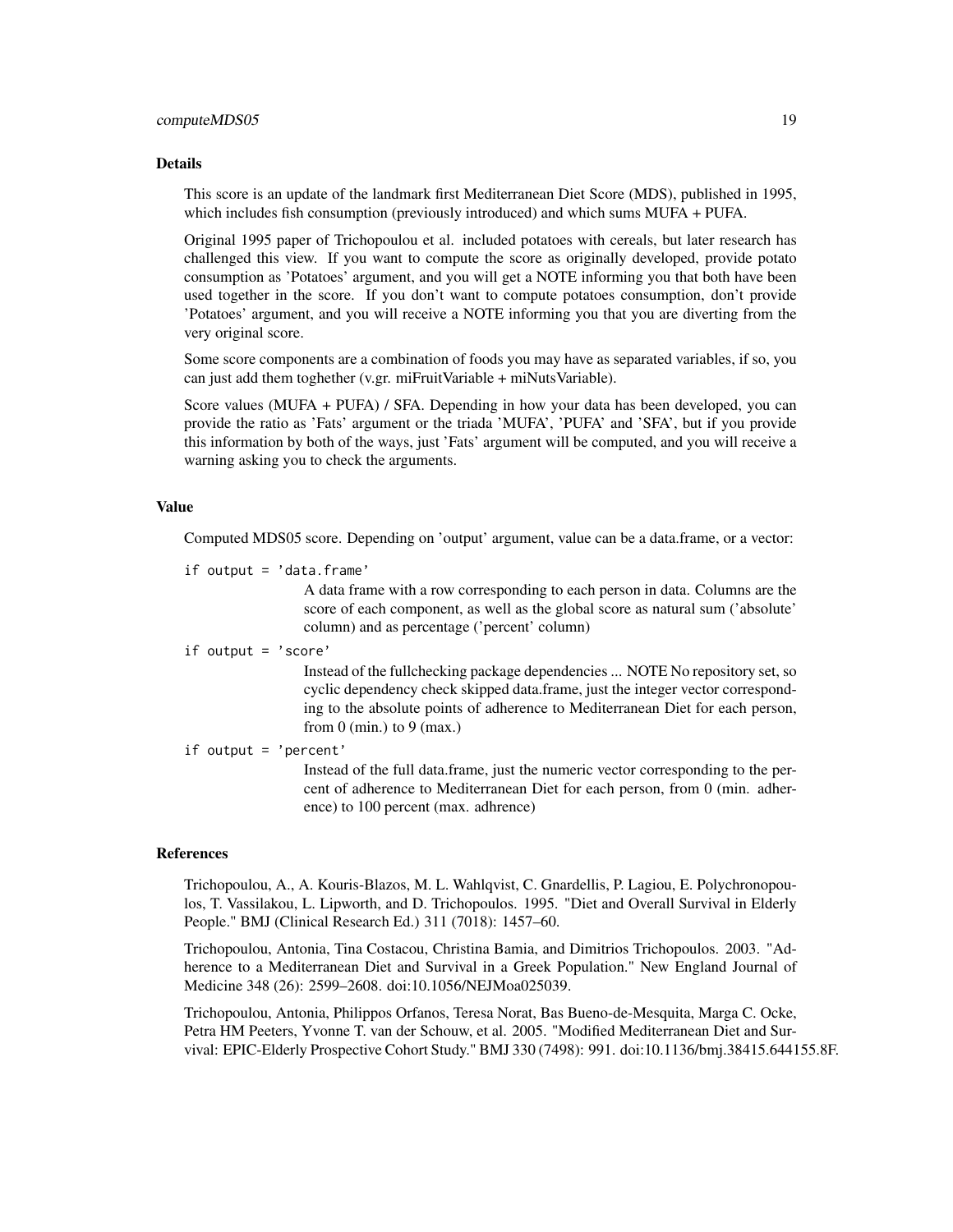#### Examples

```
data(nutriSample)
MedDiet <- computeMDS05(data = nutriSample,
       Vegetables = P41grCom + P42grCom,
       Legumes = P46grCom,
        FruitAndNuts = P50grCom + P52grCom + P53grCom,
        Cereals = P55grCom + P56grCom + P57grCom + P59grCom +
                  P60grCom + P61grCom + P62grCom,
       Fish = P35grCom + P36grCom + P37grCom + P38grCom,
       Meat = P29grCom + P30grCom + P31grCom + P32grCom,
        Dairy = P19grCom + P20grCom + P22grCom + P23grCom +
                P24grCom + P25grCom + P26grCom + P27grCom,
        Alcohol = 12 * (P94rac + P96rac + P97rac + P98rac + P98rac + P99rac),Potatoes = P43grCom + P44grCom + P45grCom,
       MUFA = totalGrasaMonoins,
       PUFA = totalGrasaPoliins,
        SFA = totalGrasaSat,
        Sex = SEX0, men = "Hombre", women = "Mujer", frequency = "daily",
       output = "percent", rm.na = FALSE)
hist(MedDiet)
```
computeMDS12 *computeMDS12*

#### Description

Computes a 2012 update of the widely used Mediterranean Diet Score.

#### Usage

```
computeMDS12(data, Vegetables, Legumes, FruitAndNuts, Cereals, Potatoes = NULL,
            Fish, Dairy, Meat, Alcohol,
            OOprincipal, Sex, men = "male", women = "female",
             frequency = NULL, output = "percent", rm.na = FALSE)
```

| data         | Your data set with nutritional information about food or nutrient consumption.<br>Each row is expected to be a person, and food or nutrient intake are in columns |
|--------------|-------------------------------------------------------------------------------------------------------------------------------------------------------------------|
| Vegetables   | Numeric variable with Vegetables consumption as grams                                                                                                             |
| Legumes      | Numeric variable with Legumes consumption as grams                                                                                                                |
| FruitAndNuts | Numeric variable with consumption of Fruits and Nuts as grams                                                                                                     |
| Cereals      | Numeric variable with Cereals consumption as grams                                                                                                                |
| Potatoes     | Numeric variable with Potatoes consumption as grams                                                                                                               |
| Fish         | Numeric variable with Fish consumption as grams                                                                                                                   |
| Dairy        | Numeric variable with Dairy consumption as grams                                                                                                                  |
|              |                                                                                                                                                                   |

<span id="page-19-0"></span>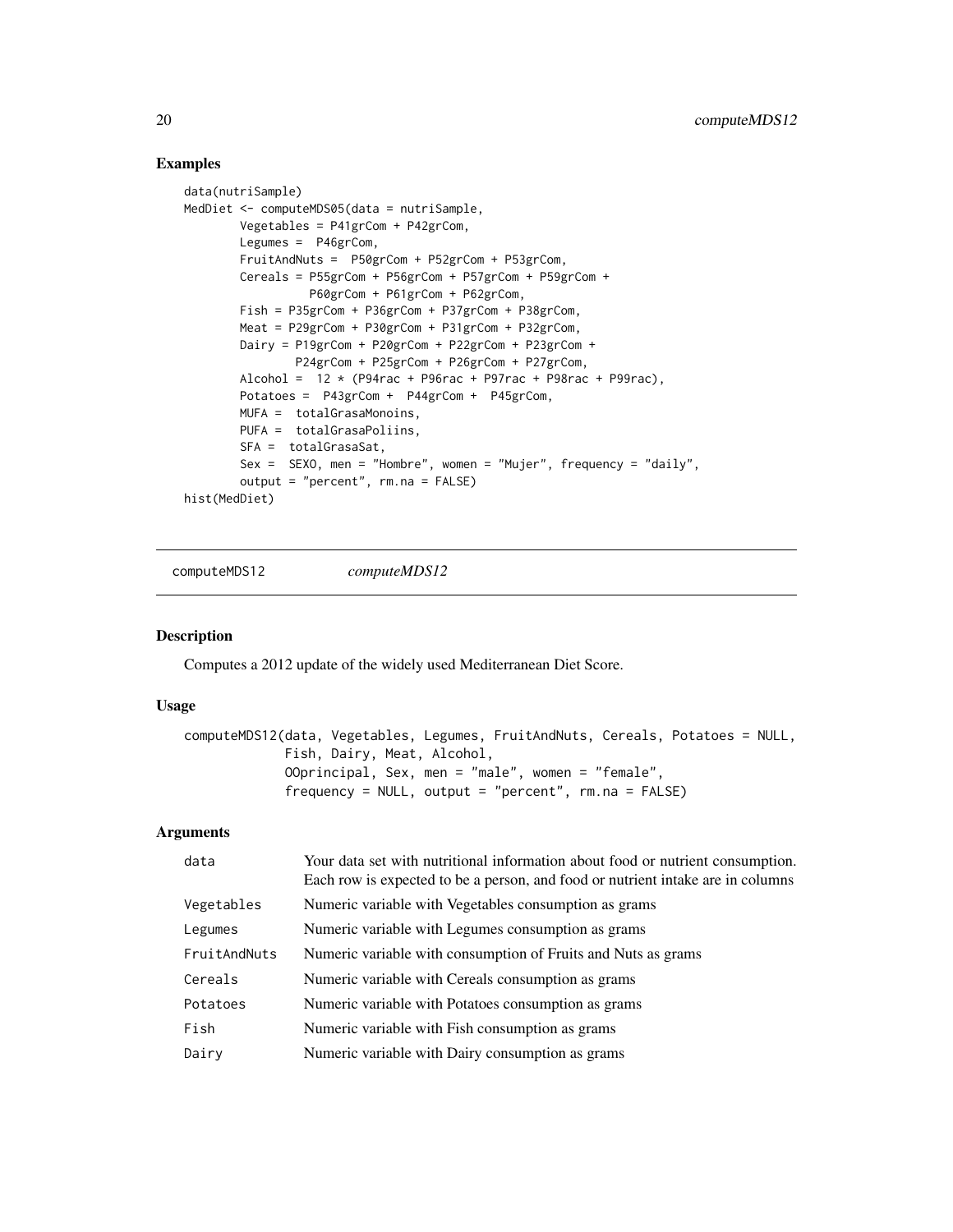| Meat        | Numeric variable with Meat consumption as grams                                                                                                                                                                                                                                                                                                            |
|-------------|------------------------------------------------------------------------------------------------------------------------------------------------------------------------------------------------------------------------------------------------------------------------------------------------------------------------------------------------------------|
| Alcohol     | Numeric variable with Alcohol consumption as etanol grams from any beberage<br>origin                                                                                                                                                                                                                                                                      |
| 00principal | Integer. This item scores wether olive oil is the main dietary fat as a dichotomous<br>variable $(1$ -yes, $0$ -no).                                                                                                                                                                                                                                       |
| Sex         | Vector with gender, it can be numeric, factor or character, as long as its values<br>are provided by 'men' and 'women' arguments.                                                                                                                                                                                                                          |
| men         | A character string with the value of male gender, default is "male"                                                                                                                                                                                                                                                                                        |
| women       | A character string with the value of female gender, default is "female"                                                                                                                                                                                                                                                                                    |
| frequency   | A character string. Allowed values are 'daily', 'weekly' and 'monthly'. It in-<br>forms about the frequency which food or nutrient consumption refers to (i.e.<br>wether the rest of arguments are 'grams per day' or 'grams per week' or 'grams<br>per month')                                                                                            |
| output      | A character string to set which output should the formula give, allowed values<br>are 'data.frame', 'score' and 'percent' (default).                                                                                                                                                                                                                       |
| rm. na      | Logical. If set to FALSE (default), a diet score will be computed only if a person<br>has all score components informed. If set to TRUE, NA values in score com-<br>ponents will be drop off and a value of available components will be returned,<br>but percent of score adherence will be computed with basis of the whole score<br>range (see Details) |

#### Details

This score is an update of the widely used MDS (Mediterranean Diet Score), with some modifications, the most relevant are the following: First, it uses fixed ('a priori') cut-offs, instead of using sample derived medians. Second, instead of scoring all variables dichotomously  $(0-1)$ , it scores from 0 (minimum) to 2 (maximum), with items which can receive 1 point. As another difference, it stops evaluating Mono and Poli Unsaturated fats, but instead scores Olive Oil consumption. Olive Oil is considered dichotomously.

#### Value

Computed MDS score according to 2012 version. Depending on 'output' argument, value can be a data.frame, or a vector:

if output = 'data.frame'

A data frame with a row corresponding to each person in data. Columns are the score of each component, as well as the global score as natural sum ('absolute' column) and as percentage ('percent' column)

```
if output = 'score'
```
Instead of the full data.frame, just the integer vector corresponding to the absolute points of adherence to Mediterranean Diet for each person, from 0 (min.) to 18 (max.)

if output = 'percent'

Instead of the full data.frame, just the numeric vector corresponding to the percent of adherence to Mediterranean Diet for each person, from 0 (min. adherence) to 100 percent (max. adhrence)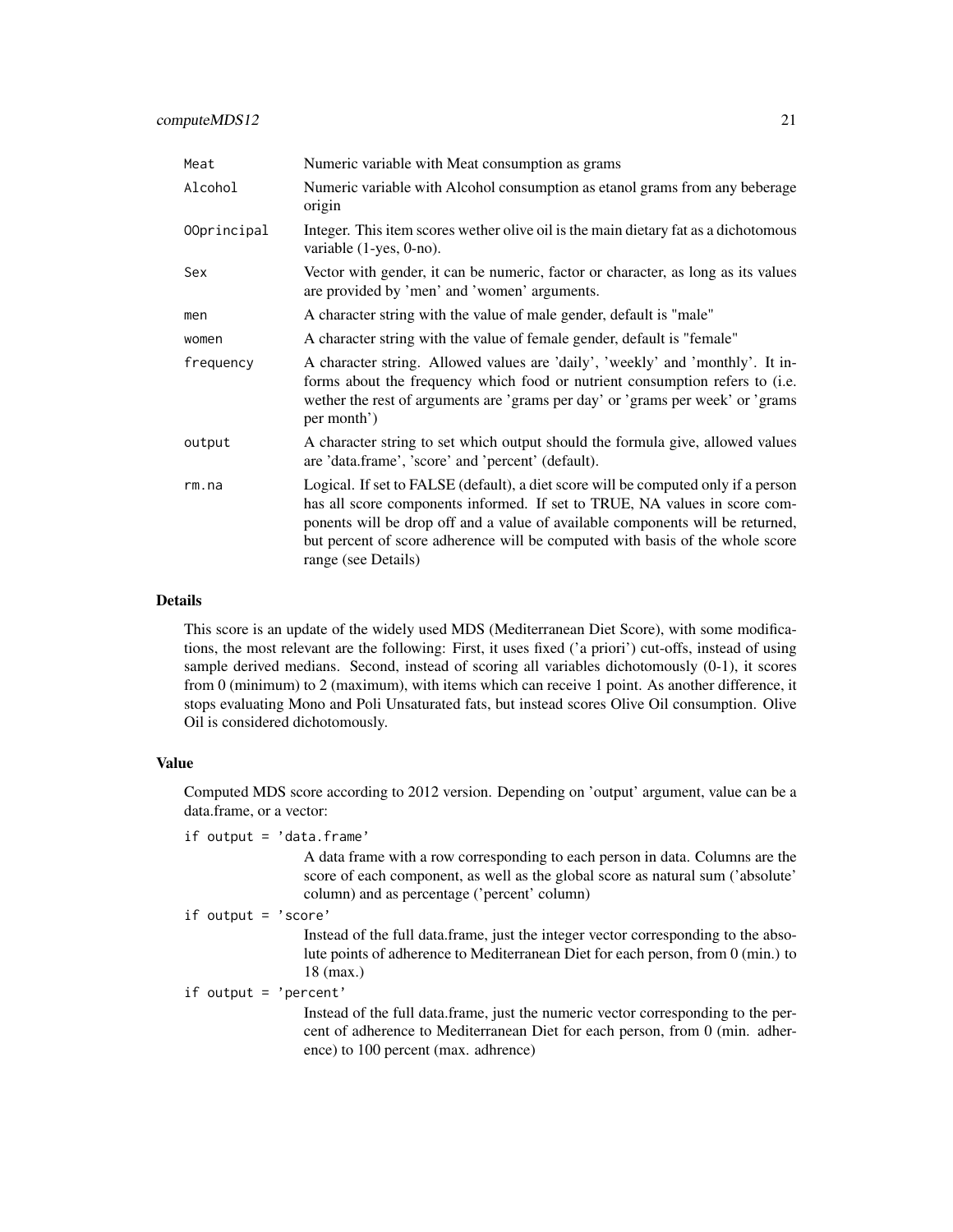#### <span id="page-21-0"></span>Author(s)

Miguel Menendez

#### References

Sofi, Francesco, Rosanna Abbate, Gian Franco Gensini, Alessandro Casini, Antonia Trichopoulou, and Christina Bamia. 2012. 'Identification of Change-Points in the Relationship between Food Groups in the Mediterranean Diet and Overall Mortality: An "a Posteriori" Approach'. European Journal of Nutrition 51 (2): 167–72. doi:10.1007/s00394-011-0202-7.

#### See Also

[computeMDS95](#page-21-1) [computeMDS03](#page-14-1) [computeMDS05](#page-16-1)

#### Examples

```
data(nutriSample)
MedDiet <- computeMDS12(data = nutriSample,
        Vegetables = P41grCom + P42grCom,
        Legumes = P46grCom,
        FruitAndNuts = P50grCom + P52grCom + P53grCom,
        Cereals = P55grCom + P56grCom + P57grCom + P59grCom +
                  P60grCom + P61grCom + P62grCom,
        Fish = P35grCom + P36grCom + P37grCom + P38grCom,
        Meat = P29grCom + P30grCom + P31grCom + P32grCom,
        Dairy = P19grCom + P20grCom + P22grCom + P23grCom +
                P24grCom + P25grCom + P26grCom + P27grCom,
        Alcohol = 12 * (P94rac + P96rac + P97rac + P98rac + P98rac + P99rac)Potatoes = NULL,
        OOprincipal = ifelse(nutriSample$AceiteTipo == 1, 1, 0),
        Sex = SEXO, men = "Hombre", women = "Mujer", frequency = "daily",
        output = "percent", rm.na = FALSE)
hist(MedDiet)
```
<span id="page-21-1"></span>computeMDS95 *computeMDS95*

#### **Description**

Fist Mediterranean Adherence score index, developed by Trichopoulou et al. which has been extensively used and modified.

#### Usage

```
computeMDS95(data, Vegetables, Legumes, FruitAndNuts,
            Cereals, Potatoes = NULL, Meat, Dairy, Alcohol,
             Fats = NULL, MUFA = NULL, SFA = NULL,Sex, men = "male", women= "female",
             frequency = NULL, output = "percent", rm.na = FALSE)
```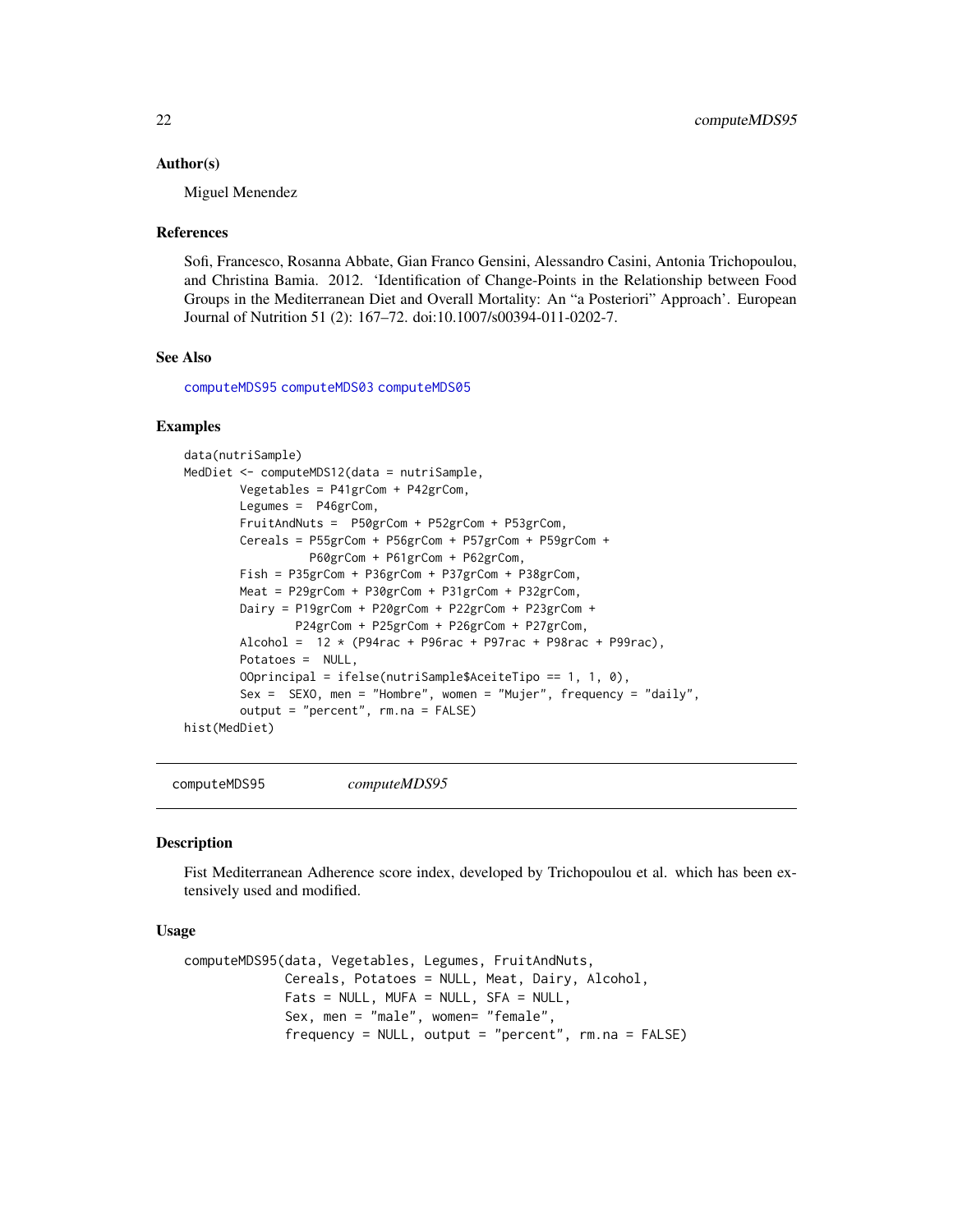## computeMDS95 23

## Arguments

| data         | Your data set with nutritional information about food or nutrient consumption.<br>Each row is expected to be a person, and food or nutrient intake are in columns                                                                                                                                                                                                    |
|--------------|----------------------------------------------------------------------------------------------------------------------------------------------------------------------------------------------------------------------------------------------------------------------------------------------------------------------------------------------------------------------|
| Vegetables   | Numeric variable with Vegetables consumption as grams                                                                                                                                                                                                                                                                                                                |
| Legumes      | Numeric variable with Legumes consumption as grams                                                                                                                                                                                                                                                                                                                   |
| FruitAndNuts | Numeric variable with consumption of Fruits and Nuts as grams                                                                                                                                                                                                                                                                                                        |
| Cereals      | Numeric variable with Cereals consumption as grams                                                                                                                                                                                                                                                                                                                   |
| Potatoes     | Numeric variable with Potatoes consumption as grams                                                                                                                                                                                                                                                                                                                  |
| Meat         | Numeric variable with Meat consumption as grams                                                                                                                                                                                                                                                                                                                      |
| Dairy        | Numeric variable with Dairy consumption as grams                                                                                                                                                                                                                                                                                                                     |
| Alcohol      | Numeric variable with Alcohol consumption as etanol grams from any beberage<br>origin                                                                                                                                                                                                                                                                                |
| Fats         | Optional. Numeric variable with a ratio of consumption of Mono Unsaturated<br>Fatty Acids (MUFA) over Saturated Fatty Acids (SFA). If it is not provided, then<br>individual MUFA and SFA should be provided                                                                                                                                                         |
| <b>MUFA</b>  | Optional if Fats is provided. Numeric variable with consumption of Mono Un-<br>saturated Fatty Acids, units should be the same as used with PUFA and SFA                                                                                                                                                                                                             |
| <b>SFA</b>   | Optional if Fats is provided. Numeric variable with consumption of Saturated<br><b>Fatty Acids</b>                                                                                                                                                                                                                                                                   |
| Sex          | Vector with gender, it can be numeric, factor or character, as long as its values<br>are provided by 'men' and 'women' arguments. If 'Sex' argument is character or<br>factor, and values for male are either 'man', 'male', 'MAN' or 'MALE', and for<br>females are 'woman', 'female', 'WOMAN' or 'FEMALE', then, the arguments<br>'men' and 'women' can be missing |
| men          | A character string with the value of male gender, default is "male"                                                                                                                                                                                                                                                                                                  |
| women        | A character string with the value of female gender, default is "female"                                                                                                                                                                                                                                                                                              |
| frequency    | A character string. Allowed values are 'daily', 'weekly' and 'monthly'. It in-<br>forms about the frequency which food or nutrient consumption refers to (i.e.<br>wether the rest of arguments are 'grams per day' or 'grams per week' or 'grams<br>per month')                                                                                                      |
| output       | A character string to set which output should the formula give, allowed values<br>are 'data.frame', 'score' and 'percent' (default).                                                                                                                                                                                                                                 |
| rm.na        | Logical. If set to FALSE (default), a diet score will be computed only if a person<br>has all score components informed. If set to TRUE, NA values in score com-<br>ponents will be drop off and a value of available components will be returned,<br>but percent of score adherence will be computed with basis of the whole score<br>range (see Details)           |

## Details

This is the fist Mediterranean Diet Score, which was developed by Antonia Trichopoulou and coleagues. At present, this score is not widely used, since it was later updated by its authors.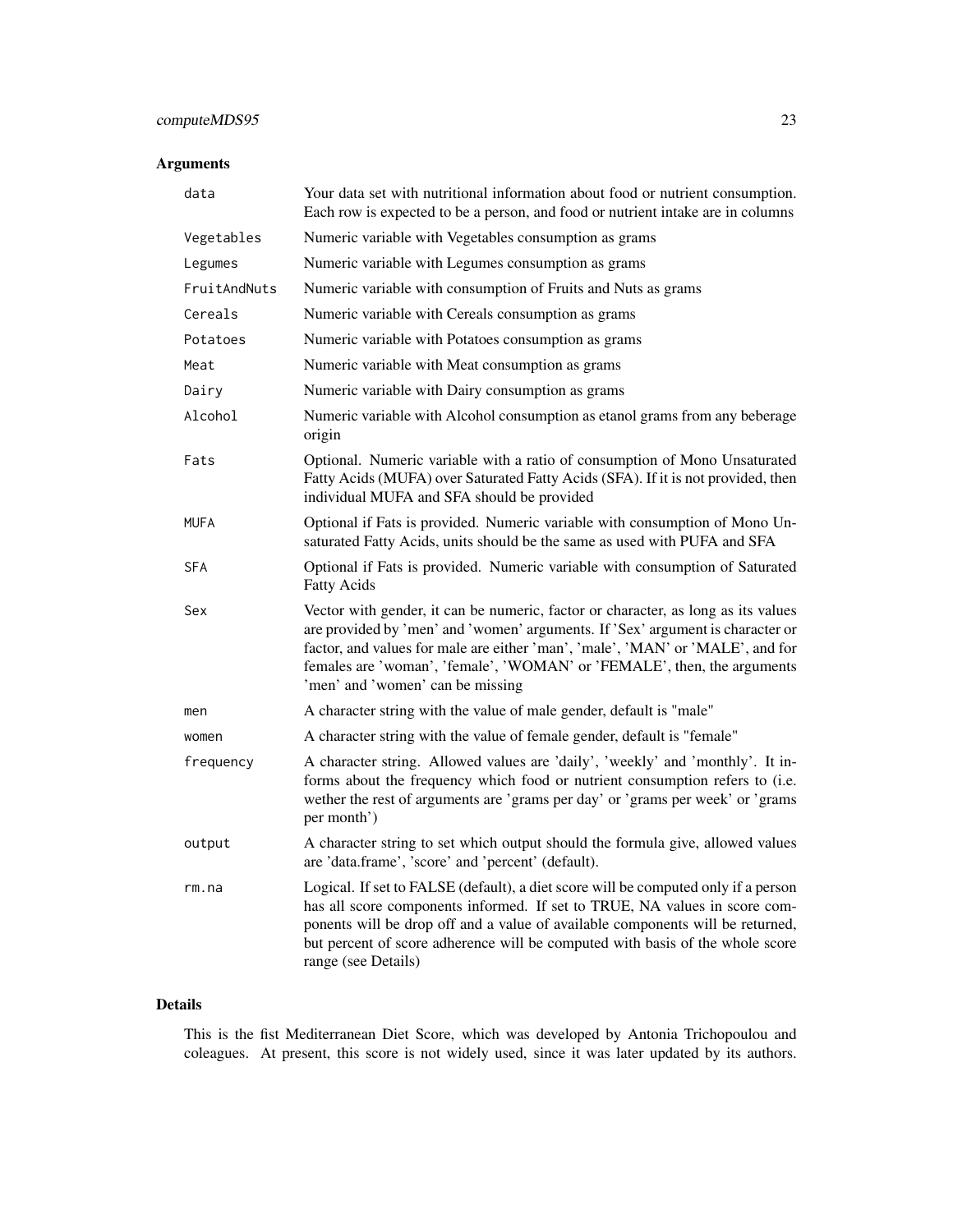Nevertheless, as it is the first Mediterranean Diet Score developed, and is the basis of most of them, we think it deserves a places here.

Original 1995 paper of Trichopoulou et al. included potatoes with cereals, but later research has challenged this view. If you want to compute the score as originally developed, provide potato consumption as 'Potatoes' argument, and you will get a warning informing you that both have been used together in the score. If you don't want to compute potatoes consumption, don't provide 'Potatoes' argument, and you will receive a warning informing you that you are diverting from the very original score.

## Value

Computed MDS95 score. Depending on 'output' argument, value can be a data.frame, or a vector:

if output = 'data.frame'

A data frame with a row corresponding to each person in data. Columns are the score of each component, as well as the global score as natural sum ('absolute' column) and as percentage ('percent' column)

if output = 'score'

Instead of the full data.frame, just the integer vector corresponding to the absolute points of adherence to Mediterranean Diet for each person, from 0 (min.) to 9 (max.)

```
if output = 'percent'
```
Instead of the full data.frame, just the numeric vector corresponding to the percent of adherence to Mediterranean Diet for each person, from 0 (min. adherence) to 100 percent (max. adhrence)

#### Author(s)

Miguel Menendez

## References

Trichopoulou, A., A. Kouris-Blazos, M. L. Wahlqvist, C. Gnardellis, P. Lagiou, E. Polychronopoulos, T. Vassilakou, L. Lipworth, and D. Trichopoulos. 1995. "Diet and Overall Survival in Elderly People." BMJ (Clinical Research Ed.) 311 (7018): 1457–60.

#### Examples

```
data(nutriSample)
MedDiet <- computeMDS95(data = nutriSample,
       Vegetables = P41grCom + P42grCom,
       Legumes = P46grCom,
       FruitAndNuts = P50grCom + P52grCom + P53grCom,
       Cereals = P55grCom + P56grCom + P57grCom + P59grCom +
                  P60grCom + P61grCom + P62grCom,
       Meat = P29grCom + P30grCom + P31grCom + P32grCom,
       Dairy = P19grCom + P20grCom + P20grCom + P22grCom + P23grCom +
                P24grCom + P25grCom + P26grCom + P27grCom,
       Alcohol = 12 * (P94rac + P96rac + P97rac + P98rac + P98rac + P99rac)Potatoes = P43grCom + P44grCom + P45grCom,
```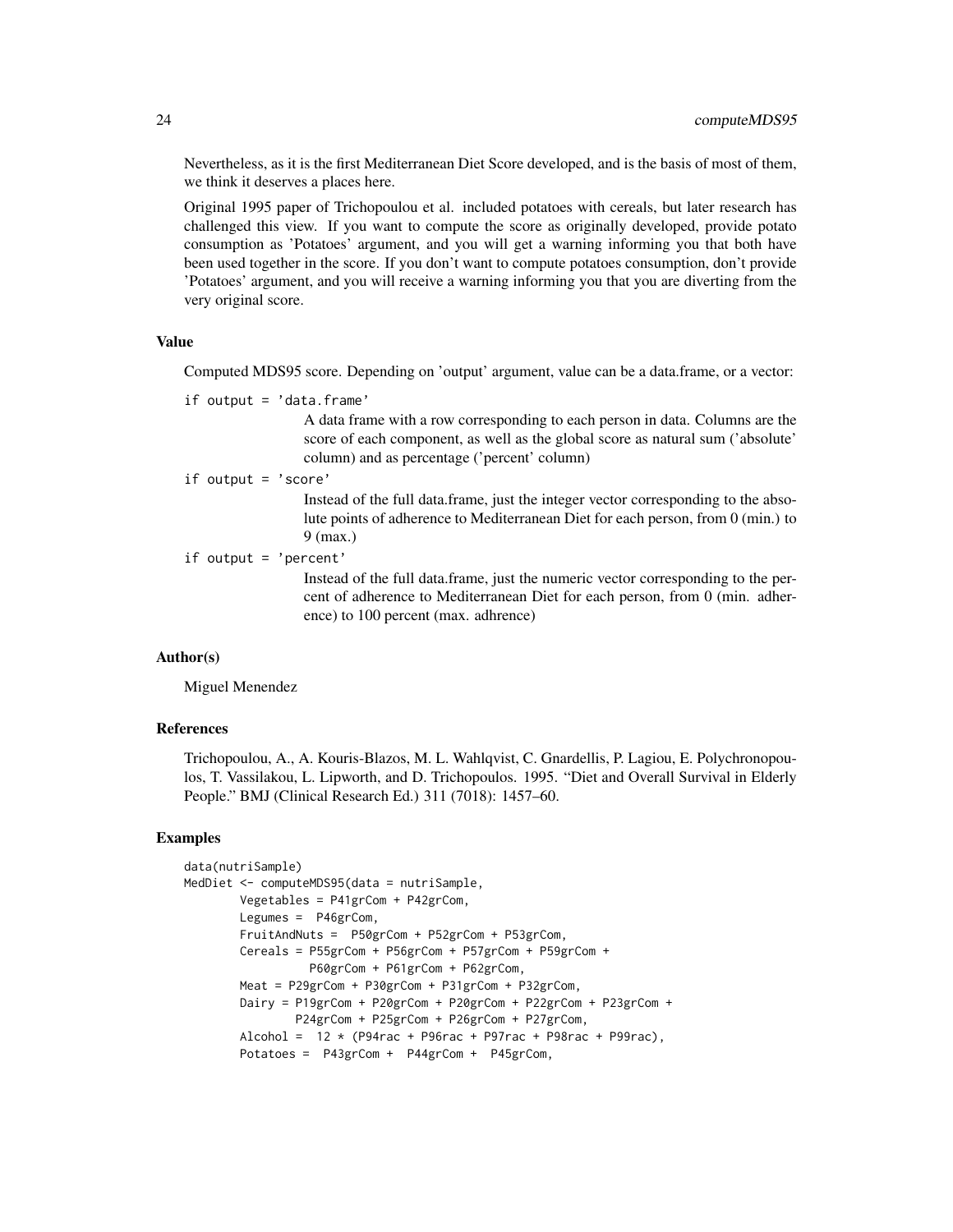```
MUFA = totalGrasaMonoins,
       SFA = totalGrasaSat,
       Sex = SEXO, men = "Hombre", women = "Mujer", frequency = "daily",
       output = "percent", rm.na = FALSE)
hist(MedDiet)
```
computeMSDPS *computeMSDPS*

#### Description

Computes Mediterranean-Style Dietary Pattern Score (MSDPS).

## Usage

```
computeMSDPS(data, WholeCereals, Fruit, Vegetables, Dairy, Wine,
             Fish, Poultry, LegumesAndMore, Potatoes, Eggs, Sweets,
            Meat, OOprincipal,
             WholeCerealsK, FruitK, VegetablesK, DairyK, WineK,
             FishK, PoultryK, LegumesAndMoreK, PotatoesK, EggsK, SweetsK,
             MeatK, OliveOilK, Kcal,
             Sex, men = "male", women = "female",
             output = "percent", frequency = "daily", rm.na = FALSE)
```

| data         | Your data set with nutritional information about food or nutrient consumption.<br>Each row is expected to be a person, and food or nutrient intake are in columns.                                                               |
|--------------|----------------------------------------------------------------------------------------------------------------------------------------------------------------------------------------------------------------------------------|
| WholeCereals | Numeric variable with consumption of whole grain products as servings.                                                                                                                                                           |
| Fruit        | Numeric variable with fruit consumption as servings.                                                                                                                                                                             |
| Vegetables   | Numeric variable with vegetables consumption as servings.                                                                                                                                                                        |
| Dairy        | Numeric variable with dairy consumption as servings.                                                                                                                                                                             |
| Wine         | Numeric variable with wine consumption as glasses.                                                                                                                                                                               |
| Fish         | Numeric variable with fish consumption as servings.                                                                                                                                                                              |
| Poultry      | Numeric variable with poultry consumption as servings.                                                                                                                                                                           |
|              | LegumesAndMore Numeric variable with legumes, nuts and olives consumption as servings.                                                                                                                                           |
| Potatoes     | Numeric variable with potatoes consumption as servings.                                                                                                                                                                          |
| Eggs         | Numeric variable with eggs consumption as servings.                                                                                                                                                                              |
| Sweets       | Numeric variable with sweets consumption as servings.                                                                                                                                                                            |
| Meat         | Numeric variable with red meat and meat products consumption as servings.                                                                                                                                                        |
| 00principal  | Integer. This argument informs wether olive oil is the main dietary fat. $0 =$ olive<br>oil is not usually consumed. $1 =$ olive oil and other vegetable oils are usually<br>consumed. $2 =$ only olive oil is usually consumed. |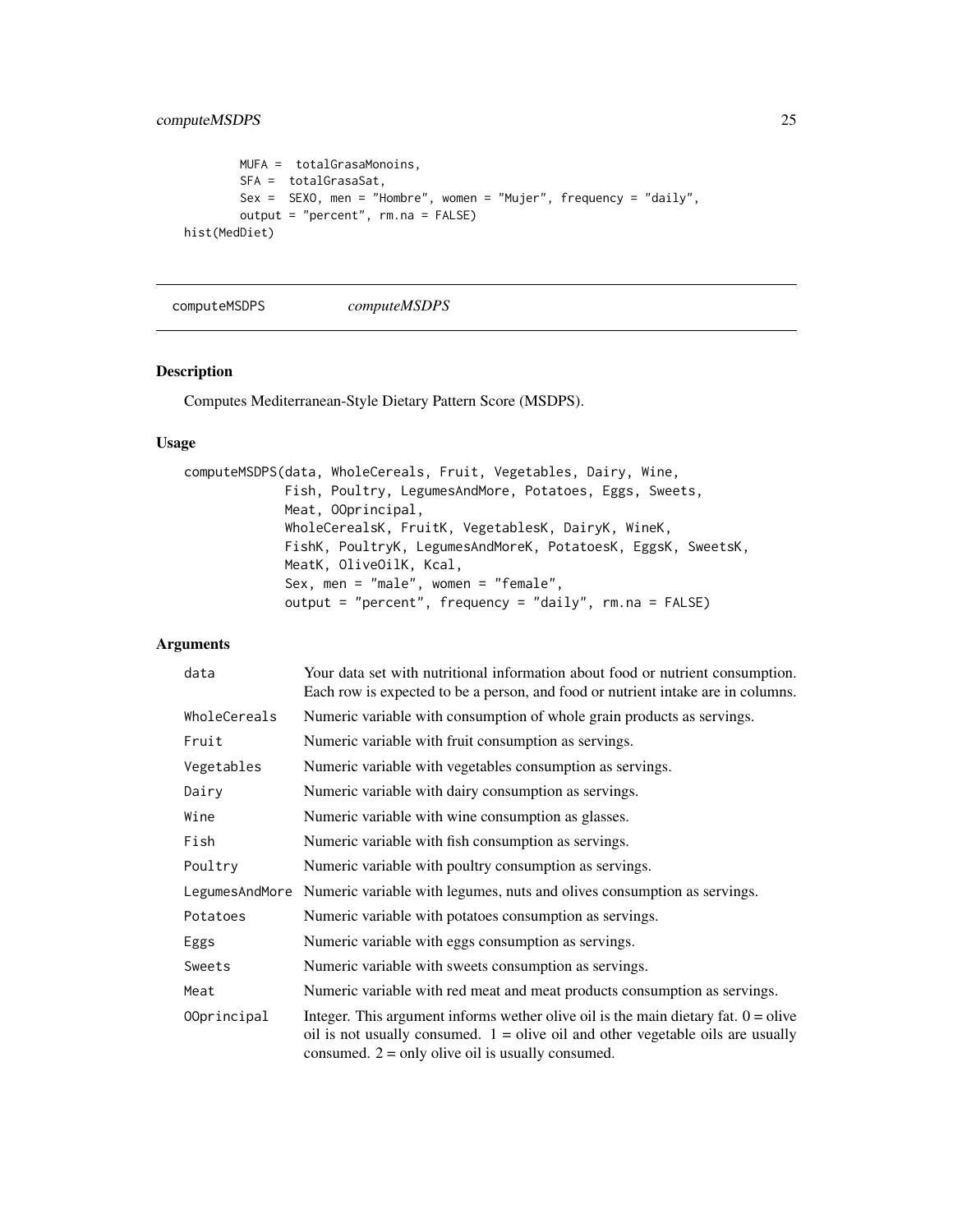| WholeCerealsK   | Numeric variable with energy (as Kcal) due to consumption of whole grain prod-<br>ucts.                                                                                                                                                                                                                                                                    |
|-----------------|------------------------------------------------------------------------------------------------------------------------------------------------------------------------------------------------------------------------------------------------------------------------------------------------------------------------------------------------------------|
| FruitK          | Numeric variable with energy (as Kcal) due to consumption of fruit.                                                                                                                                                                                                                                                                                        |
| VegetablesK     | Numeric variable with energy (as Kcal) due to consumption of vegetables.                                                                                                                                                                                                                                                                                   |
| DairyK          | Numeric variable with energy (as Kcal) due to consumption of dairy.                                                                                                                                                                                                                                                                                        |
| WineK           | Numeric variable with energy (as Kcal) due to consumption of wine.                                                                                                                                                                                                                                                                                         |
| FishK           | Numeric variable with energy (as Kcal) due to consumption of fish.                                                                                                                                                                                                                                                                                         |
| PoultryK        | Numeric variable with energy (as Kcal) due to consumption of poultry.                                                                                                                                                                                                                                                                                      |
| LegumesAndMoreK |                                                                                                                                                                                                                                                                                                                                                            |
|                 | Numeric variable with energy (as Kcal) due to consumption of legumes, nuts<br>and olives.                                                                                                                                                                                                                                                                  |
| PotatoesK       | Numeric variable with energy (as Kcal) due to consumption of potatoes.                                                                                                                                                                                                                                                                                     |
| EggsK           | Numeric variable with energy (as Kcal) due to consumption of eggs.                                                                                                                                                                                                                                                                                         |
| SweetsK         | Numeric variable with energy (as Kcal) due to consumption of sweets.                                                                                                                                                                                                                                                                                       |
| MeatK           | Numeric variable with energy (as Kcal) due to consumption of red meat.                                                                                                                                                                                                                                                                                     |
| OliveOilK       | Numeric variable with energy (as Kcal) due to consumption of olive oil.                                                                                                                                                                                                                                                                                    |
| Kcal            | Numeric with total energy intake (as Kcal).                                                                                                                                                                                                                                                                                                                |
| Sex             | Vector with gender, it can be numeric, factor or character, as long as its values<br>are provided by 'men' and 'women' arguments.                                                                                                                                                                                                                          |
| men             | A character string with the value of male gender, default is "male"                                                                                                                                                                                                                                                                                        |
| women           | A character string with the value of female gender, default is "female"                                                                                                                                                                                                                                                                                    |
| frequency       | A character string. Allowed values are 'daily', 'weekly' and 'monthly'. It in-<br>forms about the frequency which food or nutrient consumption refers to (i.e.<br>wether the rest of arguments are 'grams per day' or 'grams per week' or 'grams<br>per month')                                                                                            |
| output          | A character string to set which output should the formula give, allowed values<br>are 'data.frame' and 'percent' (default).                                                                                                                                                                                                                                |
| rm.na           | Logical. If set to FALSE (default), a diet score will be computed only if a person<br>has all score components informed. If set to TRUE, NA values in score com-<br>ponents will be drop off and a value of available components will be returned,<br>but percent of score adherence will be computed with basis of the whole score<br>range (see Details) |

## Details

Computes Mediterranean-Style Dietary Pattern Score according to Rumawas et al. 2009.

$$
MSDPS = \frac{\Sigma S_i}{130} * 100 * P
$$

Where

$$
S_i = 10 - \frac{deviation - from - recommended[\%]}{10}
$$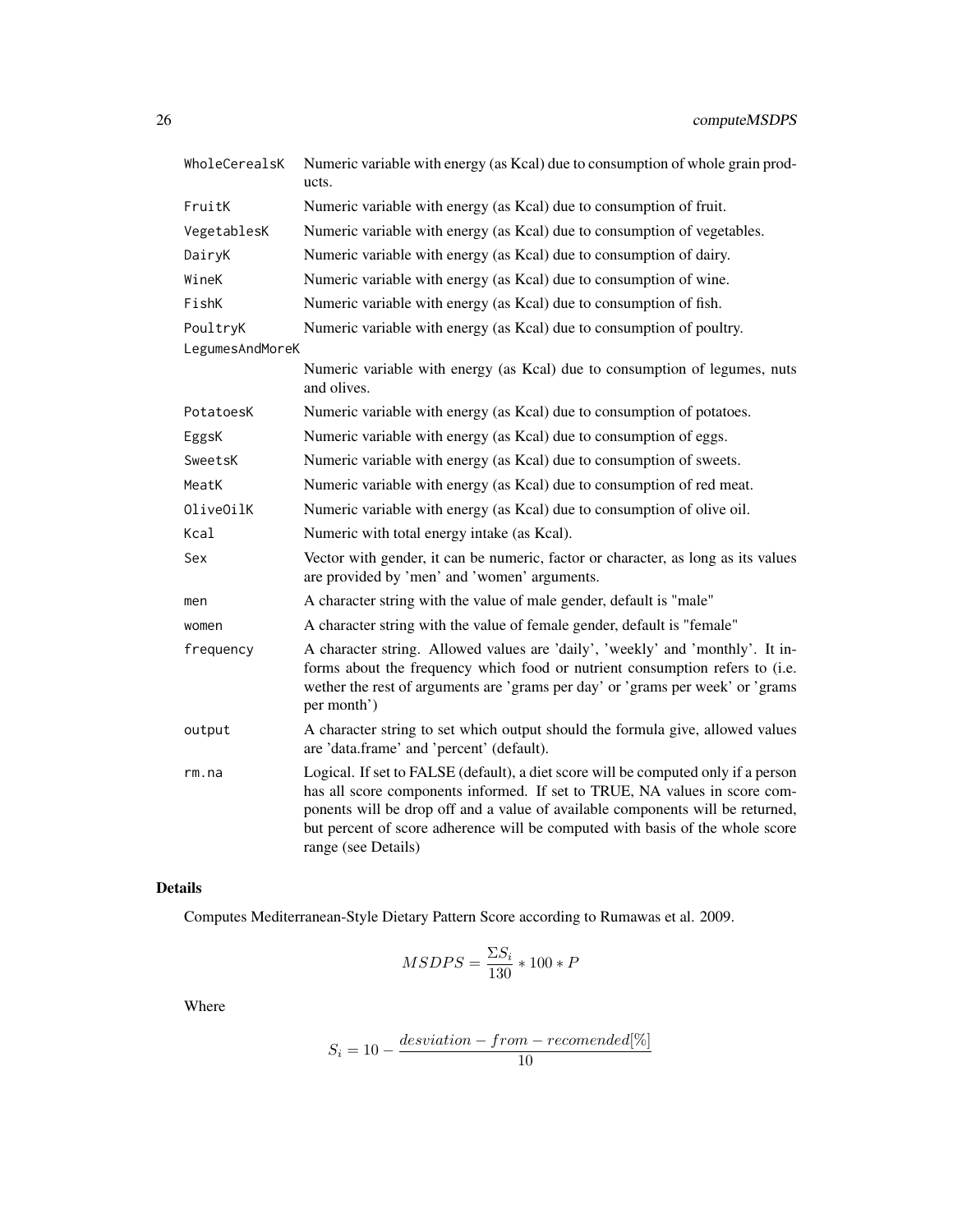$$
P = \frac{Energy from med foods}{Total energy}
$$

As this scoring schema is not similar to others, we briefly explain it:

Step 1: The Score "S" of an item "i" has full score (10 points) if its consumed amount is the same as the standard recommendation (for instance, for fruit, 3 servings a day). If the amount is different, both as a lack or as an excess, more or less points are taken from the maximun possible, depending on how big this difference is.

For instance, if a particular food consumption is 80% of the recomended, the deviation from the recommendation is 20%. This "0% takes 2 points (1 point per each ten), so, instead of the maximun 10, this item deserves  $Si = 10 - 2 = 8$  points.

Olive oil is not measured the same way as the other items. It is considered categorically: only olive oil (10 points), olive oil and other vegetable oils (5 points), no olive oil (0 points).

Step 2: After all items have been computed, they are sumed, and considered a percentage of maximun possible (13 items  $*$  10 points = 130). So, at this step range goes from 0 to 100%.

Step 3: The previous percentage is adjusted with a correction factor "P", ranging from 0 to 1. This correction factor is the proportion of total energy intake provided by all foods included in the mediterranean diet pyramid, i.e., each of the 13 foods included in the score, over total energy intake. This allows the use of the score in non-Mediterranean populations, where large proportion of energy intake comes from foods that wouldn't be found in a mediterranean diet pyramid (like sugar sweetened soft drinks or margarine). Al the arguments about energy intake information are used to compute this correction factor.

This way a 100% is hard to reach.

Please note that Legumes are included with Nuts and Olives.

## Value

Computed Mediterranean-Style Dietary Pattern Score. Depending on 'output' argument, value can be a data.frame, or a vector:

if output = 'data.frame'

A data frame with a row corresponding to each person in data. Columns are the score of each component, as well as the global score as natural sum ('absolute' column) and as percentage ('percent' column)

if output = 'percent'

Instead of the full data.frame, just the numeric vector corresponding to the percent of adherence to Mediterranean Diet for each person, from 0 (min. adherence) to a theoretical maximun of 100% (max. adhrence)

#### Author(s)

Miguel Menendez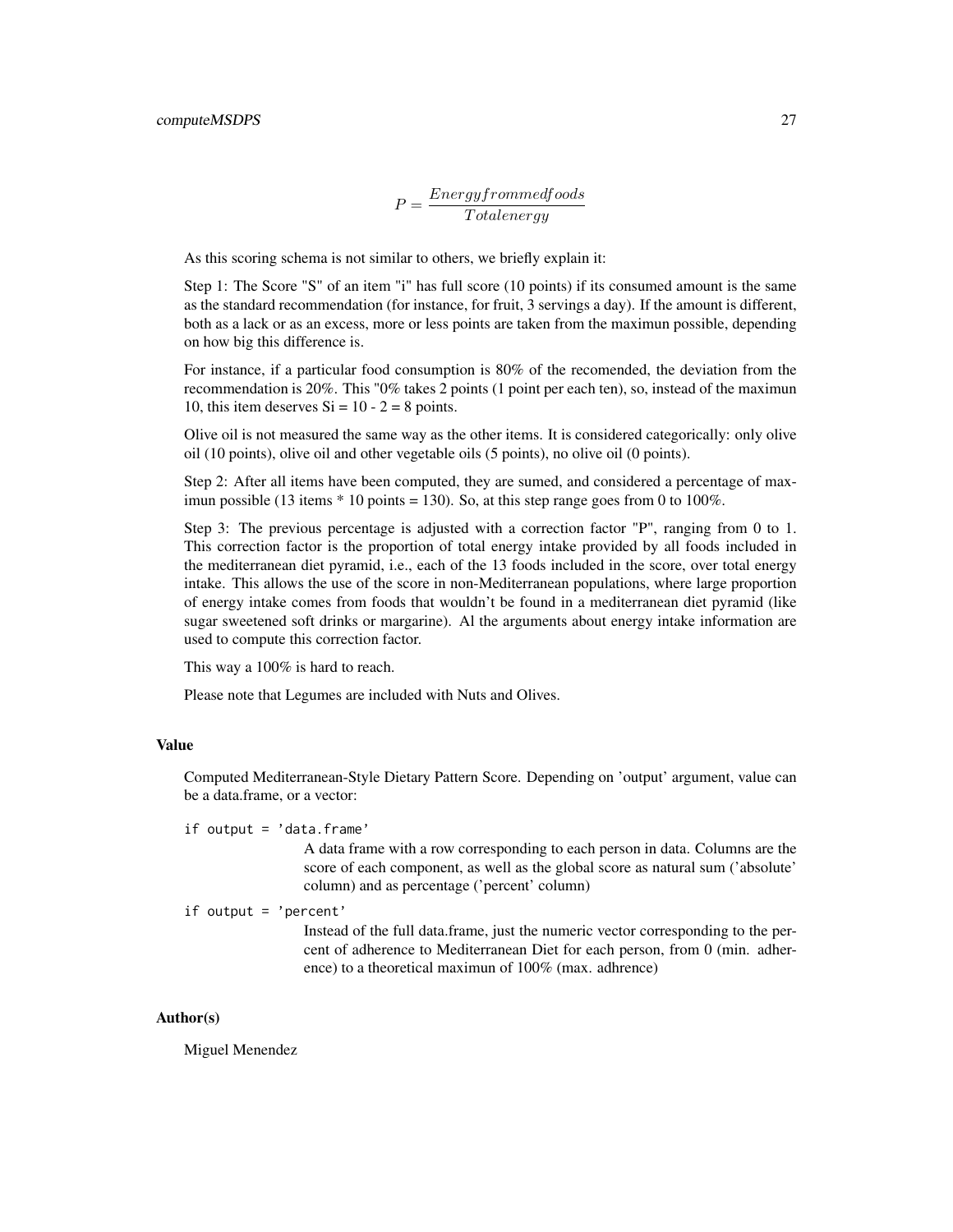#### References

Rumawas, Marcella E., Johanna T. Dwyer, Nicola M. Mckeown, James B. Meigs, Gail Rogers, and Paul F. Jacques. 2009. 'The Development of the Mediterranean-Style Dietary Pattern Score and Its Application to the American Diet in the Framingham Offspring Cohort'. The Journal of Nutrition 139 (6): 1150-56. doi:10.3945/jn.108.103424.

#### Examples

data(nutriSample)

```
# wether olive oil is principal or not is stored in the sample dataset
# in a different way than asked by formula.
# In the data set it is 1=olive oil, 2=seeds oil, 3=both
# so a transformation is performed:
Oil <- ifelse(nutriSample$AceiteTipo == 2, 0,
              ifelse(nutriSample$AceiteTipo == 3, 1,
                     ifelse(nutriSample$AceiteTipo == 1, 2, 0)))
MedDiet <-
computeMSDPS(data = nutriSample,
        # group of arguments about food consumption:
           WholeCereals = P56rac + ifelse(nutriSample$P63_2 == 2, nutriSample$P61rac, 0),
            Fruit = P50rac + P52racVegetables = P41rac + P42rac,
            Dairy = P19rac + P20rac + P20rac + P22rac + P23rac +
                    P24rac + P25rac + P26rac + P27rac,
            Wine = P96rac,
            Fish = P35rac + P36rac + P37rac + P38racPoultry = P33rac,
            LegumesAndMore = P46rac + P53rac + P54rac,
            Potatoes = P43grCom + P44grCom + P45grCom,
            Eggs = P28rac,
            Sweets = P69rac + P70rac + P71rac + P72rac + P73rac,
            Meat = P29rac + P30rac + P31rac + P32rac,
            OOprincipal = Oil,# group of arguments about energy intake to compute correction factor:
         WholeCerealsK = P56Kcal + ifelse(nutriSample$P63_2 == 2, nutriSample$P61Kcal, 0),
            FruitK = P50Kcal + P52Kcal,
            VegetablesK = P41Kcal + P42Kcal,
            DairyK = P19Kcal + P20Kcal + P20Kcal + P22Kcal + P23Kcal +
                    P24Kcal + P25Kcal + P26Kcal + P27Kcal,
            WineK = P96Kcal,
            FishK = P35Kcal + P36Kcal + P37Kcal + P38Kcal,
            PoultryK = P33Kcal,
            LegumesAndMoreK = P46Kcal + P53Kcal + P54Kcal,
            PotatoesK = P43grCom + P44grCom + P45grCom,
            EggsK = P28Kcal,
            SweetsK = P69Kcal + P70Kcal + P71Kcal + P72Kcal + P73Kcal,
            MeatK = P29Kcal + P30Kcal + P31Kcal + P32Kcal,
            OliveOilK = AceiteKcal,
            Kcal = totalKcal,
```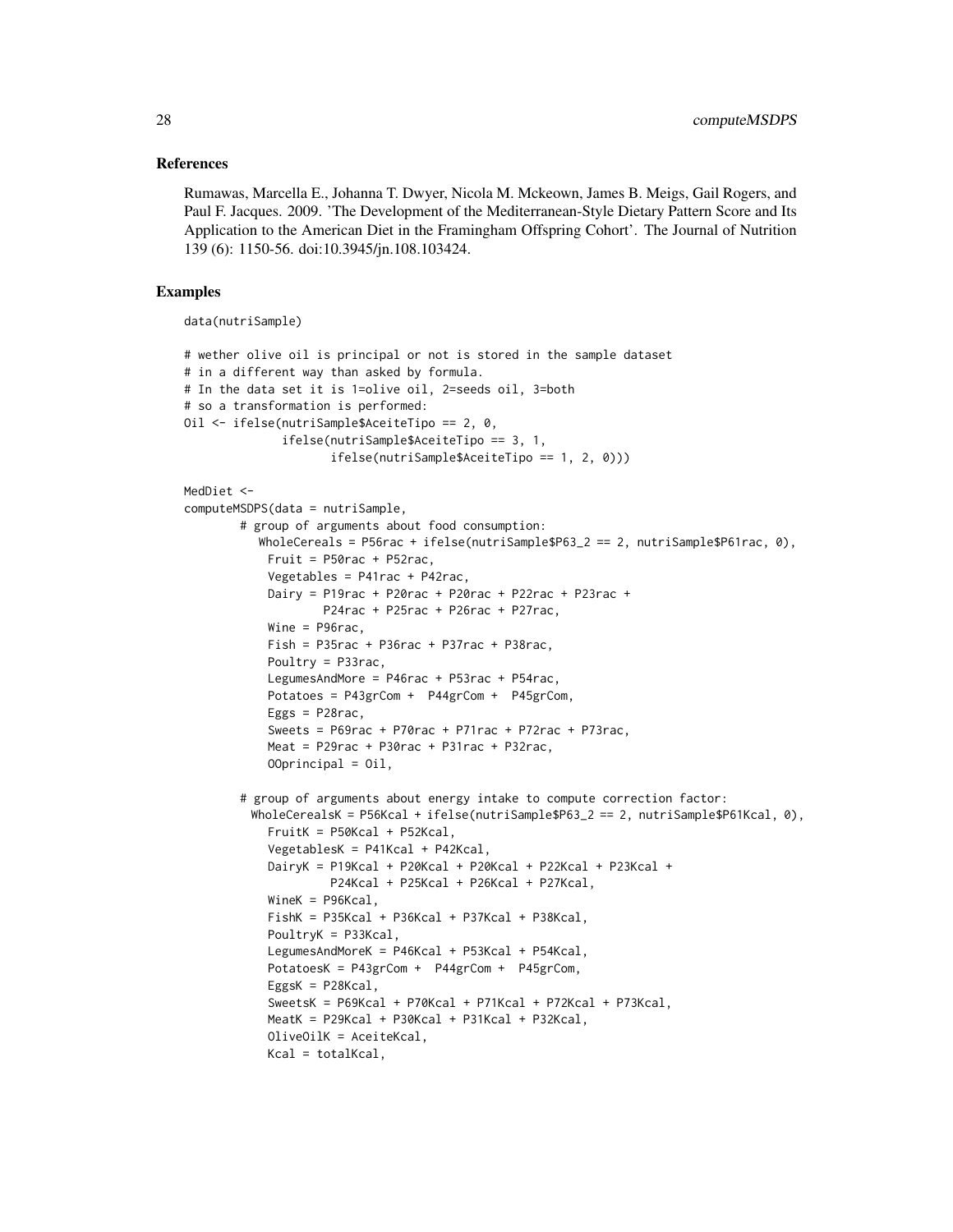```
# final arguments:
            Sex = SEXO, men = "Hombre", women = "Mujer",
            output = "percent", frequency = "daily", rm.na = FALSE)
hist(MedDiet)
```
computePitsavos *computePitsavos*

## Description

Computes the Mediterranean Diet adherence score developed by Pitsavos et al. in 2005, it can alo be found as Dietary Score (see Details).

## Usage

```
computePitsavos(data, WholeCereals, Fruit, Vegetables, Potatoes,
                Legumes, OliveOil, OOmeasure = "gr", Fish, Meat,
                Poultry, WholeDairy, Wine, output = "percent",
                frequency = "daily", rm.na = FALSE)
```

| data         | Your data set with nutritional information about food or nutrient consumption.<br>Each row is expected to be a person, and food or nutrient intake are in columns.                                               |
|--------------|------------------------------------------------------------------------------------------------------------------------------------------------------------------------------------------------------------------|
| WholeCereals | Numeric variable with Whole Cereals consumption as servings.                                                                                                                                                     |
| Fruit        | Numeric variable with Fruit consumption as servings.                                                                                                                                                             |
| Vegetables   | Numeric variable with Vegetables consumption as servings.                                                                                                                                                        |
| Potatoes     | Numeric variable with Potatoes consumption as servings.                                                                                                                                                          |
| Legumes      | Numeric variable with Legumes consumption as servings.                                                                                                                                                           |
| OliveOil     | Numeric variable with olive oil consumption, measure is set with the 'OOmea-<br>sure' argument.                                                                                                                  |
| 00measure    | Character string which informs about the unit of the argument 'OliveOil'. Al-<br>lowed values are 'gr', 'ml' and 'serving', which means respectively grams,<br>mililiters and servings of 1 table spoon (15 ml). |
| Fish         | Numeric variable with Fish consumption as servings.                                                                                                                                                              |
| Meat         | Numeric variable with Meat consumption as servings.                                                                                                                                                              |
| Poultry      | Numeric variable with Poultry consumption as servings.                                                                                                                                                           |
| WholeDairy   | Numeric variable with fish consumption as servings.                                                                                                                                                              |
| Wine         | Numeric variable with Wine consumption as glasses.                                                                                                                                                               |
| output       | A character string to set which output should the formula give, allowed values<br>are 'data.frame', 'score' and 'percent' (default).                                                                             |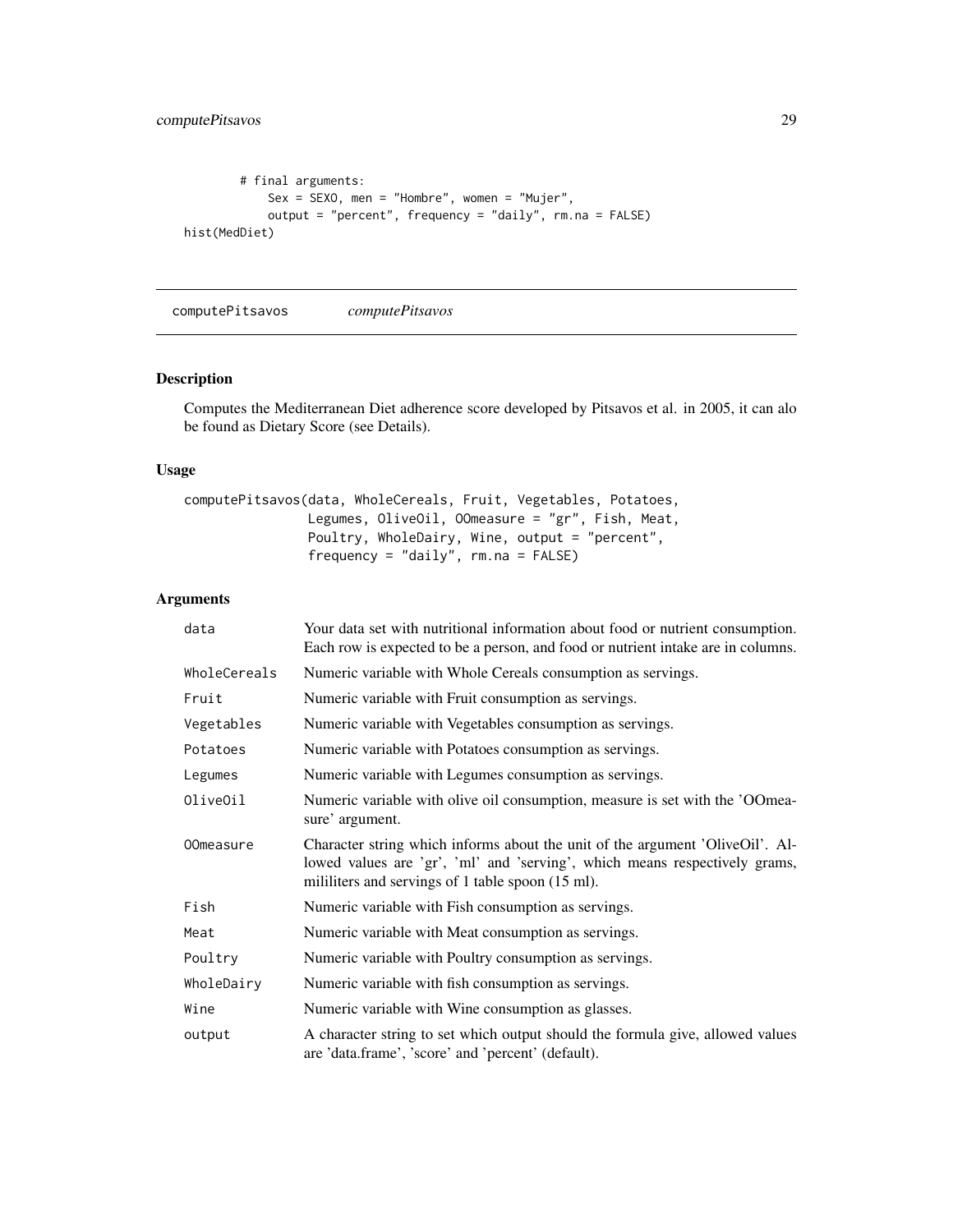| frequency | A character string. Allowed values are 'daily', 'weekly' and 'monthly'. It in-<br>forms about the frequency which food or nutrient consumption refers to (i.e.<br>wether the rest of arguments are 'grams per day' or 'grams per week' or 'grams<br>per month')                                                                                            |
|-----------|------------------------------------------------------------------------------------------------------------------------------------------------------------------------------------------------------------------------------------------------------------------------------------------------------------------------------------------------------------|
| rm.na     | Logical. If set to FALSE (default), a diet score will be computed only if a person<br>has all score components informed. If set to TRUE, NA values in score com-<br>ponents will be drop off and a value of available components will be returned,<br>but percent of score adherence will be computed with basis of the whole score<br>range (see Details) |

#### Details

We have chosen to name this score by its first author name (Pitsavos), althought it can be found in the literature as Dietary Score (DS) [Milà-Villarroel, 2011; D'Alesandro-De Pergola, 2015] or as a derivate from MDS (Waijers et al. [Waijers et al., 2007] refer to it as MDS-a IV)

#### Value

Computed score. Depending on 'output' argument, value can be a data.frame, or a vector:

if output = 'data.frame'

A data frame with a row corresponding to each person in data. Columns are the score of each component, as well as the global score as natural sum ('absolute' column) and as percentage ('percent' column)

```
if output = 'score'
```
Instead of the full data.frame, just the integer vector corresponding to the absolute points of adherence to Mediterranean Diet for each person, from 0 (min.) to 9 (max.)

```
if output = 'percent'
```
Instead of the full data.frame, just the numeric vector corresponding to the percent of adherence to Mediterranean Diet for each person, from 0 (min. adherence) to 100 percent (max. adhrence)

#### Author(s)

Miguel Menendez

#### References

D'Alessandro, Annunziata, and Giovanni De Pergola. 2015. "Mediterranean Diet and Cardiovascular Disease: A Critical Evaluation of A Priori Dietary Indexes." Nutrients 7 (9): 7863-88. doi:10.3390/nu7095367.

Mila-Villarroel, Raimon, Anna Bach-Faig, Josep Puig, Anna Puchal, Andreu Farran, Lluis Serra-Majem, and Josep Lluis Carrasco. 2011. "Comparison and Evaluation of the Reliability of Indexes of Adherence to the Mediterranean Diet." Public Health Nutrition 14 (12A): 2338-45. doi:10.1017/S1368980011002606.

Pitsavos, Christos, Demosthenes B. Panagiotakos, Natalia Tzima, Christina Chrysohoou, Manolis Economou, Antonis Zampelas, and Christodoulos Stefanadis. 2005. "Adherence to the Mediterranean Diet Is Associated with Total Antioxidant Capacity in Healthy Adults: The ATTICA Study". The American Journal of Clinical Nutrition 82 (3): 694-99. http://ajcn.nutrition.org/content/82/3/694.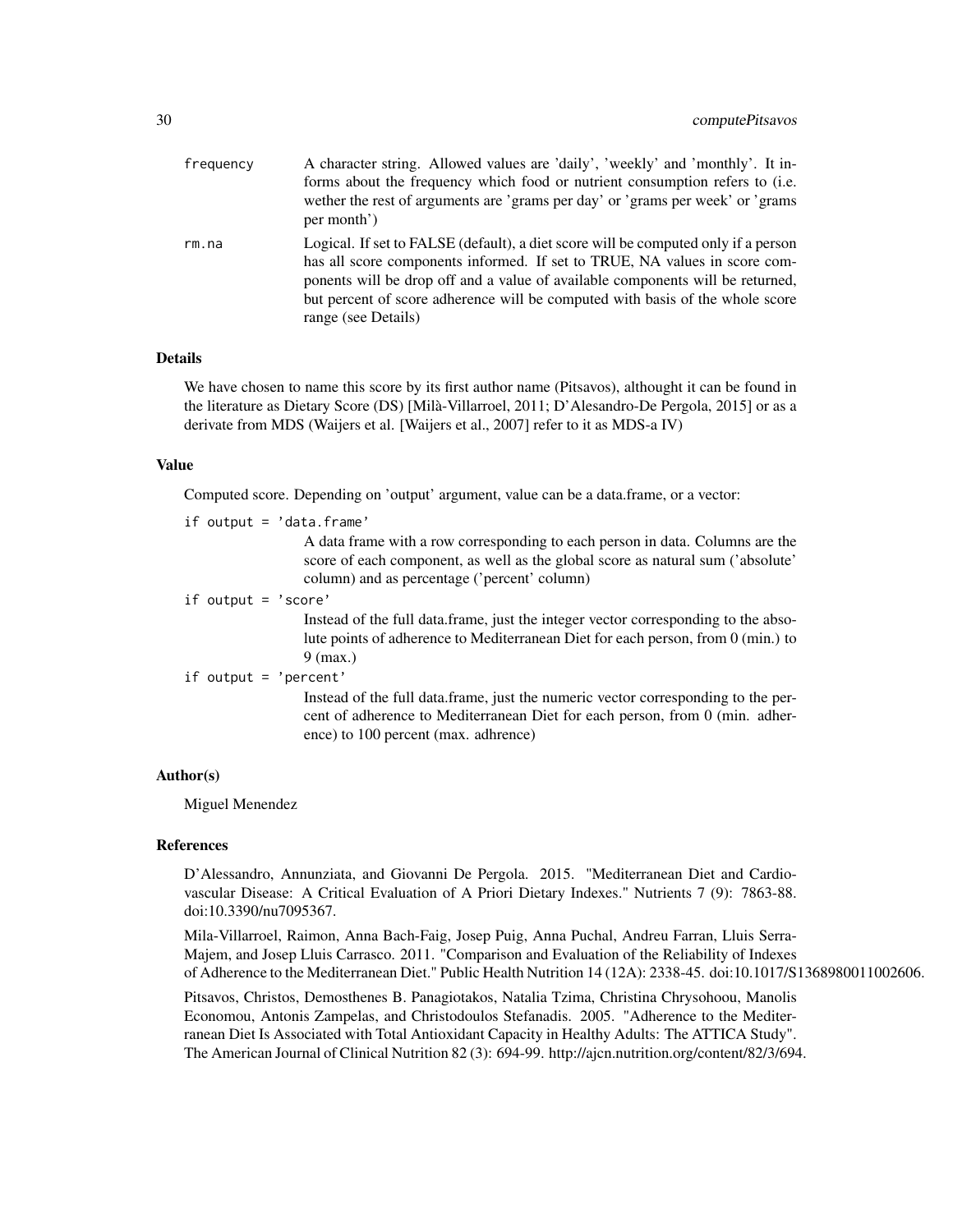## <span id="page-30-0"></span>computePredimed 31

Waijers, Patricia M. C. M., Edith J. M. Feskens, and Marga C. Ocke. 2007. "A Critical Review of Predefined Diet Quality Scores." British Journal of Nutrition 97 (2): 219-231. doi:10.1017/S0007114507250421.

#### Examples

```
data(nutriSample)
```

```
MedDiet <- computePitsavos(data = nutriSample,
 WholeCereals = P56rac + ifelse(nutriSample$P63_2 == 2, nutriSample$P61rac, 0),
 Fruit = P50rac + P52rac,
 Vegetables = P41rac + P42rac,
 Potatoes = P43rac + P44rac + P45rac,
 Legumes = P46rac,
 OliveOil = Aceitegr,
 OOmeasure = "gr",
 Fish = P35rac + P36rac + P37rac + P38rac,
 Meat = P29rac + P30rac + P31rac + P32rac,
 Poultry = P33rac,
 WholeDairy = P19grCom + P22grCom,
 Wine = P96rac,
 output = "percent", frequency = "daily", rm.na = FALSE)
```

```
hist(MedDiet)
```
computePredimed *computePredimed*

## Description

Computes the Mediterranean Diet adherence score used in PreDiMed trial (Prevencion con Dieta Mediterranea, Spanish which means Prevention with Mediterranean Diet)

#### Usage

```
computePredimed(data, OliveOil, OOmeasure = "gr", OOprincipal,
                Vegetables, Fruit, RedMeat, Butter, SoftDrinks,
                Wine, Legumes, Fish, Pastries, Nuts, WhiteMeat,
                Sofritos, output = "percent", rm.na = FALSE, frequency = NULL)
```

| data     | Your data set with nutritional information about food or nutrient consumption.<br>Each row is expected to be a person, and food or nutrient intake are in columns. |
|----------|--------------------------------------------------------------------------------------------------------------------------------------------------------------------|
| OliveOil | Numeric with olive oil consumption. Units are set with the argument 'OOmea-<br>sure'.                                                                              |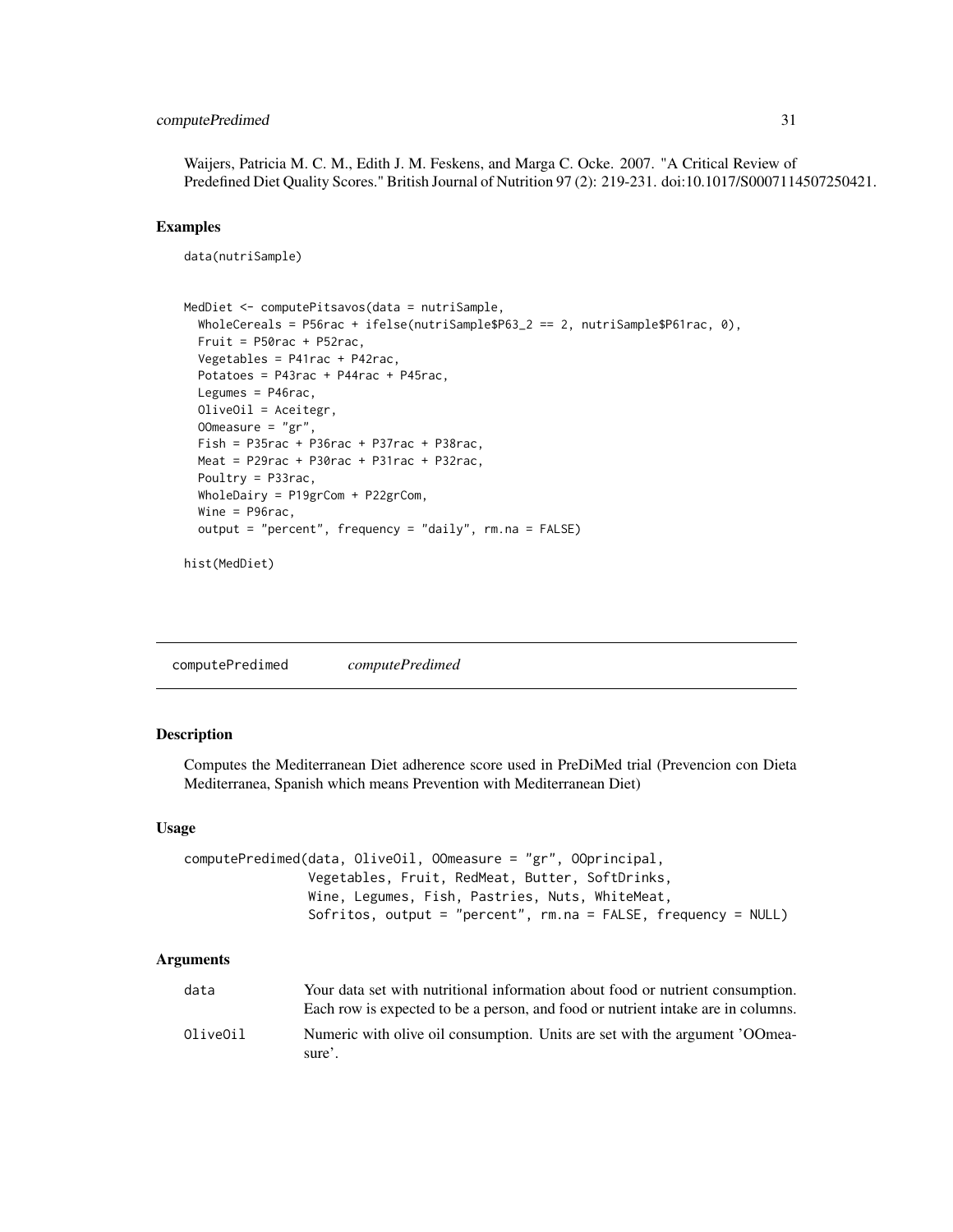| OOmeasure   | Character string which informs about the unit of the argument 'OliveOil'. Al-<br>lowed values are 'gr', 'ml' and 'serving', which means respectively grams,<br>mililiters and servings of 1 table spoon (10 ml).                                                                                                                                           |
|-------------|------------------------------------------------------------------------------------------------------------------------------------------------------------------------------------------------------------------------------------------------------------------------------------------------------------------------------------------------------------|
| 00principal | Integer. This item scores wether olive oil is the main dietary fat as a dichotomous<br>variable (1-yes, 0-no).                                                                                                                                                                                                                                             |
| Vegetables  | Numeric. Vegetables consumption measured as servings.                                                                                                                                                                                                                                                                                                      |
| Fruit       | Numeric. Fruit consumption measured as servings.                                                                                                                                                                                                                                                                                                           |
| RedMeat     | Numeric. RedMeat consumption measured as servings.                                                                                                                                                                                                                                                                                                         |
| Butter      | Numeric. Butter consumption measured as servings.                                                                                                                                                                                                                                                                                                          |
| SoftDrinks  | Numeric. SoftDrinks consumption measured as servings.                                                                                                                                                                                                                                                                                                      |
| Wine        | Numeric. Wine consumption measured as servings (glasses).                                                                                                                                                                                                                                                                                                  |
| Legumes     | Numeric. Legumes consumption measured as servings.                                                                                                                                                                                                                                                                                                         |
| Fish        | Numeric. Fish consumption measured as servings.                                                                                                                                                                                                                                                                                                            |
| Pastries    | Numeric. Pastries consumption measured as servings.                                                                                                                                                                                                                                                                                                        |
| Nuts        | Numeric. Nuts consumption measured as servings.                                                                                                                                                                                                                                                                                                            |
| WhiteMeat   | Integer. This item scores wether wite meats are preferred over red meats. So it<br>is a dichotomous variable (1-yes, 0-no).                                                                                                                                                                                                                                |
| Sofritos    | Numeric. Number of times 'sofrito' is consumed (see Details).                                                                                                                                                                                                                                                                                              |
| output      | A character string to set which output should the formula give, allowed values<br>are 'data.frame', 'score' and 'percent' (default).                                                                                                                                                                                                                       |
| rm.na       | Logical. If set to FALSE (default), a diet score will be computed only if a person<br>has all score components informed. If set to TRUE, NA values in score com-<br>ponents will be drop off and a value of available components will be returned,<br>but percent of score adherence will be computed with basis of the whole score<br>range (see Details) |
| frequency   | A character string. Allowed values are 'daily', 'weekly' and 'monthly'. It in-<br>forms about the frequency which food or nutrient consumption refers to (i.e.<br>wether the rest of arguments are 'grams per day' or 'grams per week' or 'grams<br>per month')                                                                                            |
|             |                                                                                                                                                                                                                                                                                                                                                            |

## Details

This score was used in the landmark PreDiMed trial (Prevencion con Dieta Mediterranea, Spanish which means Prevention with Mediterranean Diet) (Estruch et al. 2013). It can also be found under the name MEDAS (MEditerranean Diet Adherence Screener) (Schroder et al. 2011)

Please note that olive oil is in thtree items: one measuring the amount of servings, other measuring if it is the main dietary fat, and another asking about 'sofrito' consumption. Supplementary material of Estruch et al. 2013 informs that one tablespoon is 10ml.

'Sofrito' is a special way to cook, a sauce made with tomato and onion, leek, or garlic, simmered with olive oil.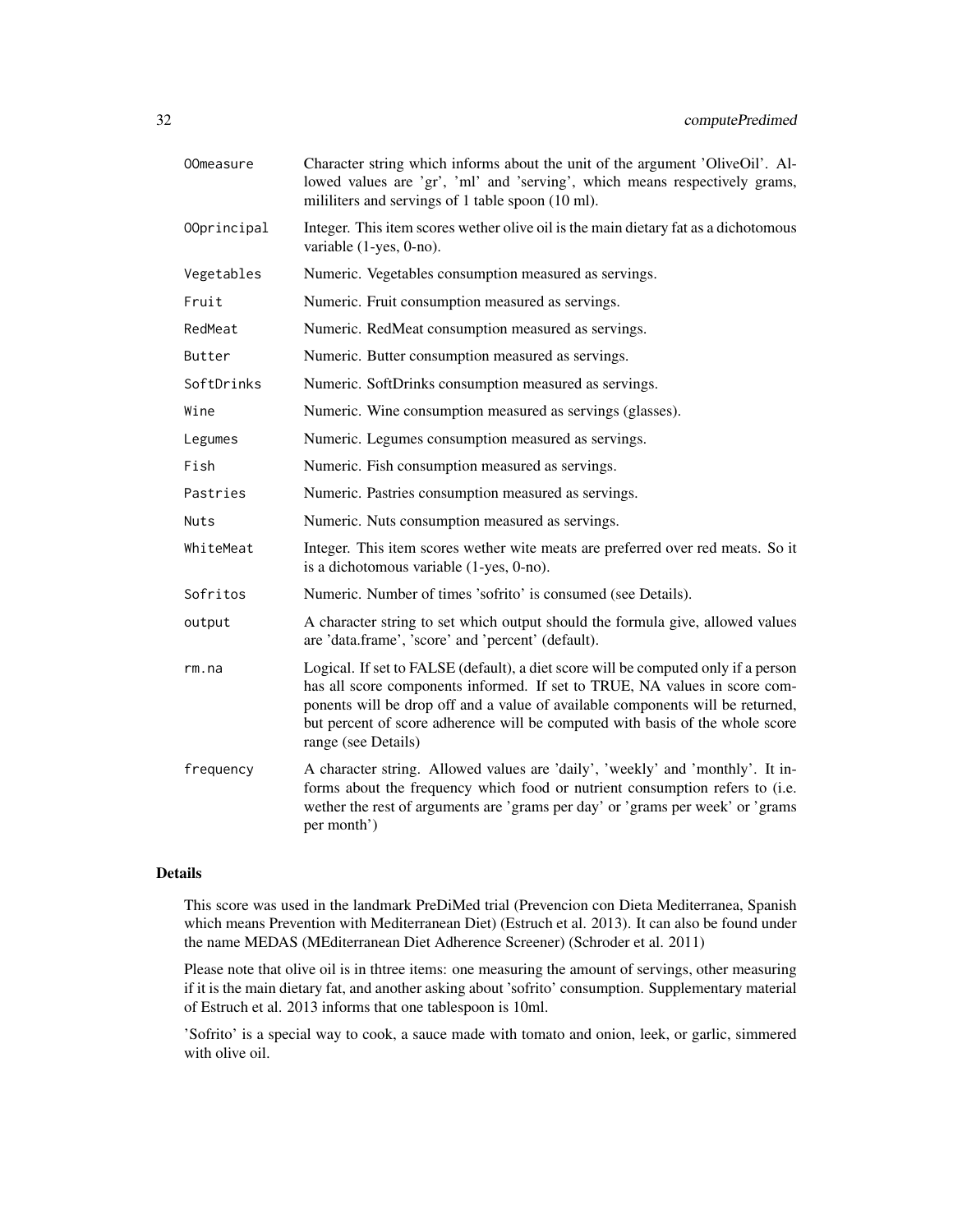#### computePredimed 33

#### Value

Computed Predimed score. Depending on 'output' argument, value can be a data.frame, or a vector:

if output = 'data.frame'

A data frame with a row corresponding to each person in data. Columns are the score of each component, as well as the global score as natural sum ('absolute' column) and as percentage ('percent' column)

if output = 'score'

Instead of the full data.frame, just the integer vector corresponding to the absolute points of adherence to Mediterranean Diet for each person, from 0 (min.) to 9 (max.)

```
if output = 'percent'
```
Instead of the full data.frame, just the numeric vector corresponding to the percent of adherence to Mediterranean Diet for each person, from 0 (min. adherence) to 100 percent (max. adhrence)

#### Author(s)

Miguel Menendez

#### References

Estruch, Ramon, Emilio Ros, Jordi Salas-Salvado, Maria-Isabel Covas, Dolores Corella, Fernando Aros, Enrique Gomez-Gracia, et al. 2013. "Primary Prevention of Cardiovascular Disease with a Mediterranean Diet." New England Journal of Medicine 368 (14): 1279-90. doi:10.1056/NEJMoa1200303. (Supplementary material available at http://www.nejm.org/action/showSupplements?doi=10.1056

Martinez-Gonzalez, Miguel Angel, Dolores Corella, Jordi Salas-Salvado, Emilio Ros, Maria Isabel Covas, Miquel Fiol, Julia Warnberg, et al. 2012. "Cohort Profile: Design and Methods of the PRED-IMED Study." International Journal of Epidemiology 41 (2): 377-385. http://ije.oxfordjournals.org/content/41/2/377.short.

Schroder, Helmut, Montserrat Fito, Ramon Estruch, Miguel A. Martinez-Gonzalez, Dolores Corella, Jordi Salas-Salvado, Rosa Lamuela-Raventos, et al. 2011. 'A Short Screener Is Valid for Assessing Mediterranean Diet Adherence among Older Spanish Men and Women'. The Journal of Nutrition 141 (6): 1140-45. doi:10.3945/jn.110.135566.

#### Examples

```
data(nutriSample)
MedDiet <- computePredimed(data = nutriSample, OliveOil = Aceitegr, OOmeasure = "gr",
                  OOprincipal = ifelse(nutriSample$AceiteTipo == 1, 1, 0),
                  Vegetables = P41rac + P42rac,
                  Fruit = P50rac + P52rac,
                  RedMeat = P29rac + P31rac,
                  Butter = P79rac,
                  SoftDrinks = P89rac + P90rac,
                  Wine = P96rac,
                  Legumes = P46rac,
                  Fish = P35rac + P36rac + P37rac + P38rac,
                  Pastries = P69rac + P70rac + P71rac + P72rac + P73rac,
                  Nuts = P53rac,
```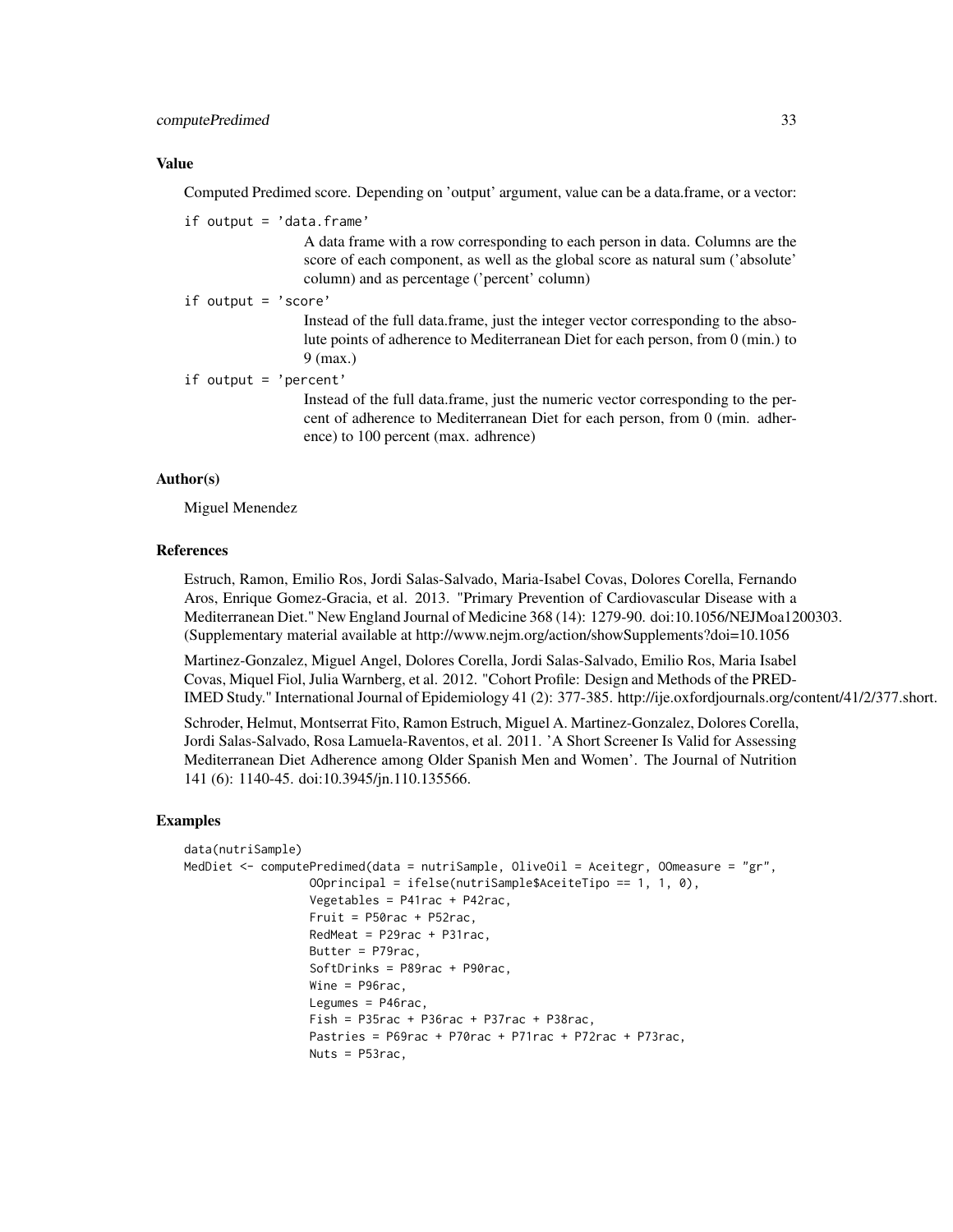```
WhiteMeat = ifelse(nutriSample$P30rac > nutriSample$P29rac, 1, 0),
              Sofritos = rep(\theta, nrow(data)), # data lacks this variable, so we go on without it
                  output = "percent", rm.na = FALSE, frequency = "daily")
hist(MedDiet)
```
computeRMED *computeRMED*

#### Description

Computes the Revised Mediterranean Diet adherence score according to Buckland et al. in 2009, also known as rMED.

## Usage

```
computeRMED(data, FruitAndNuts, Vegetables, Legumes, Cereals, Fish,
            OliveOil, OOmeasure = "gr", Meat, Dairy, Alcohol,
            Kcal, Sex, men="male", women="female",
            frequency = NULL, output = "percent", rm. na = FALSE)
```

| data             | Your data set with nutritional information about food or nutrient consumption.<br>Each row is expected to be a person, and food or nutrient intake are in columns                                                                                                                                                                                                    |
|------------------|----------------------------------------------------------------------------------------------------------------------------------------------------------------------------------------------------------------------------------------------------------------------------------------------------------------------------------------------------------------------|
| FruitAndNuts     | Numeric variable with consumption of Fruits and Nuts as grams.                                                                                                                                                                                                                                                                                                       |
| Vegetables       | Numeric variable with Vegetables consumption as grams                                                                                                                                                                                                                                                                                                                |
| Legumes          | Numeric variable with Legumes consumption as grams                                                                                                                                                                                                                                                                                                                   |
| Cereals          | Numeric variable with Legumes consumption as grams                                                                                                                                                                                                                                                                                                                   |
| Fish             | Numeric variable with Fish consumption as grams                                                                                                                                                                                                                                                                                                                      |
| OliveOil         | Numeric variable with olive oil consumption, measure is set with the 'OOmea-<br>sure' argument                                                                                                                                                                                                                                                                       |
| <b>OOmeasure</b> | Character string which informs about the unit of the argument 'OliveOil'. Al-<br>lowed values are 'gr', 'ml' and 'serving', which means respectively grams,<br>mililiters and servings of 1 table spoon (15 ml).                                                                                                                                                     |
| Meat             | Numeric variable with Meat consumption as grams                                                                                                                                                                                                                                                                                                                      |
| Dairy            | Numeric variable with Dairy consumption as grams                                                                                                                                                                                                                                                                                                                     |
| Alcohol          | Numeric variable with Alcohol consumption as etanol grams from any beberage<br>origin                                                                                                                                                                                                                                                                                |
| Kcal             | Numeric variable with energy consumption in kilocalories.                                                                                                                                                                                                                                                                                                            |
| Sex              | Vector with gender, it can be numeric, factor or character, as long as its values<br>are provided by 'men' and 'women' arguments. If 'Sex' argument is character or<br>factor, and values for male are either 'man', 'male', 'MAN' or 'MALE', and for<br>females are 'woman', 'female', 'WOMAN' or 'FEMALE', then, the arguments<br>'men' and 'women' can be missing |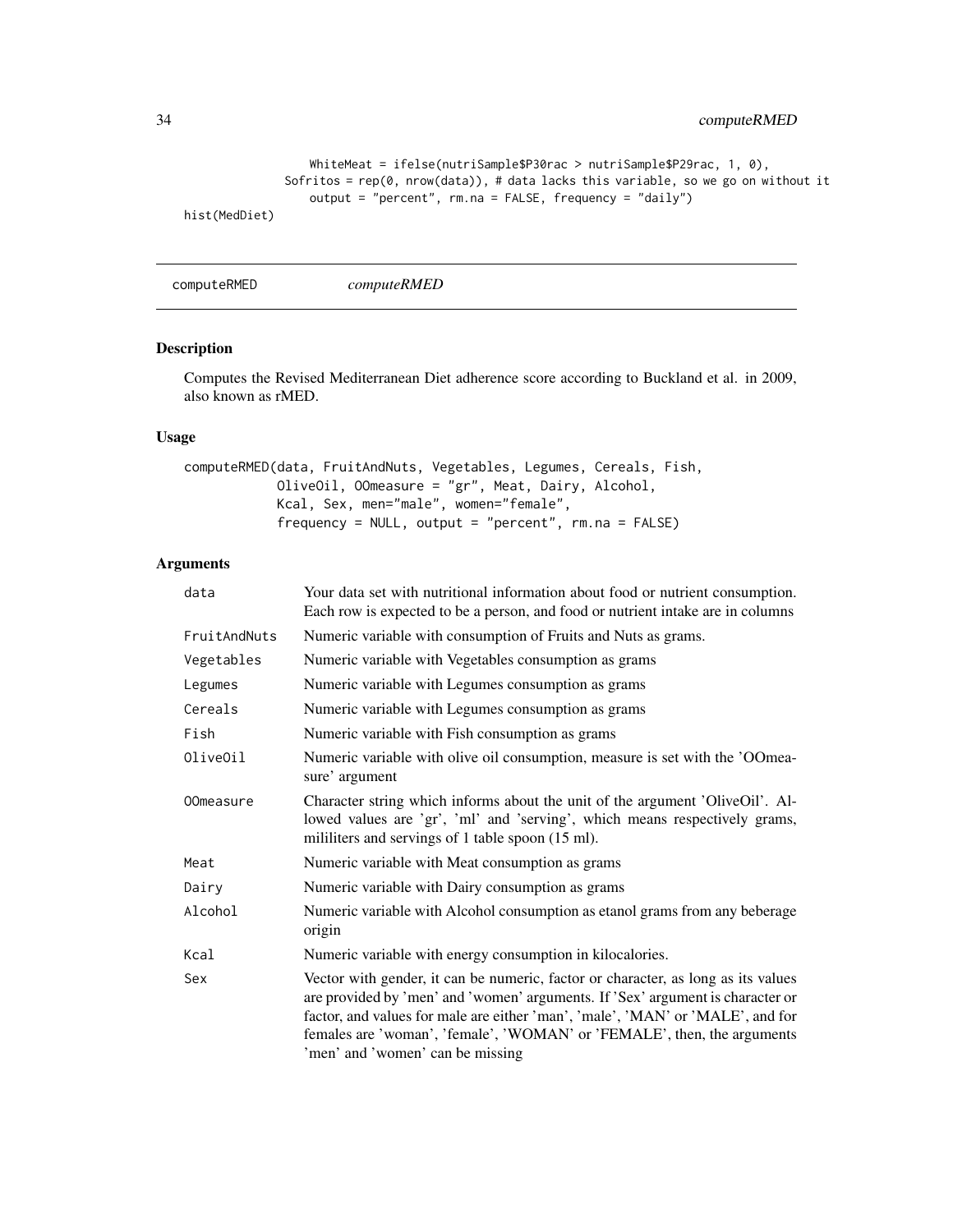| men       | A character string with the value of male gender, default is "male"                                                                                                                                                                                                                                                                                        |
|-----------|------------------------------------------------------------------------------------------------------------------------------------------------------------------------------------------------------------------------------------------------------------------------------------------------------------------------------------------------------------|
| women     | A character string with the value of female gender, default is "female"                                                                                                                                                                                                                                                                                    |
| frequency | A character string. Allowed values are 'daily', 'weekly' and 'monthly'. It in-<br>forms about the frequency which food or nutrient consumption refers to (i.e.<br>wether the rest of arguments are 'grams per day' or 'grams per week' or 'grams<br>per month')                                                                                            |
| output    | A character string to set which output should the formula give, allowed values<br>are 'data.frame', 'score' and 'percent' (default).                                                                                                                                                                                                                       |
| rm.na     | Logical. If set to FALSE (default), a diet score will be computed only if a person<br>has all score components informed. If set to TRUE, NA values in score com-<br>ponents will be drop off and a value of available components will be returned,<br>but percent of score adherence will be computed with basis of the whole score<br>range (see Details) |

#### Details

the rMED questionnaire scores food consumption as grams by 1000Kcal/day, but arguments are expected to be provided as grams eaten by day.

#### Value

Computed RMed score. Depending on 'output' argument, value can be a data.frame, or a vector:

if output = 'data.frame'

A data frame with a row corresponding to each person in data. Columns are the score of each component, as well as the global score as natural sum ('absolute' column) and as percentage ('percent' column)

if output = 'score'

Instead of the full data.frame, just the integer vector corresponding to the absolute points of adherence to Mediterranean Diet for each person, from 0 (min.) to 18 (max.)

if output = 'percent'

Instead of the full data.frame, just the numeric vector corresponding to the percent of adherence to Mediterranean Diet for each person, from 0 (min. adherence) to 100 percent (max. adhrence)

#### Author(s)

Miguel Menendez

## References

Buckland, Genevieve, Carlos A. Gonzalez, Antonio Agudo, Mireia Vilardell, Antoni Berenguer, Pilar Amiano, Eva Ardanaz, et al. 2009. 'Adherence to the Mediterranean Diet and Risk of Coronary Heart Disease in the Spanish EPIC Cohort Study'. American Journal of Epidemiology, January, kwp282. doi:10.1093/aje/kwp282.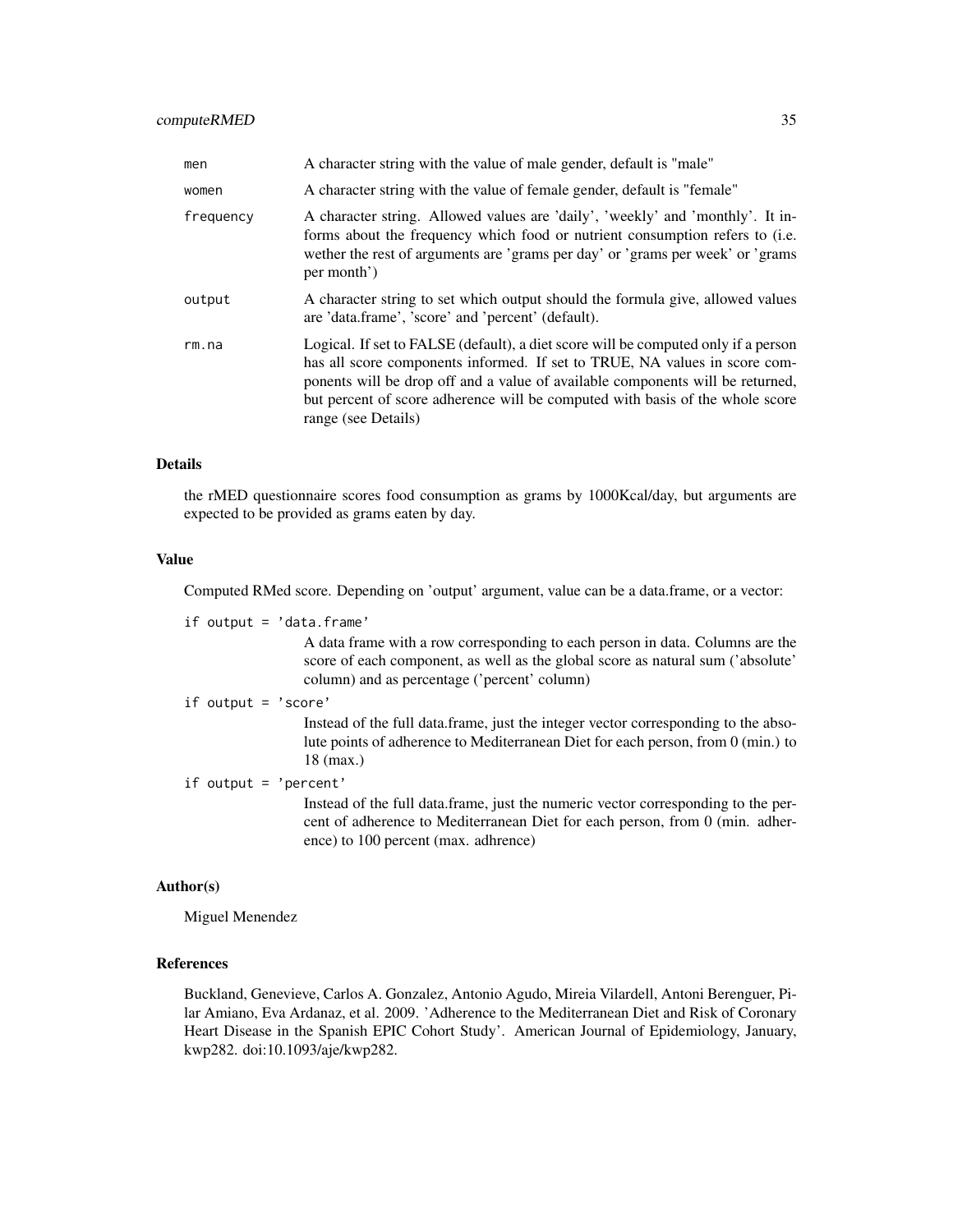#### Examples

data(nutriSample)

```
MedDiet <- computeRMED(data = nutriSample,
                      Kcal = totalKcal,
                      FruitAndNuts = P50grCom + P52grCom,
                      Vegetables = P41grCom + P42grCom,
                      Legumes = P46grCom,
                      Cereals = P55grCom + P56grCom + P57grCom + P59grCom +
                                P60grCom + P61grCom + P62grCom,
                      Fish = P35grCom + P36grCom + P37grCom + P38grCom,
                      OliveOil = Aceitegr,
                      Meat = P29grCom + P30grCom + P31grCom + P32grCom,
                      Dairy= P19grCom + P20grCom + P20grCom + P22grCom + P23grCom +
                             P24grCom + P25grCom + P26grCom + P27grCom,
                      Alcohol = 10 * (P94rac + P96rac + P97rac + P98rac + P98rac + P99rac)Sex = SEXO, men = "Hombre", women = "Mujer",
                      frequency = "daily", output = "percent", rm.na = FALSE)
summary(MedDiet)
```
computeSofi *ComputeSofi*

#### Description

Computes Mediterranean Diet adherence score accoring to the literature review by Sofi et al. in 2014.

#### Usage

```
computeSofi(data, Fruit, Vegetables, Legumes, Cereals,
            Fish, Meat, Dairy, Alcohol, OliveOil,
            output = "percent", rm.na = FALSE, frequency = NULL)
```

| data       | Your data set with nutritional information about food or nutrient consumption.<br>Each row is expected to be a person, and food or nutrient intake are in columns |
|------------|-------------------------------------------------------------------------------------------------------------------------------------------------------------------|
| Fruit      | Numeric variable with fruit consumption as servings (1 serving: 150g)                                                                                             |
| Vegetables | Numeric variable with vegetables consumption as servings (1 serving: 100g)                                                                                        |
| Legumes    | Numeric variable with legumes consumption as servings $(1 \text{ serving: } 70g)$                                                                                 |
| Cereals    | Numeric variable with cereal consumption as servings (1 serving: 130g)                                                                                            |
| Fish       | Numeric variable with fish consumption as servings (1 serving: 100g)                                                                                              |
| Meat       | Numeric variable with meat and meat products consumption as servings (1 serv-<br>ing: $80g$ )                                                                     |

<span id="page-35-0"></span>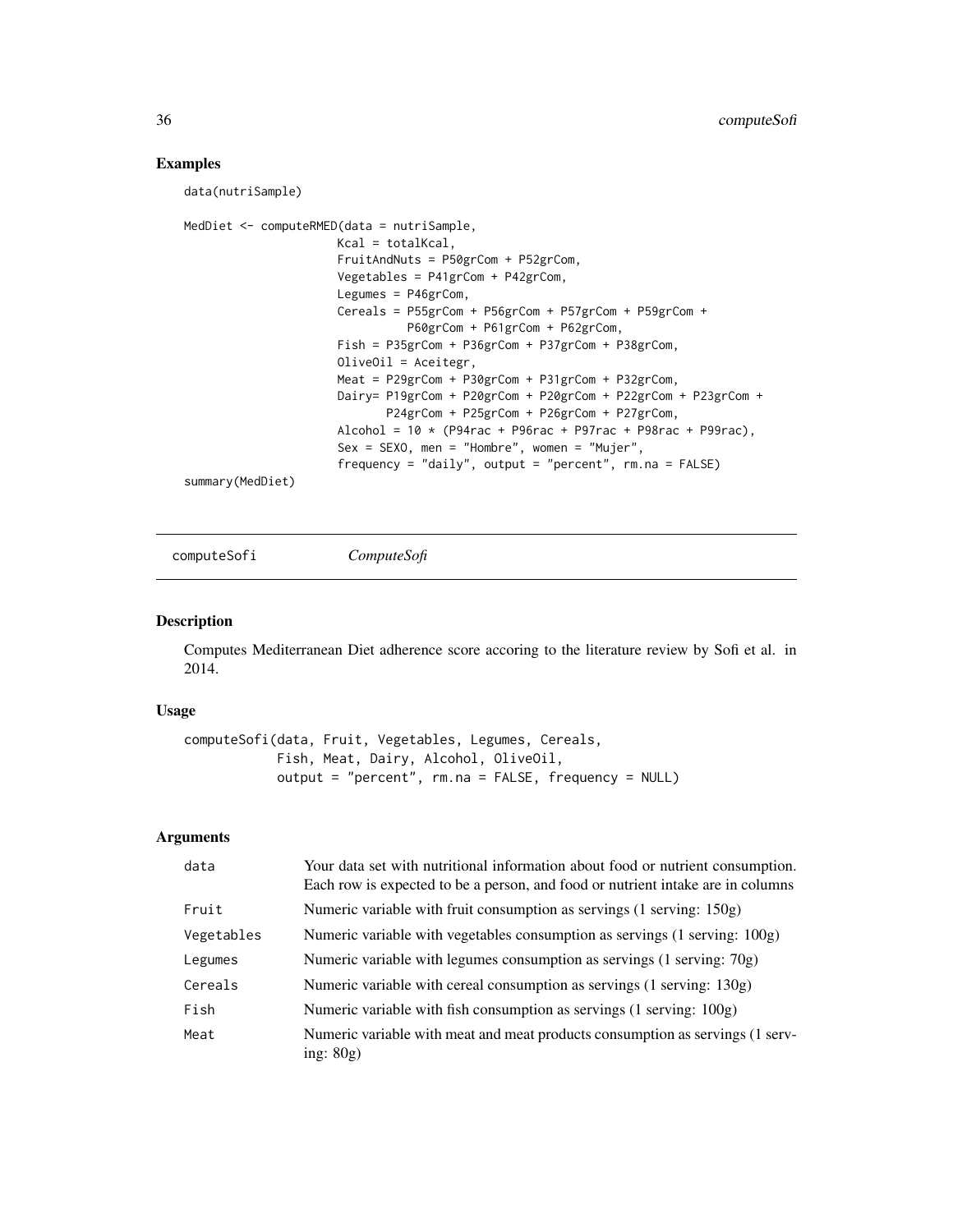#### computeSofi 37

| Dairy     | Numeric variable with dairy consumption as servings (1 serving: 180g)                                                                                                                                                                                                                                                                                      |
|-----------|------------------------------------------------------------------------------------------------------------------------------------------------------------------------------------------------------------------------------------------------------------------------------------------------------------------------------------------------------------|
| Alcohol   | Numeric variable with alcohol intake as Alcohol Units (1 Alcohol Unit: 12g)                                                                                                                                                                                                                                                                                |
| OliveOil  | Integer variable indicating if olive oil consumption is consumed as $0 = \text{occa}$<br>sional use, $1 =$ frequent use or $2 =$ regular use                                                                                                                                                                                                               |
| output    | A character string to set which output should the formula give, allowed values<br>are 'data.frame', 'score' and 'percent' (default).                                                                                                                                                                                                                       |
| rm.na     | Logical. If set to FALSE (default), a diet score will be computed only if a person<br>has all score components informed. If set to TRUE, NA values in score com-<br>ponents will be drop off and a value of available components will be returned,<br>but percent of score adherence will be computed with basis of the whole score<br>range (see Details) |
| frequency | A character string. Allowed values are 'daily', 'weekly' and 'monthly'. It in-<br>forms about the frequency which food or nutrient consumption refers to (i.e.<br>wether the rest of arguments are 'grams per day' or 'grams per week' or 'grams<br>per month')                                                                                            |

#### Details

This questionnaire vas developed after a systematic literature review (Sofi et al., 2014). To set its cut-offs it considered the amounts of food in the included studies, which studied adherence to mediterranean diet and health status.

#### Value

Computed score according to Sofi et al. 2014. Depending on 'output' argument, value can be a data.frame, or a vector:

if output = 'data.frame'

A data frame with a row corresponding to each person in data. Columns are the score of each component, as well as the global score as natural sum ('absolute' column) and as percentage ('percent' column)

if output = 'score'

Instead of the full data.frame, just the integer vector corresponding to the absolute points of adherence to Mediterranean Diet for each person, from 0 (min.) to 18 (max.)

if output = 'percent'

Instead of the full data.frame, just the numeric vector corresponding to the percent of adherence to Mediterranean Diet for each person, from 0 (min. adherence) to 100 percent (max. adhrence)

#### Author(s)

Miguel Menendez

## References

Sofi, Francesco, Claudio Macchi, Rosanna Abbate, Gian Franco Gensini, and Alessandro Casini. 2014. 'Mediterranean Diet and Health Status: An Updated Meta-Analysis and a Proposal for a Literature-Based Adherence Score'. Public Health Nutrition 17 (12): 2769-82. doi:10.1017/S1368980013003169.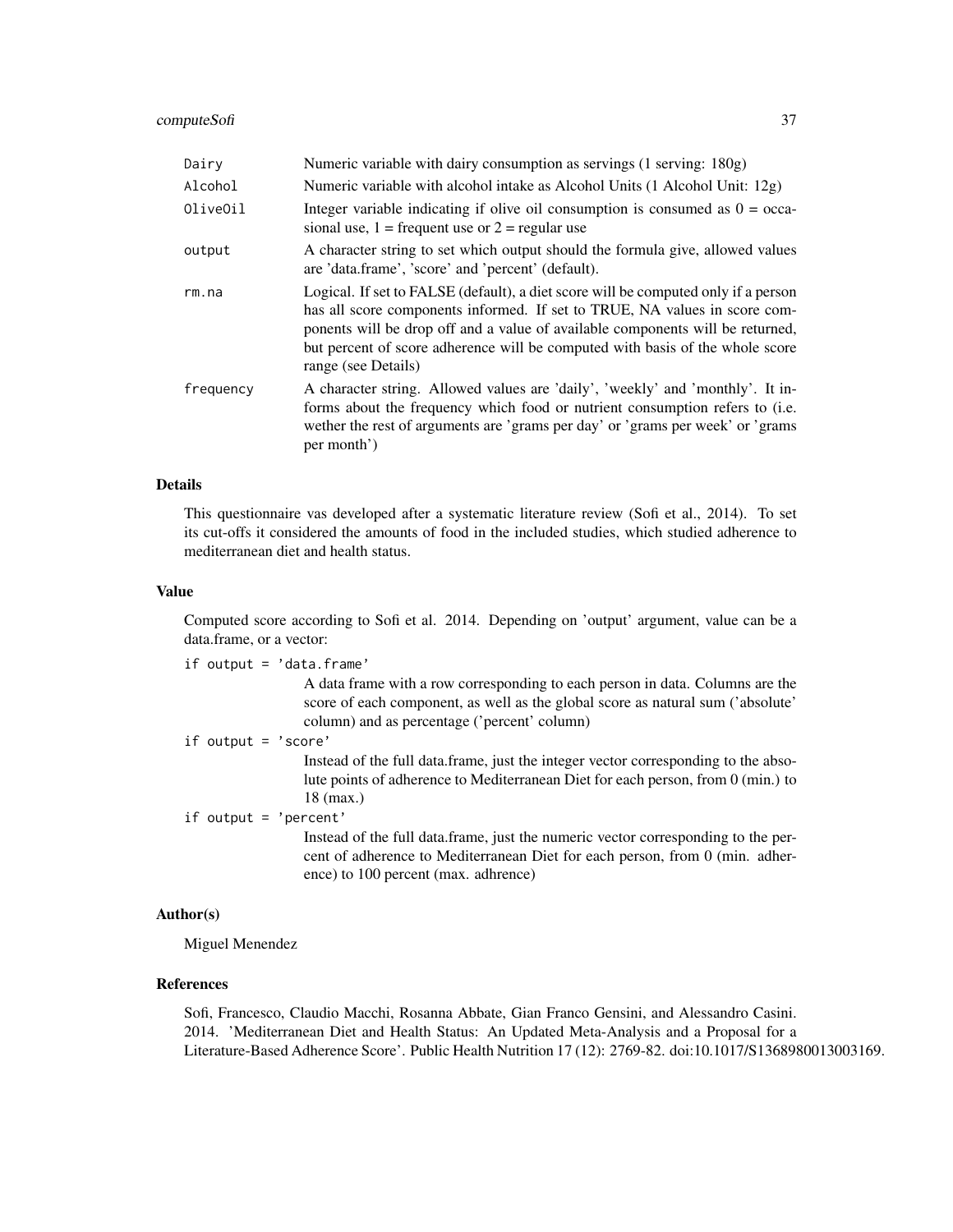#### Examples

data(nutriSample)

```
# wether olive oil is principal or not is stored in the sample dataset
# in a different way than asked by formula.
# In the data set it is 1=olive oil, 2=seeds oil, 3=both
# so a transformation is performed:
Oil <- ifelse(nutriSample$AceiteTipo == 2, 0,
              ifelse(nutriSample$AceiteTipo == 3, 1,
                     ifelse(nutriSample$AceiteTipo == 1, 2, 0)))
Sofi <- computeSofi(data = nutriSample,
              Fruit = P50rac + P52rac,
              Vegetables = P41rac + P42rac,
              Legumes = P46rac,
              Cereals = P55rac + P56rac + P57rac + P59rac + P60rac + P61rac + P62rac,
              Fish = P35rac + P36rac + P37rac + P38racMeat = P29rac + P30rac + P31rac + P32rac,
              Dairy = P19rac + P20rac + P20rac + P22rac + P23rac +
                      P24rac + P25rac + P26rac + P27rac,
              Alcohol = P94rac + P96rac + P97rac + P98rac + P99rac,
              OliveOil = Oil,
              output = "data.frame", rm.na = FALSE, frequency = "daily")
```
hist(Sofi\$percent)

nutriSample *Sample from a nutriepidemiological study*

#### Description

A sample of 192 Spanish people from a nutriepidemiological study, from DRECE group (Dieta y Riesgo de Enfermedad Cardiovascular en España [Diet and Cardiovascular Risk in Spain]). Food consumption was assessed by a Frequency Food Questionnaire. For all foods or nutrients, food consumption is stored as daily consumption.

#### Usage

```
data("nutriSample")
```
#### Format

A data frame with 192 observations on the following variables.

IDE integer, identification number

PROVINCIA geographic region of procedence of the person

SEXO gender information

EDAD age as years

<span id="page-37-0"></span>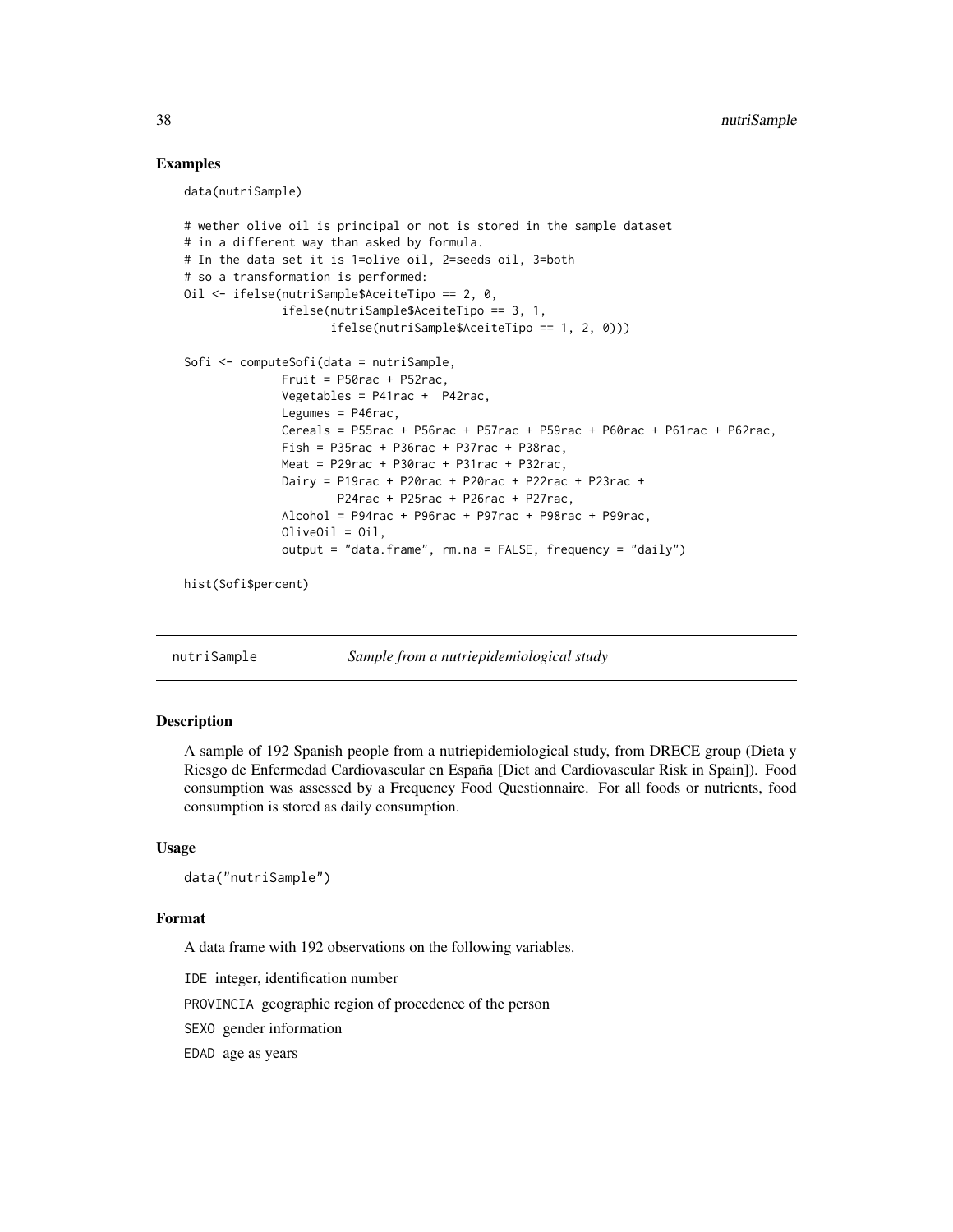FUMADOR smoking habit of the person  $0 =$  never smoker,  $1 =$  current smoker,  $2 =$  former smoker

HIPERTENSO if the person has prior diagnose of High Blood Pressure

MEDIC\_TENS if the person is under blood lowering pressure treatment

HIPER\_COLES if the person has prior diagnose of Dyslipidemia

MEDIC\_COLES if the person is under lipid lowering treatment

ANT\_CARDIO if the person has a history of coronary events

DIABETES if the person has prior diagnose of Diabetes Mellitus

peso weight in kg

altura heigth in cm

TAS1 first systolic blood pressure measurement in mmHg

TAD1 first diastolic blood pressure measurement in mmHg

TAS2 second systolic blood pressure measurement in mmHg

TAD2 second diastolic blood pressure measurement in mmHg

Colesterol plasmatic total Cholesterol

LDL plasmatic Low Density Lipoprotein

HDL plasmatic High Density Lipoprotein

TG plasmatic triglycerides

APO.B plasmatic Apolipoprotein B

APO.A plasmatic Apolipoprotein A

P19grCom Edible portion (in grams) of whole milk

P19Kcal Kcal attributable to consumption of whole milk

P19rac Servings of whole milk

P20grCom Edible portion (in grams) of skimmed or semi-skimmed mil

P20Kcal Kcal attributable to consumption of skimmed or semi-skimmed mil

P20rac Servings of skimmed or semi-skimmed mil

P21Kcal Kcal attributable to consumption of milk enriched with omega-3 acid

P22grCom Edible portion (in grams) of whole yogurt

P22rac Servings of whole yogurt

P22Kcal Kcal attributable to consumption of whole yogurt

P23grCom Edible portion (in grams) of skimmed or semi-skimmed yogurt

P23rac Servings of skimmed or semi-skimmed yogurt

P23Kcal Kcal attributable to consumption of skimmed or semi-skimmed yogurt

P24grCom Edible portion (in grams) of enriched with probiotics yogurt

P24rac Servings of enriched with probiotics yogurt

P24Kcal Kcal attributable to consumption of enriched with probiotics yogurt

P25grCom Edible portion (in grams) of dairy products, usually desserts, like custard, junket, flan or requeson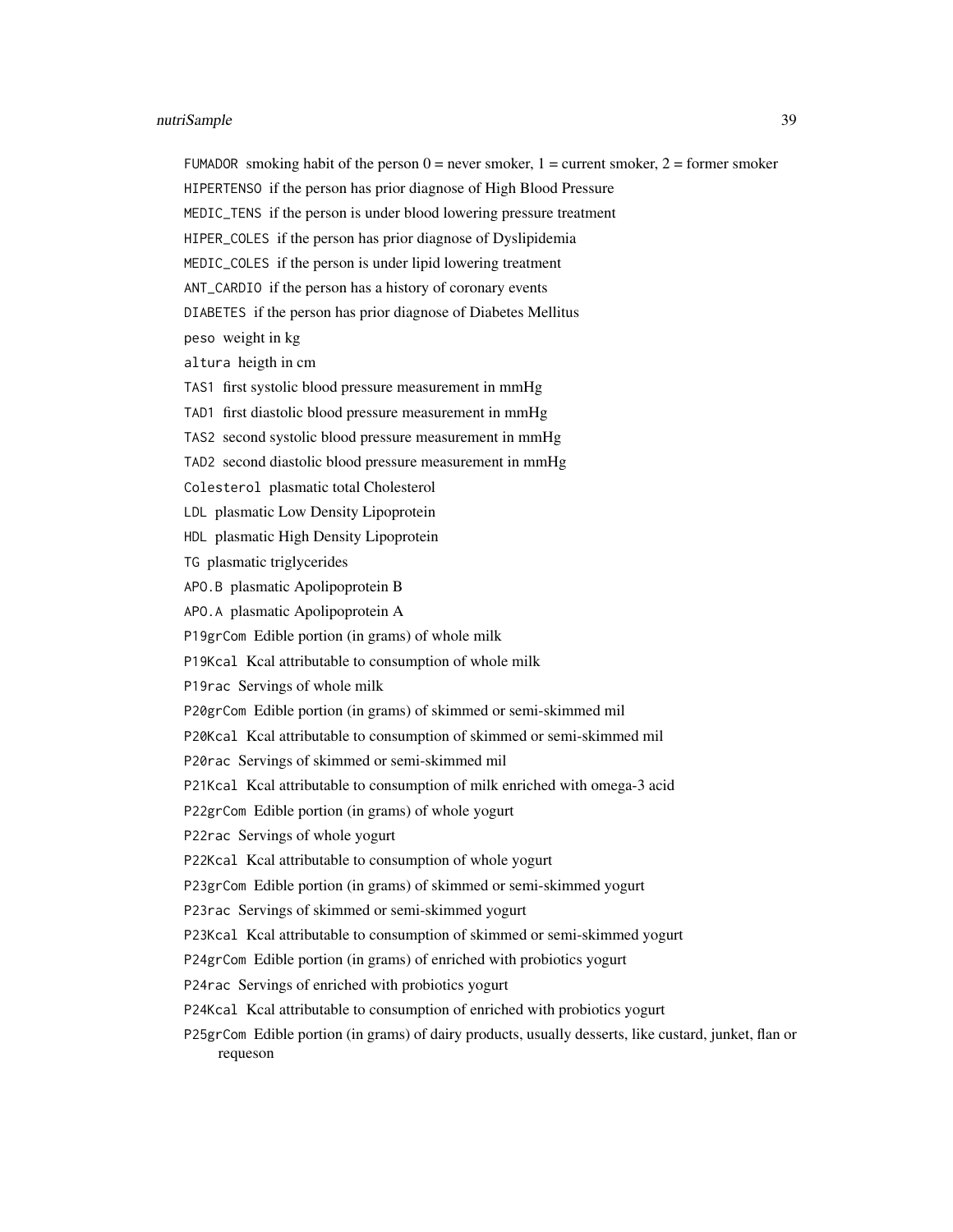P25rac Servings of dairy products, usually desserts, like custard, junket, flan or requeson P25Kcal Kcal attributable to consumption of dairy products, usually desserts, like custard, junket, flan or requeson P26grCom Edible portion (in grams) of unripened cheese P26Kcal Kcal attributable to consumption of unripened cheese P26rac Servings of unripened cheese P27grCom Edible portion (in grams) of cheese (hard, semi-hard, ball, blue...) P27Kcal Kcal attributable to consumption of cheese (hard, semi-hard, ball, blue...) P27rac Servings of cheese (hard, semi-hard, ball, blue...) P28Kcal Kcal attributable to consumption of eggs P28rac Servings of eggs P29grCom Edible portion (in grams) of red meat (cattle, lamb, pork) P29grGrasa Fat intake attributable to consumption of red meat (cattle, lamb, pork) P29Kcal Kcal attributable to consumption of red meat (cattle, lamb, pork) P29rac Servings of red meat (cattle, lamb, pork) P30grCom Edible portion (in grams) of white meat (poultry, rabbit) P30grGrasa Fat intake attributable to consumption of white meat (poultry, rabbit) P30Kcal Kcal attributable to consumption of white meat (poultry, rabbit) P30rac Servings of white meat (poultry, rabbit) P31grCom Edible portion (in grams) of cold cuts ("embutido") P31grGrasa Fat intake attributable to consumption of cold cuts ("embutido") P31Kcal Kcal attributable to consumption of cold cuts ("embutido") P31rac Servings of cold cuts ("embutido") P32grCom Edible portion (in grams) of serrano ham P32grGrasa Fat intake attributable to consumption of serrano ham P32Kcal Kcal attributable to consumption of serrano ham P32rac Servings of serrano ham P33grGrasa Fat intake attributable to consumption of York ham P33rac Servings of York ham P33Kcal Kcal attributable to consumption of York ham P34grGrasa Fat intake attributable to consumption of offal (guts, pluck or organ meats) P35grCom Edible portion (in grams) of white fish P35Kcal Kcal attributable to consumption of white fish P35rac Servings of white fish P36grCom Edible portion (in grams) of blue fish

P36Kcal Kcal attributable to consumption of blue fish

P36rac Servings of blue fish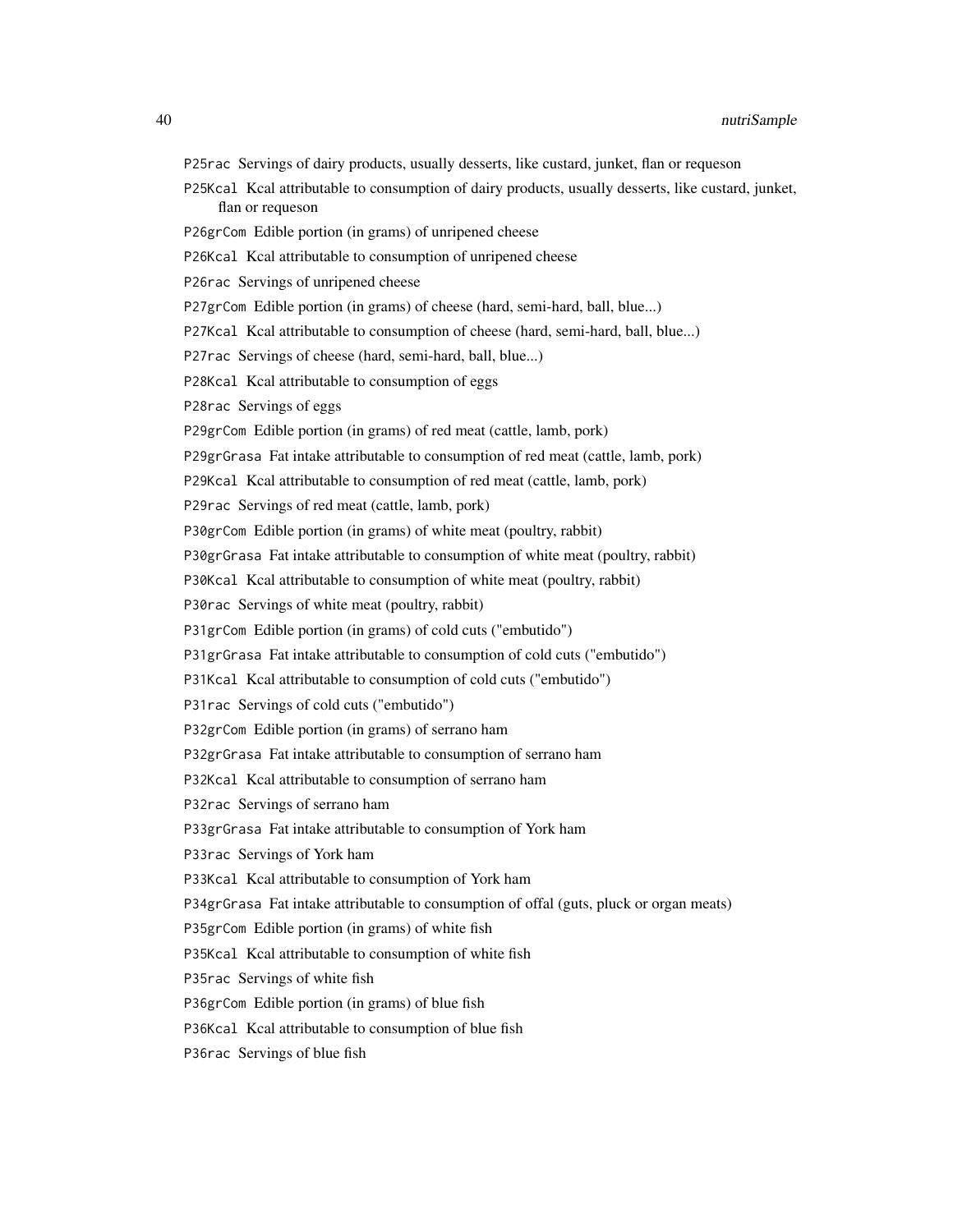P37grCom Edible portion (in grams) of shellfish

P37Kcal Kcal attributable to consumption of shellfish

P37rac Servings of shellfish

P38grCom Edible portion (in grams) of tinned fish

P38Kcal Kcal attributable to consumption of tinned fish

P38rac Servings of tinned fish

P41grCom Edible portion (in grams) of salads

P41Kcal Kcal attributable to consumption of salads

P41rac Servings of salads

P42grCom Edible portion (in grams) of boiled or grilled vegetables

P42Kcal Kcal attributable to consumption of boiled or grilled vegetables

P42rac Servings of boiled or grilled vegetables

P43grCom Edible portion (in grams) of boiled or roasted potatoes

P43Kcal Kcal attributable to consumption of boiled or roasted potatoes

P43rac Servings of boiled or roasted potatoes

P44grCom Edible portion (in grams) of fried home cooked potatoes (not frozen)

P44Kcal Kcal attributable to consumption of fried home cooked potatoes (not frozen)

P44rac Servings of fried home cooked potatoes (not frozen)

P45grCom Edible portion (in grams) of fried frozen potatoes or eaten in restaurants or fast food

P45rac Servings of fried frozen potatoes or eaten in restaurants or fast food

P45Kcal Kcal attributable to consumption of fried frozen potatoes or eaten in restaurants or fast food

P46grCom Edible portion (in grams) of legumes

P46Kcal Kcal attributable to consumption of legumes

P46rac Servings of legumes

P50grCom Edible portion (in grams) of fresh fruit

P50Kcal Kcal attributable to consumption of fresh fruit

P50rac Servings of fresh fruit

P52grCom Edible portion (in grams) of dried figs, dried grapes, dried plums or dates

P52rac Servings of dried figs, dried grapes, dried plums or dates

P52Kcal Kcal attributable to consumption of dried figs, dried grapes, dried plums or dates

P53grCom Edible portion (in grams) of nuts (almonds, pistachios, walnuts, hazelnuts or peanuts)

P53Kcal Kcal attributable to consumption of nuts (almonds, pistachios, walnuts, hazelnuts or peanuts)

P53rac Servings of nuts (almonds, pistachios, walnuts, hazelnuts or peanuts)

P54Kcal Kcal attributable to consumption of olives

P54rac Servings of olives

P55grCom Edible portion (in grams) of white bread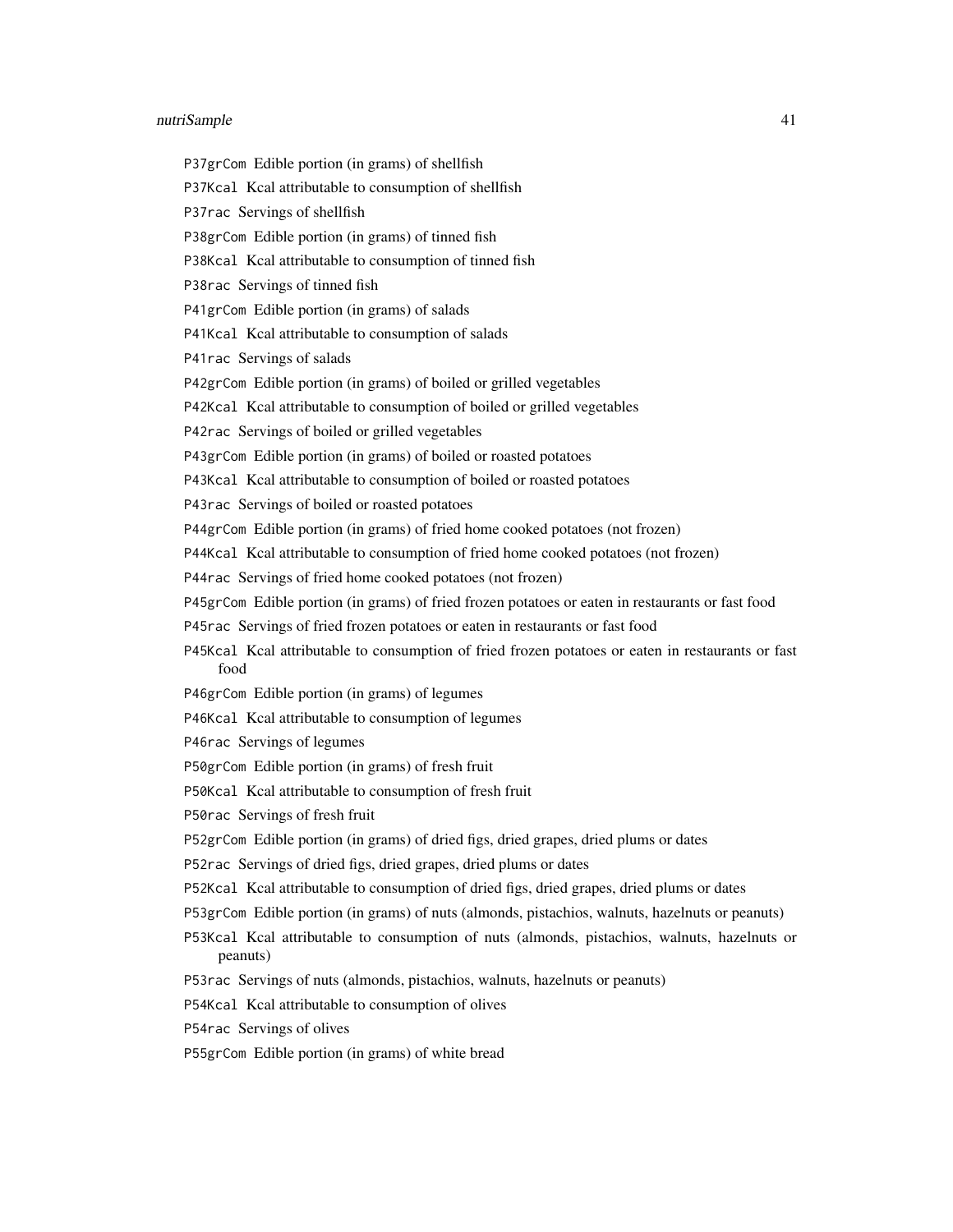P55Kcal Kcal attributable to consumption of white bread

P55rac Servings of white bread

P56grCom Edible portion (in grams) of whole grain bread

P56Kcal Kcal attributable to consumption of whole grain bread

P56rac Servings of whole grain bread

P57grCom Edible portion (in grams) of toast bread

P57Kcal Kcal attributable to consumption of toast bread

P57rac Servings of toast bread

P59grCom Edible portion (in grams) of breakfast cereals

P59Kcal Kcal attributable to consumption of breakfast cereals

P59rac Servings of breakfast cereals

- P60grCom Edible portion (in grams) of fiber enriched breakfast cereals
- P60Kcal Kcal attributable to consumption of fiber enriched breakfast cereals
- P60rac Servings of fiber enriched breakfast cereals
- P61grCom Edible portion (in grams) of white rice
- P61Kcal Kcal attributable to consumption of white rice
- P61rac Servings of white rice
- P62grCom Edible portion (in grams) of paella (a traditionl Spanish dish based on rice with yellow colorant)
- P62Kcal Kcal attributable to consumption of paella (a traditionl Spanish dish based on rice with yellow colorant)
- P62rac Servings of paella (a traditionl Spanish dish based on rice with yellow colorant)
- P63\_2 A question about consumption of whole bread (1) or white bread (0)
- P69Kcal Kcal attributable to consumption of pastries
- P69rac Servings of pastries

P70Kcal Kcal attributable to consumption of churros and fritters

P70rac Servings of churros and fritters

P71Kcal Kcal attributable to consumption of cakes

P71rac Servings of cakes

P72Kcal Kcal attributable to consumption of chocolate or bonbons

P72rac Servings of chocolate or bonbons

P73Kcal Kcal attributable to consumption of ice cream

P73rac Servings of ice cream

P75rac Servings of sunflower seeds

P79rac Servings of butter

P84Kcal Kcal attributable to consumption of sugar

P89Kcal Kcal attributable to consumption of soft drinks

P89rac Servings of soft drinks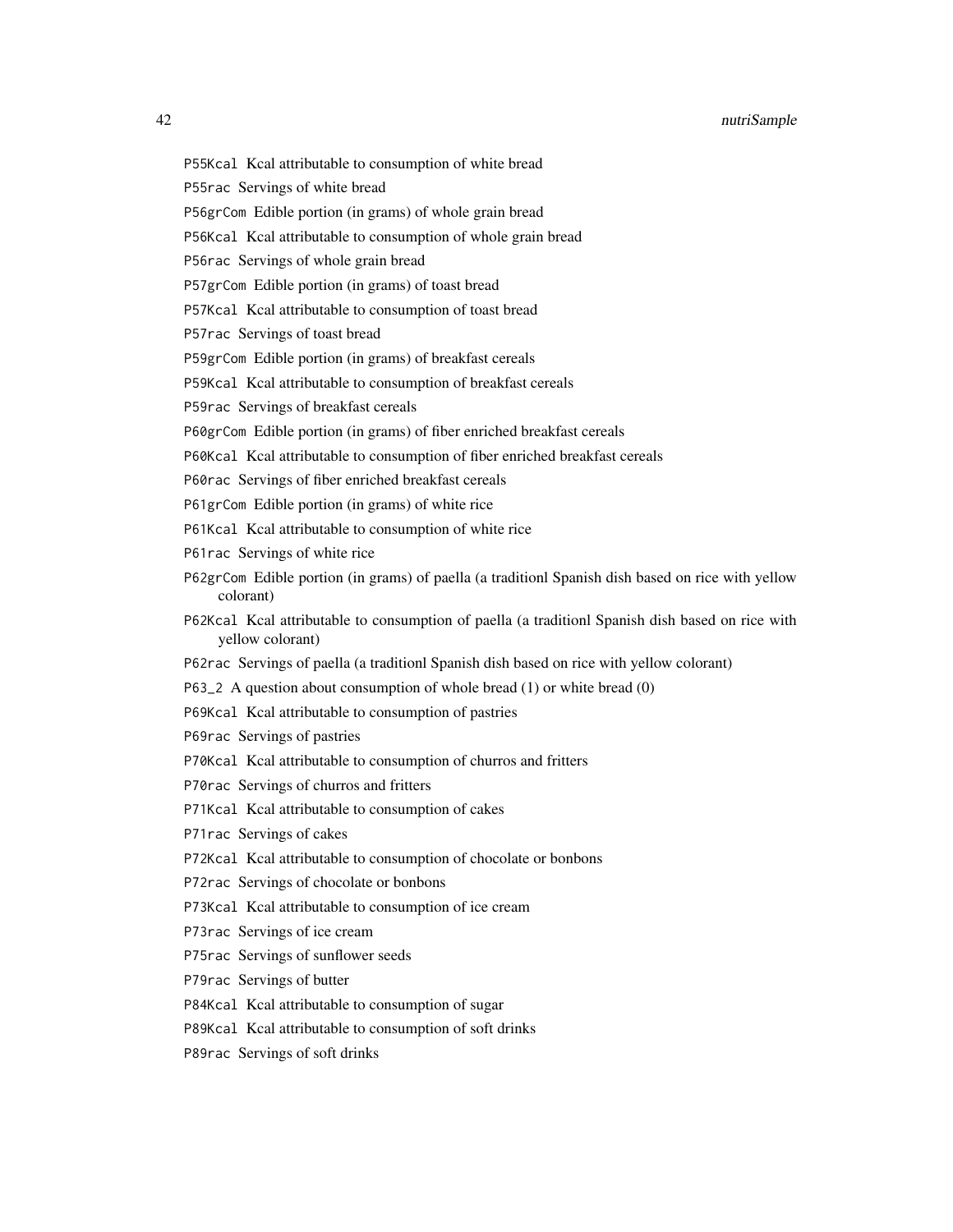P90Kcal Kcal attributable to consumption of diet soft drinks

P90rac Servings of diet soft drinks

P94rac Servings of beer

P96Kcal Kcal attributable to consumption of wine

P96rac Servings of wine

P97rac Servings of vermouth, fine wine or sweet wine

P98rac Servings of liquor or anisette

P99rac Servings of spirits (whiskey, cognac, gin)

Aceitegr olive oil consumption in grams

AceiteKcal Kcal attributable to olive oil consumption

Ace it et Tipo kind of oil preferred by the surveyed person  $(1 =$  olive oil,  $2 =$  seeds oil,  $3 =$  both)

totalgr Total Food consumption, included edible and not edible, in grams

totalgrCom Total Edible food consumption, in grams, including liquid foods like milk

grBebidas total beberage intake in ml not coming directly from drinken water

grSinBebidas total food consumption in grams, without liquid components

totalCH total CarboHydrates consumption (grams per day)

totalProt total Protein consumption (grams per day)

totalGrasa total Fat consumption (grams per day)

totalGrasaSat total Saturated Fat consumption (grams per day)

totalGrasaMonoins total Monounsaturated Fat consumption (grams per day)

totalGrasaPoliins total Polyunsaturated Fat consumption (grams per day)

totalCol total Cholesterol consumption (in mg per day)

totalFibra total Fiber consumption (grams per day)

totalKcal total kcal eaten per day

#### References

Gutiérrez Fuentes JA, Gómez Gerique JA, Rubio Herrera MA, Gómez de la Cámara A, Grupo DRECE. Capítulo 1. DRECE: introducción. Med Clin (Barc). 2011;12(4):1–2.

Gómez Gerique JA, Herrera R, Gómez de la Cámara A, Grupo DRECE. Capítulo 2. El proyecto DRECE. Med Clin (Barc). 2011;12(4):3–5.

Gómez Gerique JA, Herrera R, Gómez de la Cámara A, Gutiérrez Fuentes JA, Grupo DRECE. Capítulo 3. DRECE I (1991). Med Clin (Barc). 2011;12(4):6–15.

Gómez de la Cámara A, Gutiérrez Fuentes JA, Gómez Gerique JA, Herrera R, Grupo DRECE. Capítulo 4. DRECE II (1996). Evolución del perfil cardiovascular y morbilidad en poblaciones de riesgo. Med Clin (Barc). 2011;12(4):16–21.

Gómez de la Cámara A, Herrera R, Gutiérrez Fuentes JA, Jurado Valenzuela C, Cancelas Navia P, Gómez Gerique JA, et al. Capítulo 5. DRECE III (2004). Mortalidad y factores de riesgo cardiovascular. Med Clin (Barc). 2011;12(4):22–30.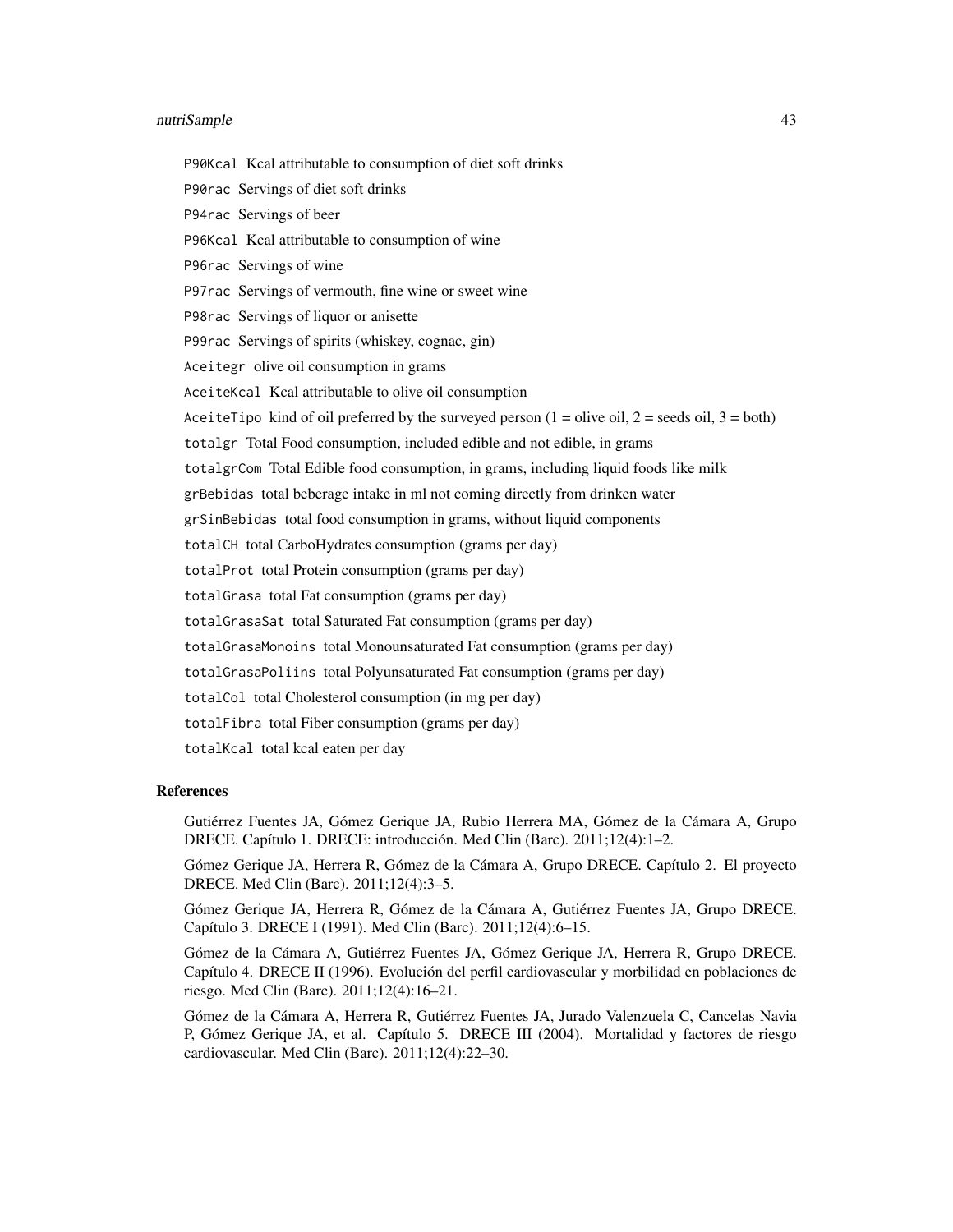Gutiérrez Fuentes JA, Gómez Gerique JA, Gómez de la Cámara A, Cancelas Navia P, Jurado Valenzuela C, Herrera R, et al. Capítulo 6. DRECE IV (2008). Hábitos alimentarios actuales y evolución de la dieta en la población española. Med Clin (Barc). 2011;12(4):31–34.

Gómez-de la Cámara A, Pinilla-Domínguez P, Vázquez-Fernández Del Pozo S, García-Pérez L, Rubio-Herrera MA, Gómez-Gerique JA, et al. Costs resulting from premature mortality due to cardiovascular causes: A 20-year follow-up of the DRECE study. Rev Clin Esp. 2014 Oct;214(7):365–70.

#### Examples

```
data(nutriSample)
summary(nutriSample$totalKcal)
```
periodicity *Transforms data codified as daily, weekly or monthly, to any other of them.*

## Description

Diferent scores of Mediterranean Diet set cutoffs of daily, weekly or monthly consumption. Additionally, a dataset can be stored as diferent frequency of consumption. This function has been created to be called by others, it just multiplies or divides by the suitable numbre (for instance, from 'daily' to 'weekly' it just multiplies by 7)

#### Usage

periodicity(x, OriginalFreq, TargetFreq)

## Arguments

| <b>X</b>     | numeric variable or a list of numeric variables, which want to be converted                                                                                                                                          |
|--------------|----------------------------------------------------------------------------------------------------------------------------------------------------------------------------------------------------------------------|
| OriginalFreq | character string. The frequency in which information was captured (should be<br>provided by user). Allowed values are 'daily', 'weekly' or 'monthly'                                                                 |
| TargetFreq   | character string. The frequency in which information has to be transformed.<br>Allowed values are 'daily', 'weekly' or 'monthly'. Usually it will be provided<br>by another formula, depending in its scoring scheme |

#### Value

A numeric vector, or a list of numeric vectors.

## Author(s)

Miguel Menendez

<span id="page-43-0"></span>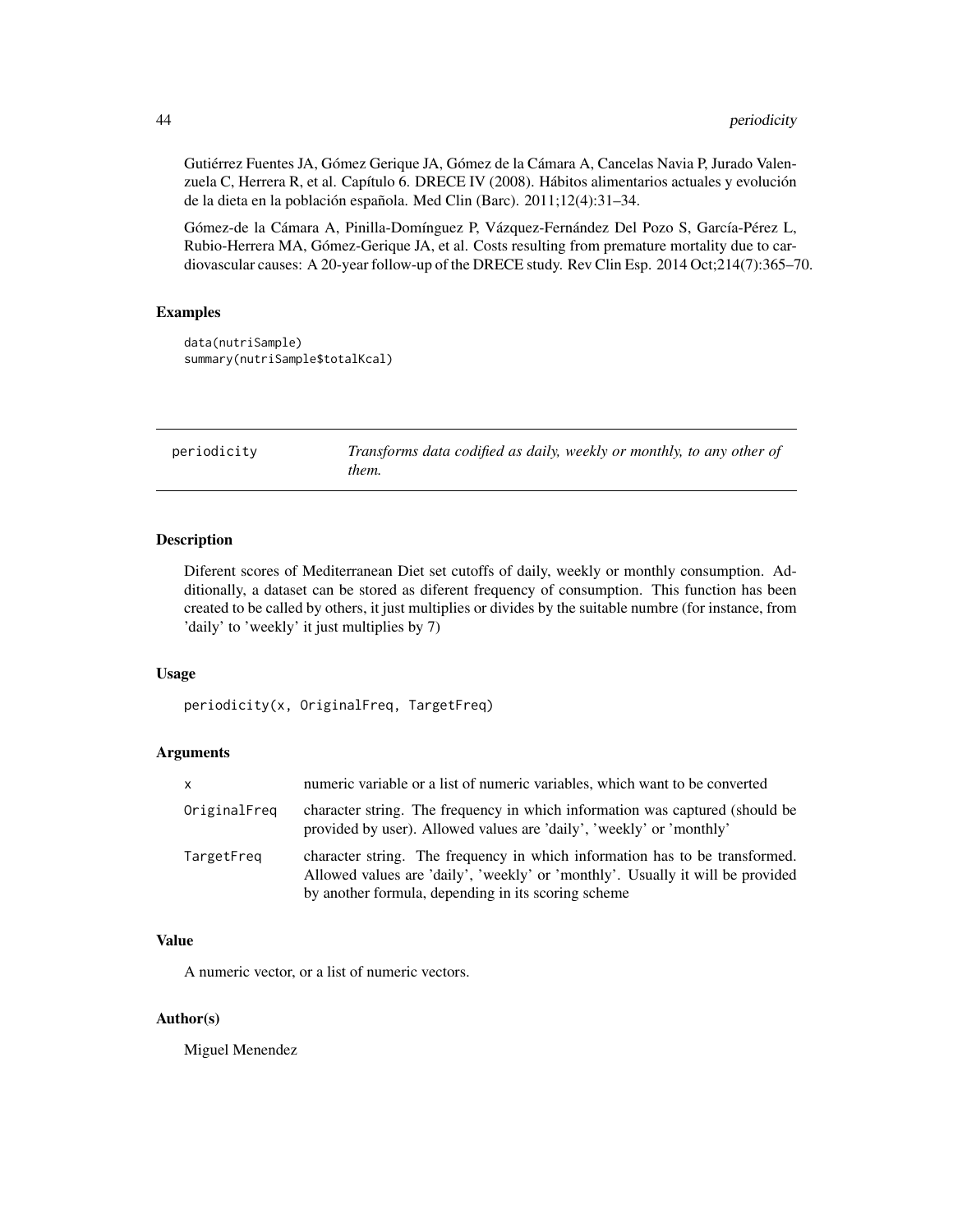## periodicity **45**

## Examples

```
foodA <- c(1, 2, 3)foodB <-c(3,2,1)L <- list(foodA = foodA, foodB= foodB)
# Use with a numeric variable
```

```
periodicity(foodA, "daily", "weekly")
```

```
#Use with a list
periodicity(L, "daily", "weekly")
```